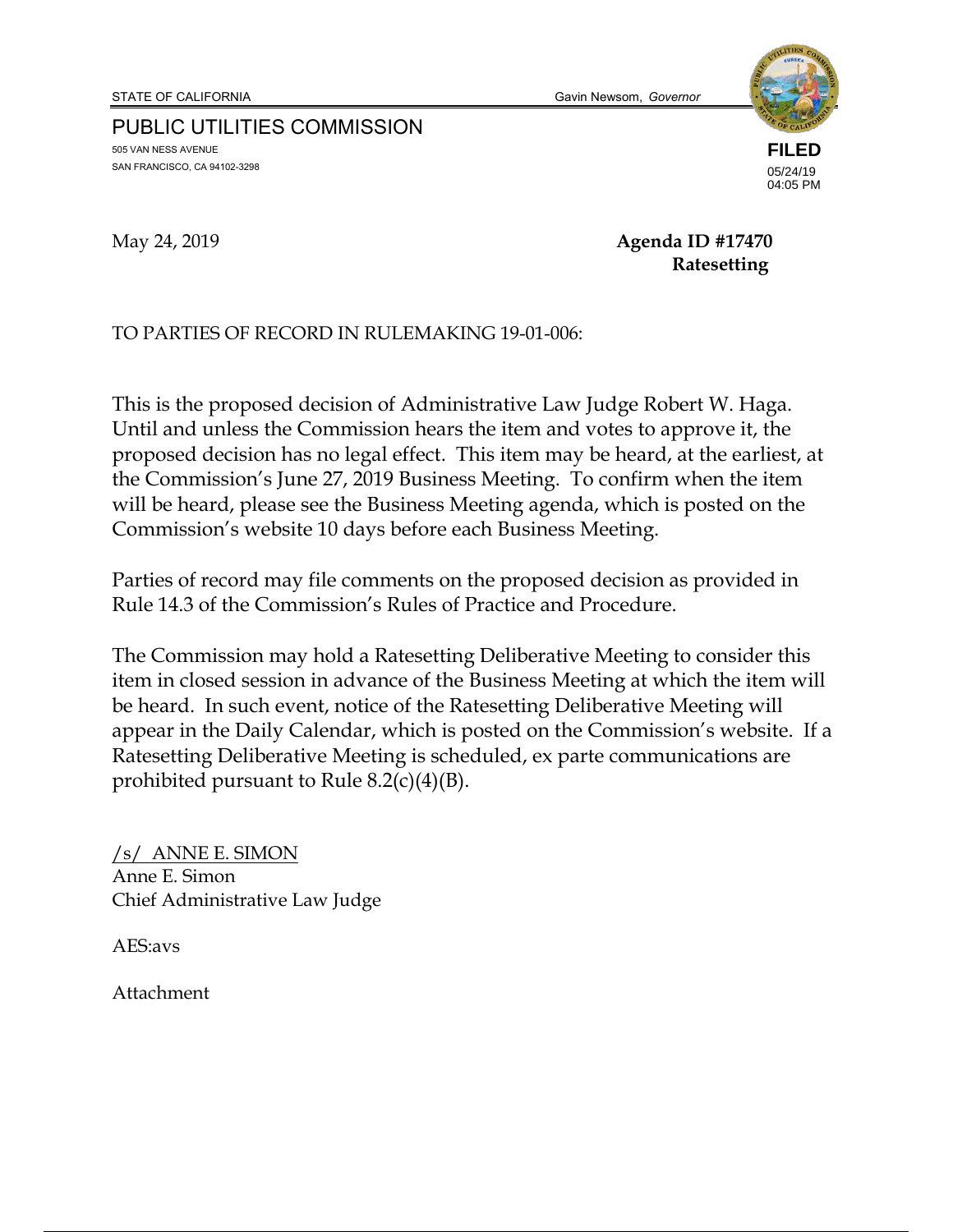## ALJ/RWH/avs **PROPOSED DECISION Agenda ID #17470**

## Decision **PROPOSED DECISION OF ALJ HAGA (Mailed 5/24/2019)**

#### **BEFORE THE PUBLIC UTILITIES COMMISSION OF THE STATE OF CALIFORNIA**

Order Instituting Rulemaking to Implement Public Utilities Code Section 451.2 Regarding Criteria and Methodology for Wildfire Cost Recovery Pursuant to Senate Bill 901 (2018).

Rulemaking 19-01-006

## **DECISION ADOPTING CRITERIA AND METHODOLOGY FOR WILDFIRE COST RECOVERY PURSUANT TO PUBLIC UTILITIES CODE SECTION 451.2**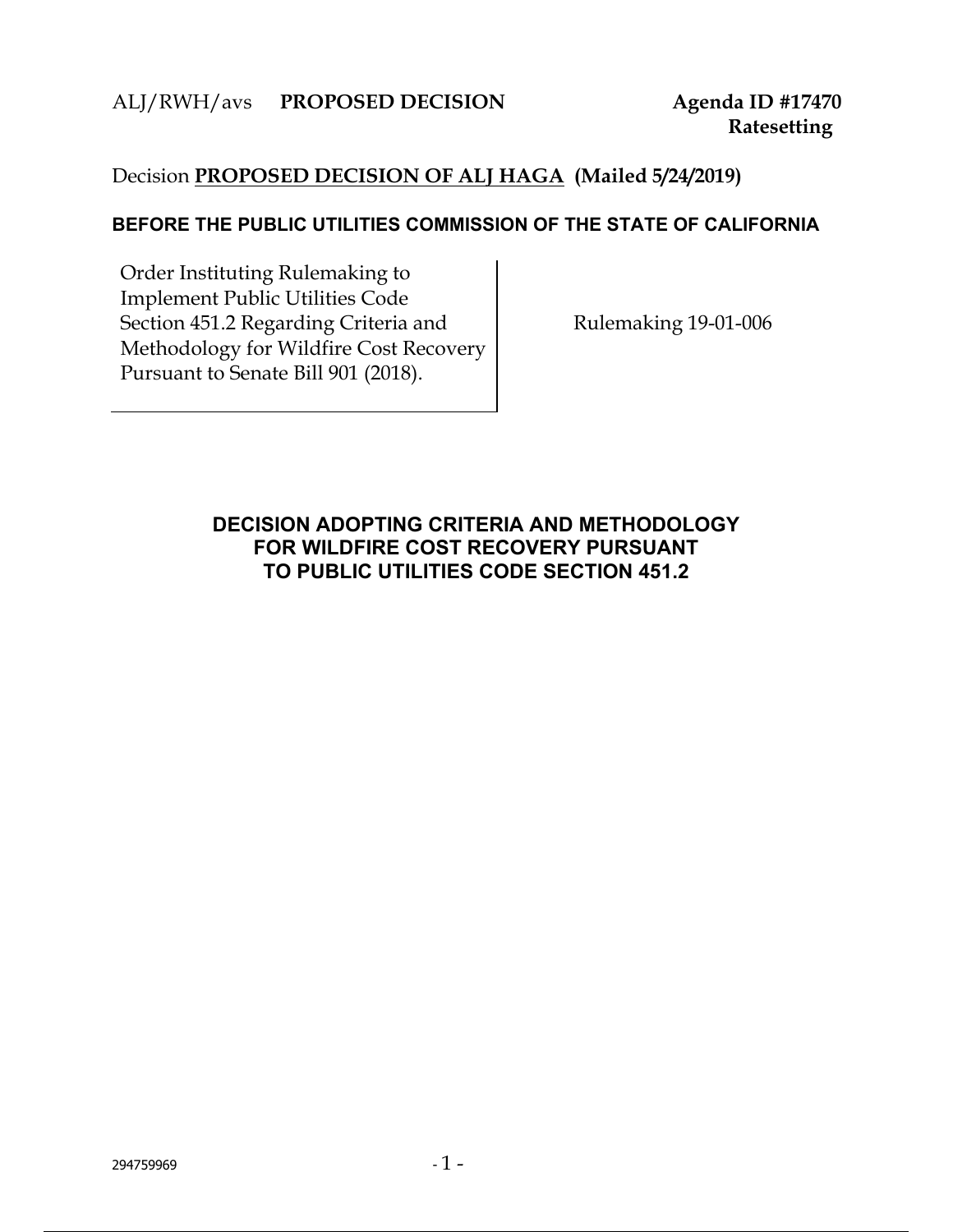# **Table of Contents**

#### **Title Page**

| DECISION ADOPTING CRITERIA AND METHODOLOGY                      |
|-----------------------------------------------------------------|
| FOR WILDFIRE COST RECOVERY PURSUANT TO                          |
|                                                                 |
|                                                                 |
|                                                                 |
|                                                                 |
|                                                                 |
|                                                                 |
| 1.3.1. Comments on the Stress Test Framework Staff Proposal  16 |
| 1.3.1.1. Mussey Grade Road                                      |
|                                                                 |
| 1.3.1.2. Energy Producers and Users                             |
| Coalition Comments on Staff Proposal17                          |
| 1.3.1.3. Wild Tree Foundation Comments on Staff Proposal 18     |
| 1.3.1.4. Institutional Equity Investor                          |
|                                                                 |
| 1.3.1.5. City and County of San Francisco                       |
|                                                                 |
| 1.3.1.6. William B. Abrams Comments on Staff Proposal19         |
| 1.3.1.7. California Large Energy Consumers                      |
| Association Comments on Staff Proposal 20                       |
| 1.3.1.8. The Public Advocate's Office of the Public Utilities   |
| Commission Comments on Staff Proposal20                         |
| 1.3.1.9. Protect Our Communities (POC) Foundation               |
|                                                                 |
| 1.3.1.10. The Utility Reform Network Comments                   |
|                                                                 |
|                                                                 |
|                                                                 |
|                                                                 |
| 1.3.1.14. Agricultural Energy Consumers Association             |
| .23                                                             |
| 1.3.1.15. Western States Petroleum Association                  |
|                                                                 |
| 1.3.1.16. PacifiCorp Comments on Staff Proposal24               |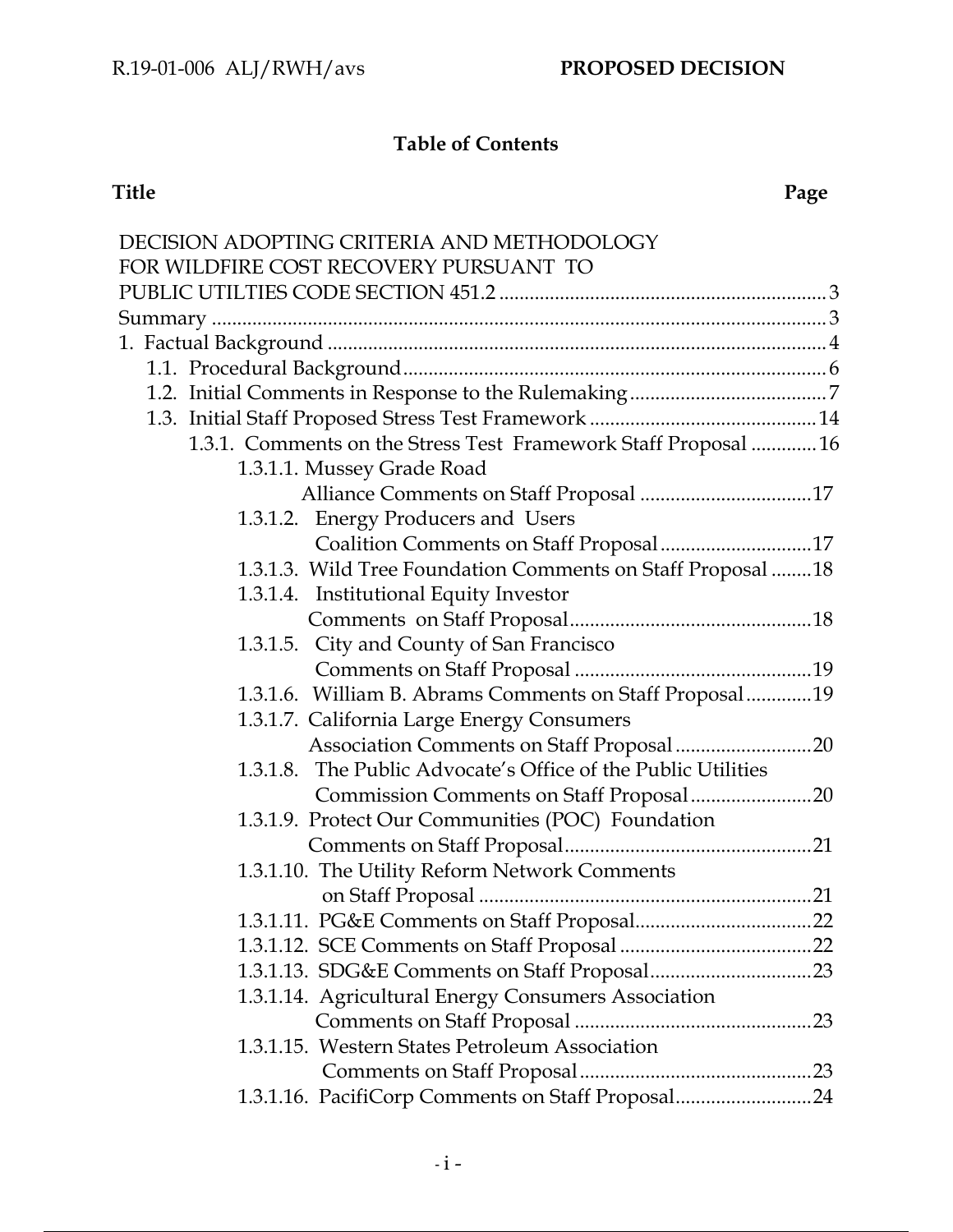## **Table of Contents Con't.**

#### **Title Page**

| 1.3.1.17. Coalition of California Utility Employees |    |
|-----------------------------------------------------|----|
|                                                     |    |
| 1.3.1.18. South San Joaquin Irrigation District     |    |
|                                                     | 25 |
| 1.3.1.19. California Farm Bureau Foundation         |    |
|                                                     |    |
|                                                     |    |
|                                                     |    |
|                                                     |    |
|                                                     |    |
|                                                     |    |
|                                                     |    |
|                                                     |    |
|                                                     |    |
| 3. Conclusion.                                      |    |
|                                                     |    |
|                                                     |    |
|                                                     |    |
|                                                     |    |
|                                                     |    |
|                                                     |    |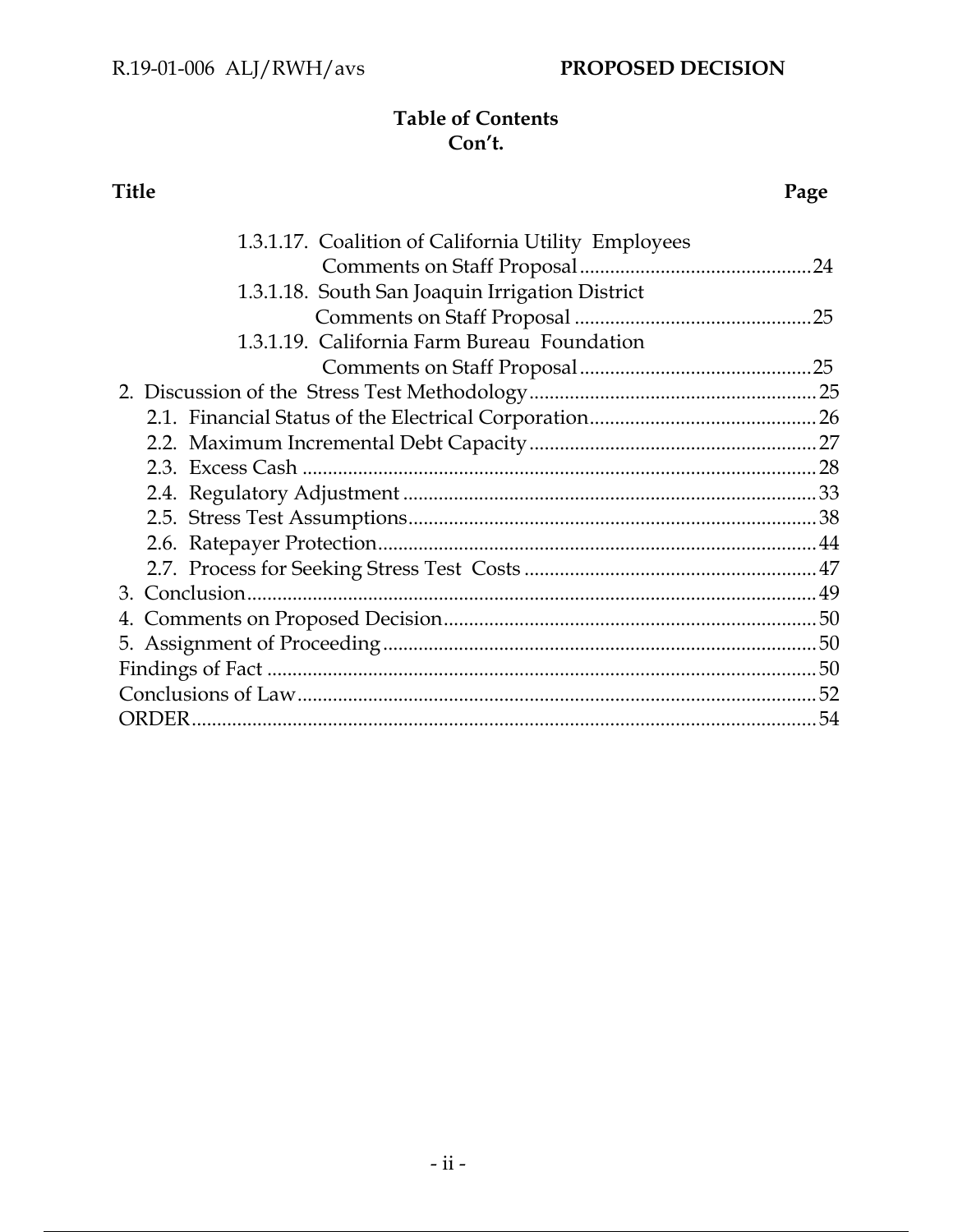### **DECISION ADOPTING CRITERIA AND METHODOLOGY FOR WILDFIRE COST RECOVERY PURSUANT TO PUBLIC UTILTIES CODE SECTION 451.2**

#### **Summary**

This decision adopts a methodology to implement Public Utilities Code § 451.2(b). In the normal course of regulation of investor-owned utilities, a utility seeks recovery of its anticipated costs of operations and a reasonable return on its investments from ratepayers and seeks equity and debt from public markets to fund those operations in advance of the recovery permitted from ratepayers. In the case of a utility exposed to extraordinary costs as a result of a catastrophic 2017 wildfire, however, Senate Bill 901 (Ch.626, Stats.2018) adds an exception to the process of rate regulation of investor-owned utilities. Public Utilities Code Section 451.2(b) enacts a new limitation on recovery of such costs from ratepayers, and requires the Commission to determine the maximum amount, after assessing the financial status of the electrical corporation (also referred to as an investor-owned utility), that the corporation can pay without harming ratepayers because of an increased cost for access to capital markets, or materially impacting its ability to provide adequate and safe service from inadequate financial resources.

This decision adopts a methodology for conducting a financial "Stress Test" to consider an electrical corporation's financial status and determine the maximum amount the corporation can pay for 2017 catastrophic wildfire costs without harming ratepayers or materially impacting its ability to provide adequate and safe service, as required by Public Utilities Code Section 451.2(b). This decision does not adopt a specific outcome but the methodology may be applied in a future application for 2017 wildfire cost recovery by an electrical corporation. An electrical corporation that has filed for relief under chapter 11 of

 $-3-$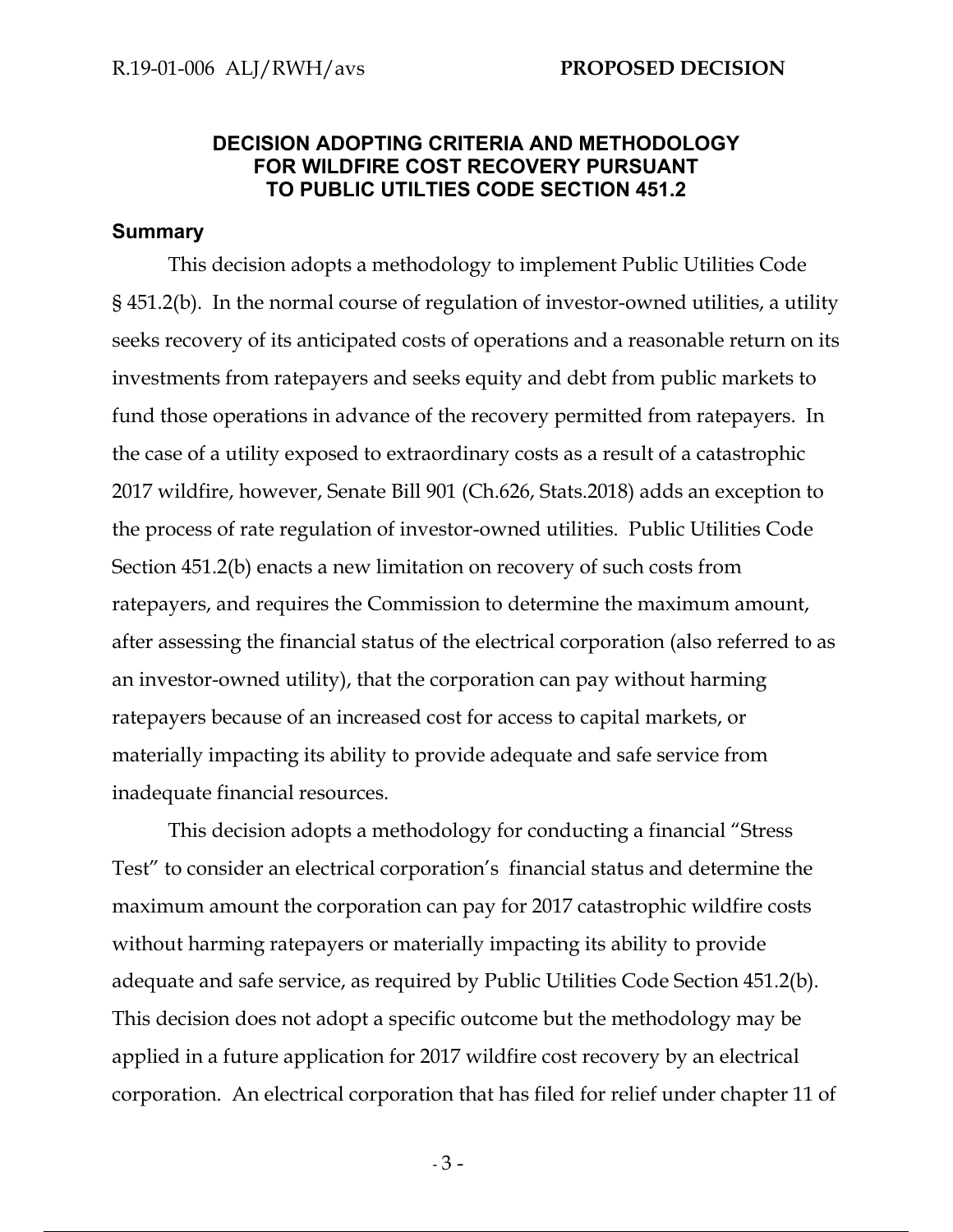the Bankruptcy Code may not access the Stress Test to recover costs in an application under Section 451.2(b), because the Commission cannot determine the corporation's "financial status," which includes, among other considerations, its capital structure, liquidity needs, and liabilities, as required by Section 451.2(b) as well as its capacity to take on additional, and all cash or resources that are reasonably available to the utility.

Any reorganization plan of an electrical corporation in a chapter 11 case confirmed by the Bankruptcy Court and approved by the Commission in the future will inevitably address all pre-petition debts, including 2017 wildfire costs, in the bankruptcy process. This proceeding is closed.

#### **1. Factual Background**

On September 21, 2018, Senate Bill 901 (SB 901 (2018))1 was signed by Governor Brown adopting, among many other things, Public Utilities Code § 451.22 which governs the Commission's review of applications by electrical corporations that request recovery of costs and expenses from catastrophic wildfires having an ignition date in 2017.

The statutory charge of SB 901 (2018) to the Commission in this instance is limited in scope. Consistent with the urgency set forth in the legislation, the Commission moved quickly after its adoption to discharge that statutory obligation. Yet since SB 901 (2018) was adopted, the tragedy of the 2018 fires occurred. Further, after this rulemaking was initiated, Cal Fire found that Pacific Gas and Electric Company's (PG&E's) infrastructure is not implicated in the

 $\overline{a}$ 

<sup>1</sup> Ch. 626, Stats. 2018.

<sup>2</sup> All subsequent references are to the Public Utilities Code unless otherwise noted.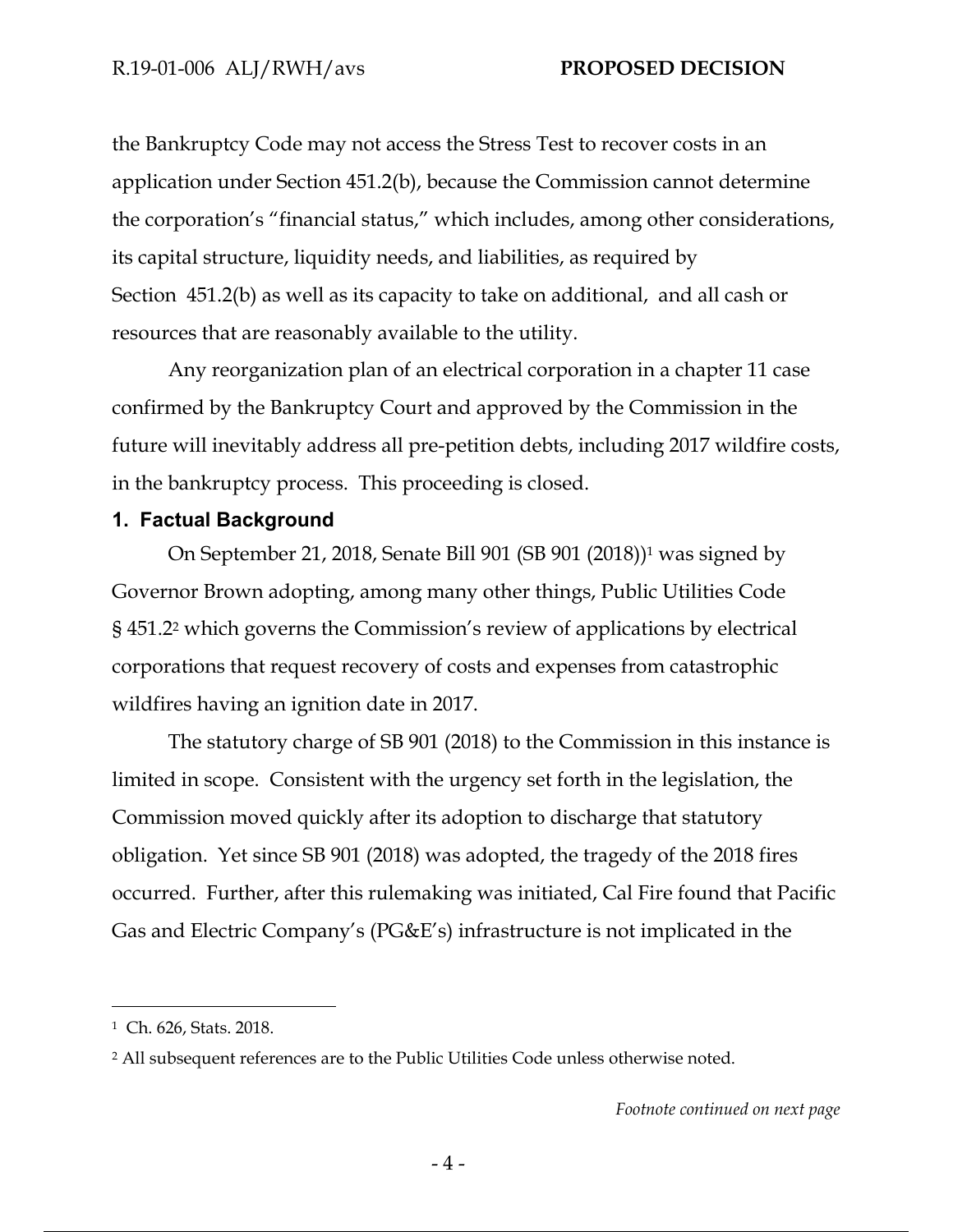Tubbs fires of 2017,3 PG&E filed for chapter 11 bankruptcy,4 and credit rating agencies have downgraded multiple California utilities.5

Governor Newsom is leading a Task Force to address the many issues related to wildfires, including wildfire costs, and published a report titled "Wildfires and Climate Change: California's Energy Future" on April 12, 2019.6 The Commission on Catastrophic Wildfire Cost and Recovery, created by SB 901 (2018), has been convened, sought comments from the public in April, hosted four meetings, and is working towards a statutory requirement of publishing a report and recommendations to the Governor and Legislature by July 1, 2019.7

Legislative action from these efforts may result from these efforts. However, under existing law, per the legislative direction given to the Commission in SB 901 (2018), the methodology developed in this proceeding applies to costs incurred by an investor-owned utility due to a 2017 fire.

-

7 Cal. Pub. Resources Code Section 4205(c)(1).

<sup>3</sup> Report of Cal Fire is available online at:

http://calfire.ca.gov/fire\_protection/downloads/FireReports/17LNU010045\_tubbs\_le80\_Reda cted\_2.12.18.pdf. While not directly pertinent to this proceeding based on the specific wording of Pub. Util. Code § 451.2, Cal Fire has also recently announced that it has determined that the 2018 Camp Fire was caused by electrical transmission lines owned and operated by PG&E. *See,* http://calfire.ca.gov/communications/downloads/newsreleases/2019/CampFire\_Cause.pdf. Reference to the report and press release are not an indication of the outcome of the Commission's independent investigation into the fire, but merely to provide context to this proceeding.

<sup>4</sup> PG&E Corporation and Pacific Gas and Electric Company Chapter 11 Cases, U.S. Bankruptcy Court, Northern District of California, San Francisco Division, Case No. 19-30088 (DM).

<sup>5</sup> Southern California Edison Company (SCE) OIR Comments at 1, 8-11, Institutional Equity Investors (IEI) Staff Proposal Reply at 4, 7-9. *See also,* PG&E Staff Proposal Comments at 10, SCE Staff Proposal Reply at 5-6.

<sup>6</sup> State of the State Address by Governor Gavin Newsom, February 12, 2019. Available here: https://www.gov.ca.gov/2019/02/12/state-of-the-state-address/.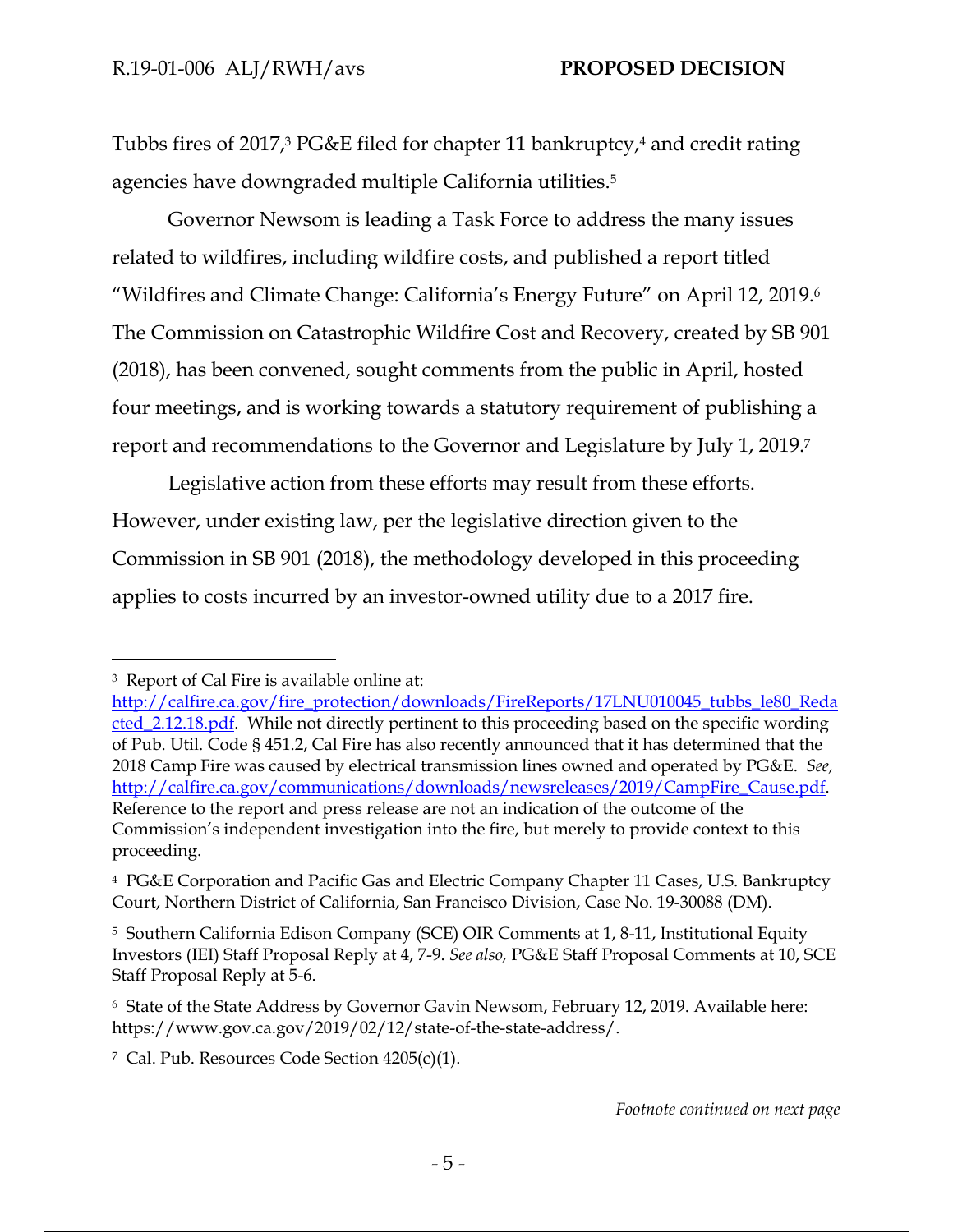Financially viable utilities are inherently necessary to provide safe and reliable service at a reasonable cost to ratepayers. The Commission remains committed to finding the best solution which provides Californians safe and reliable service at just and reasonable rates.

#### **1.1. Procedural Background**

As explained in the Rulemaking adopted by the Commission, $8 \frac{1}{5} \frac{451.2(a)}{20}$ describes how the Commission will review applications by electrical corporations that request recovery of costs and expenses from wildfires in 2017, and § 451.2(b) requires the Commission to "consider the electrical corporation's financial status and determine the maximum amount the corporation can pay without harming ratepayers or materially impacting its ability to provide adequate and safe service…" and to make disallowances of imprudent costs and expenses reviewed pursuant to § 451.2(a) by taking the total imprudently incurred amount into consideration.

In undertaking the adoption of criteria and methodology to consider the electrical corporation's financial status and determine the maximum amount a corporation can pay, the Commission is mindful of both the finite resources of California ratepayers, and the importance of maintaining financially viable utilities to provide safe and reliable service and not saddle ratepayers with costs associated with utilities that have difficulty accessing the financial markets.

The criteria and methodology adopted in this proceeding may be invoked in future applications for cost recovery pursuant to § 451.2(a). Pursuant to § 451.2, this proceeding will not adopt any specific financial outcome for future applications.

 $\overline{a}$ 

<sup>8</sup> Rulemaking (R.) 19-01-006 (adopted January 10, 2019).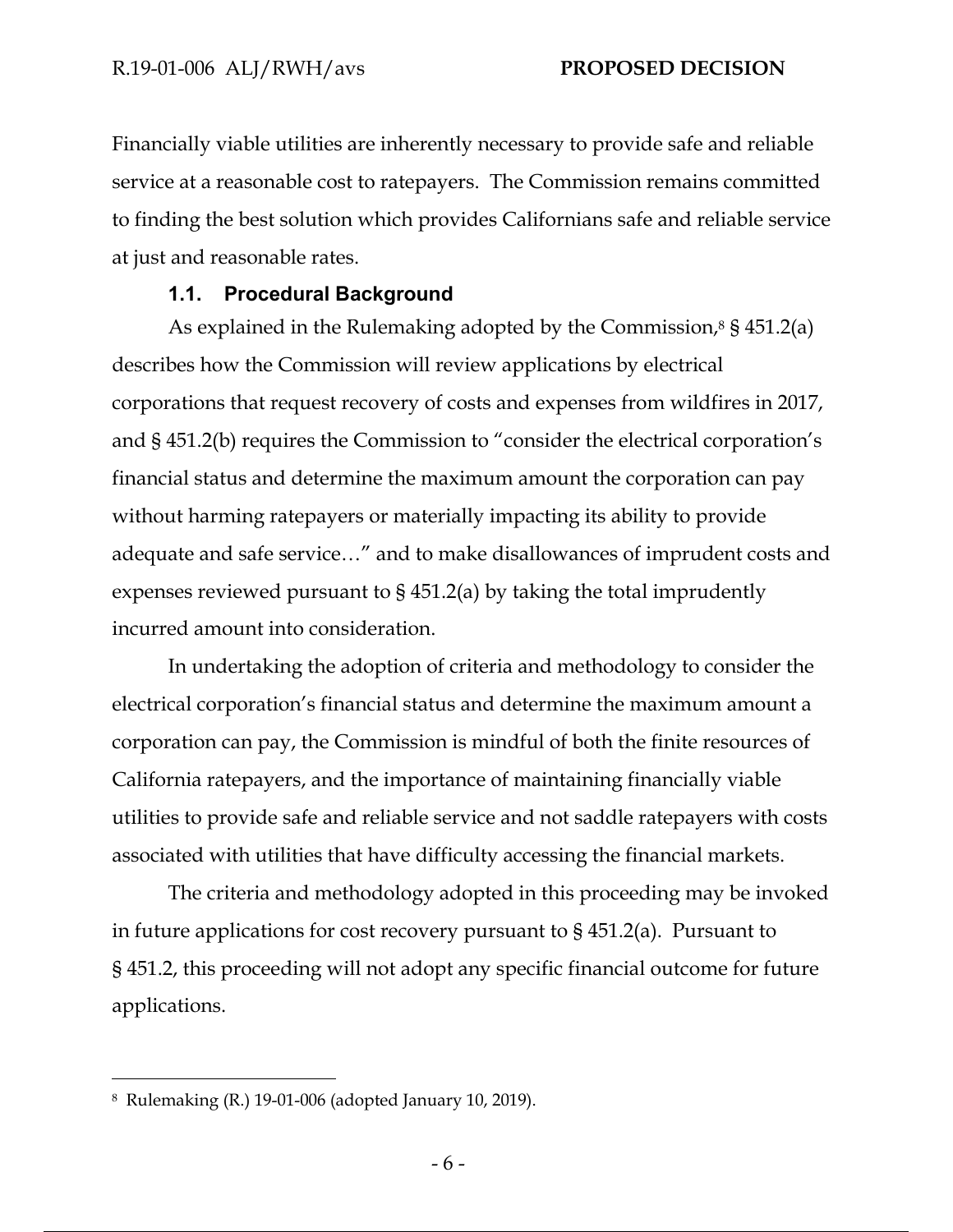Notice of the Rulemaking appeared on the Commission's Daily Calendar January 11, 2019. In the Rulemaking the Commission preliminarily categorized this proceeding as ratesetting and determined hearings were not necessary. A Prehearing Conference (PHC) was held on February 20, 2019, to discuss the issues of law and fact and to determine the need for hearing and schedule for resolving the matter. A Scoping Memo was issued on March 29, 2019, confirming the determinations to categorize the proceeding as ratesetting and that evidentiary hearings were not necessary as no party identified material issues of disputed fact.

#### **1.2. Initial Comments in Response to the Rulemaking**

The Rulemaking adopted by the Commission established a preliminary schedule with initial comments to be filed on February 11, 2019, and reply comments on February 25, 2019. Initial Comments were filed on February 11, 2019 by the following entities: IEI; Mussey Grade Road Alliance; SCE; Solar Energy Industries Association; Bear Valley Electric Service; Public Advocate's Office of the Public Utilities Commission; Small Business Utility Advocates; Energy Producers and Users Coalition; Independent Energy Producers Association; Coalition of California Utility Employees; The Utility Reform Network; PG&E, Liberty Utilities; Large-scale Solar Association; Pacific Power, a division of PacifiCorp; American Wind Energy Association of California; San Diego Gas & Electric Company; City and County of San Francisco; Counties of Mendocino, Napa, and Sonoma; Agricultural Energy Consumers Association; and Protect Our Communities Foundation.

Reply comments were filed on February 25, 2019, by the following entities: Mussey Grade Road Alliance; Small Business Utility Advocates; The Utility Reform Network; SCE; Public Advocate's Office of the Public Utilities

- 7 -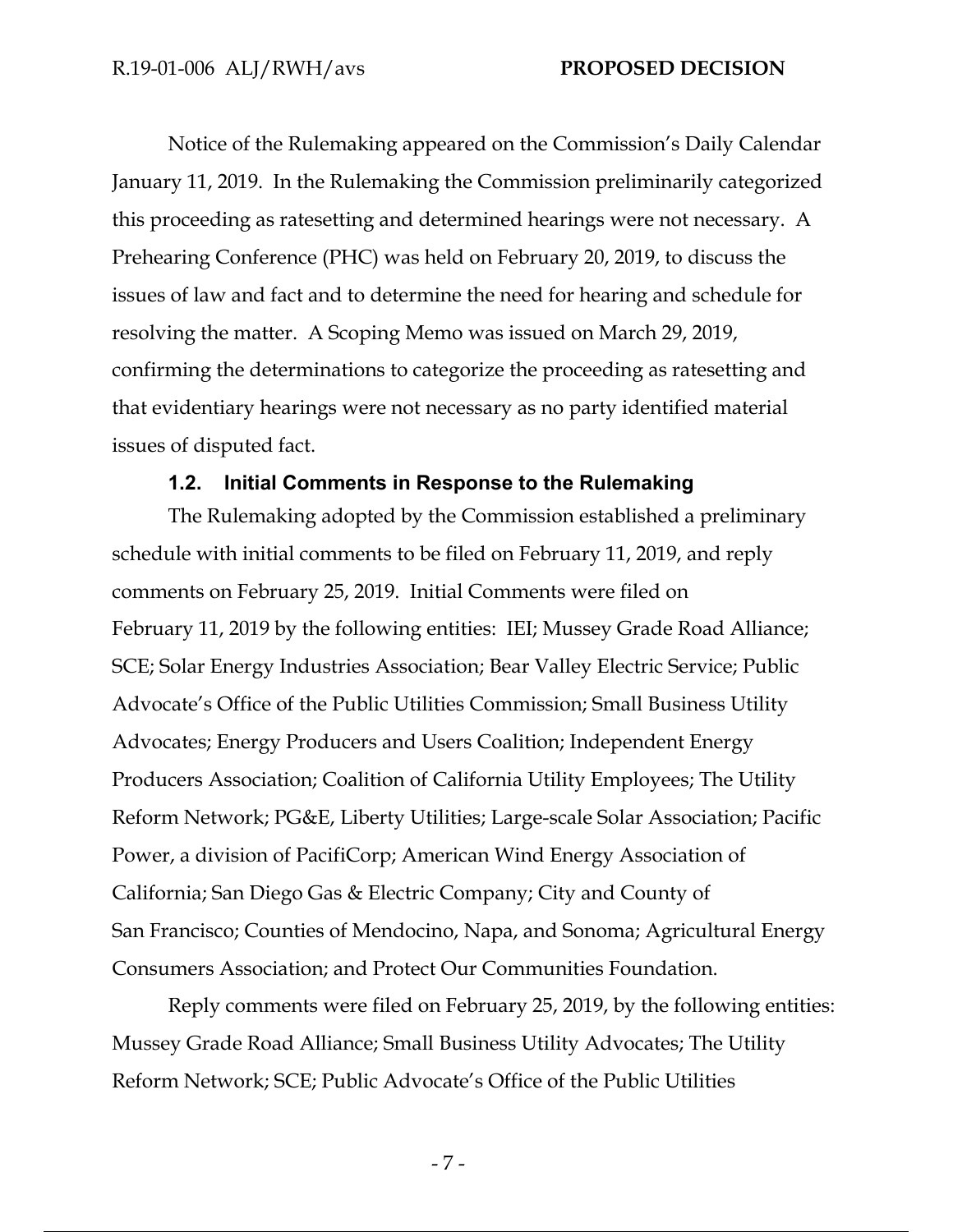Commission; Protect Our Communities Foundation; PG&E; San Diego Gas & Electric Company; The Energy Producers and Users Coalition; Bear Valley Electric Service, Liberty Utilities (CalPeco Electric) LLC, and PacifiCorp; Agricultural Energy Consumers Association and California Large Energy Consumers Association (jointly); Agricultural Energy Consumers Association; Wild Tree Foundation; IEI; and City and County of San Francisco.

Pursuant to our rules, all of those entities are parties to this proceeding. In addition, at or after the Prehearing Conference the following entities became parties to the proceeding: William B. Abrams; California Farm Bureau Foundation; California Manufacturers and Technology Association; City of Santa Rosa; Public Watchdogs; South San Joaquin Irrigation District; and Western States Petroleum Association. A summary of comments follows. Comments that were repetitive or duplicative of other parties are not summarized. Comments that do not address the substantive issues raised in this Rulemaking are similarly not included in the summary.

The Agricultural Energy Consumers Association (AECA) seeks to protect their agricultural ratepayers from bearing wildfire costs created by the utilities and identifies the crux of the proceeding as who will pay the price for securitized SB 901 (2018) wildfire liability. AECA argues utilities should absorb all liability they can before passing any onto the ratepayers and agrees with other parties calling for the suspension of dividends and sale of assets that do not impact safe and reliable service before the Stress Test process could be utilized.

The American Wind Energy Association of California (AWEA-CA), Large-scale Solar Association (LSA), and Solar Energy Industries Association (SEIA) (collectively the Renewable Parties) argue that if California falters on its renewables investments now, it will be harder for California to ultimately reach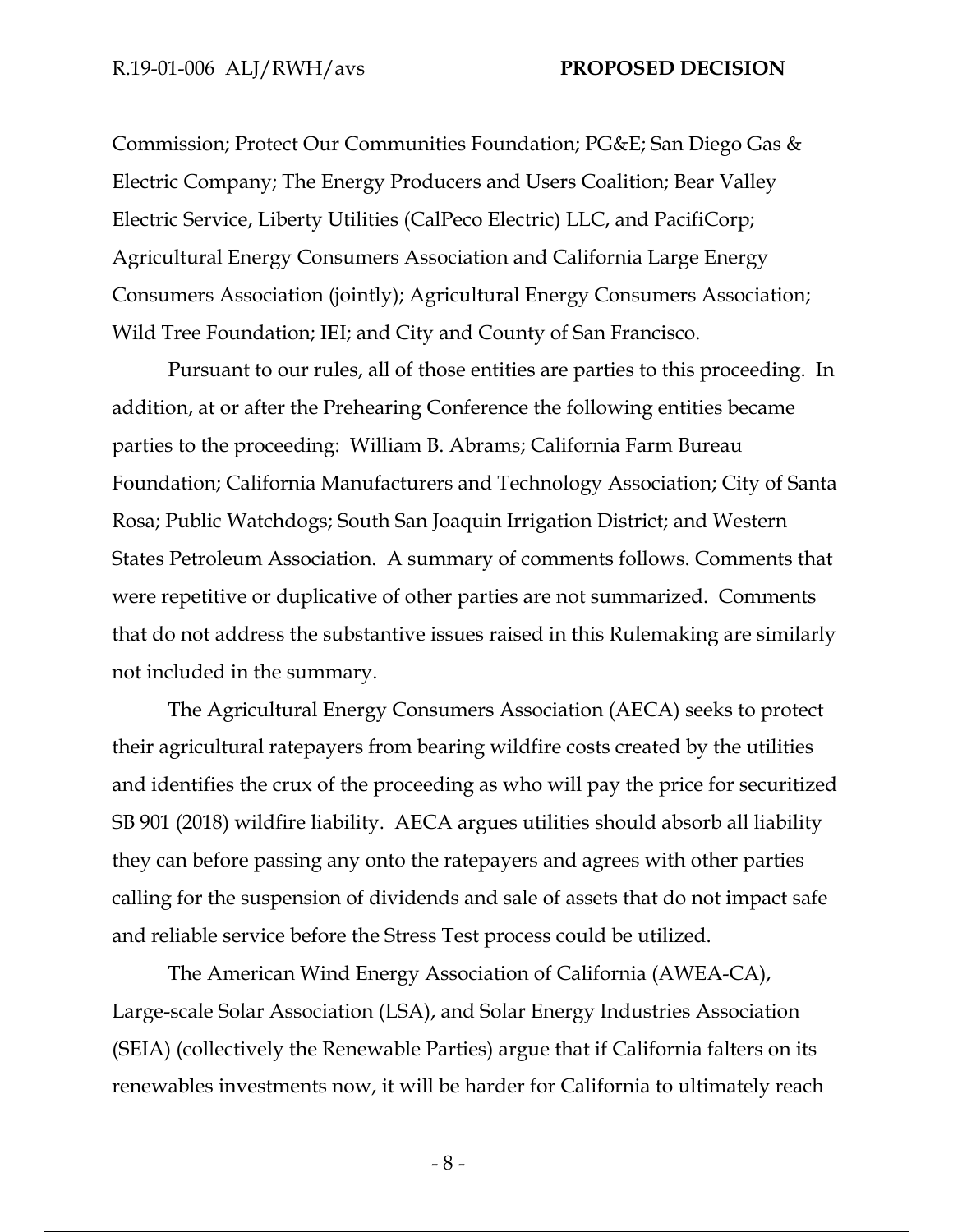its long-term renewable goals. The Renewable Parties argue the Commission should include two financial factors: 1) the contractual obligation for existing Power Purchase Agreements; and 2) the transmission owner obligations in interconnection agreements. They also argue the Commission should not create a rigid methodology so it can exercise its expert judgement in future proceedings based on the facts in those proceedings. Lastly, the Renewables Parties argue case law and the Commission's inherent constitutional and statutory authority allow it to consider costs outside of 2017 as part of a Stress Test.

Bear Valley Electric Service (BVES), Liberty Utilities (CalPeco Electric) LLC (Liberty), and PacifiCorp, d.b.a. Pacific Power (PacifiCorp) (collectively, the California Association of Small and Multi-Jurisdictional Utilities (CASMU)) ask that special considerations be given for small utilities. They also advocate for the creation of an insurance pool, a flexible cost recovery methodology, and recognition that changes in rates are linked to the financial health of their utilities. CASMU argues that the Commission has authority to consider wildfire liability beyond 2017, and that any adopted criteria or methodologies should strive to maintain utility investment grade credit ratings. CASMU also advocates that when defining material harm and ratepayer harm, the Commission must consider a utility's access to capital. CASMU also notes that the majority of parties agree that hearings are not necessary.

The City and County of San Francisco (CCSF) argues the bankruptcy court will consider how to resolve PG&E's situation, and that the Commission should not allocate any 2017 wildfire costs to ratepayers under the Stress Test analysis for PG&E. CCSF argues that the PG&E bankruptcy makes any application of § 451.2 impossible, and that consideration of wildfire costs outside of 2017 are beyond the bounds of the statute.

 $-9-$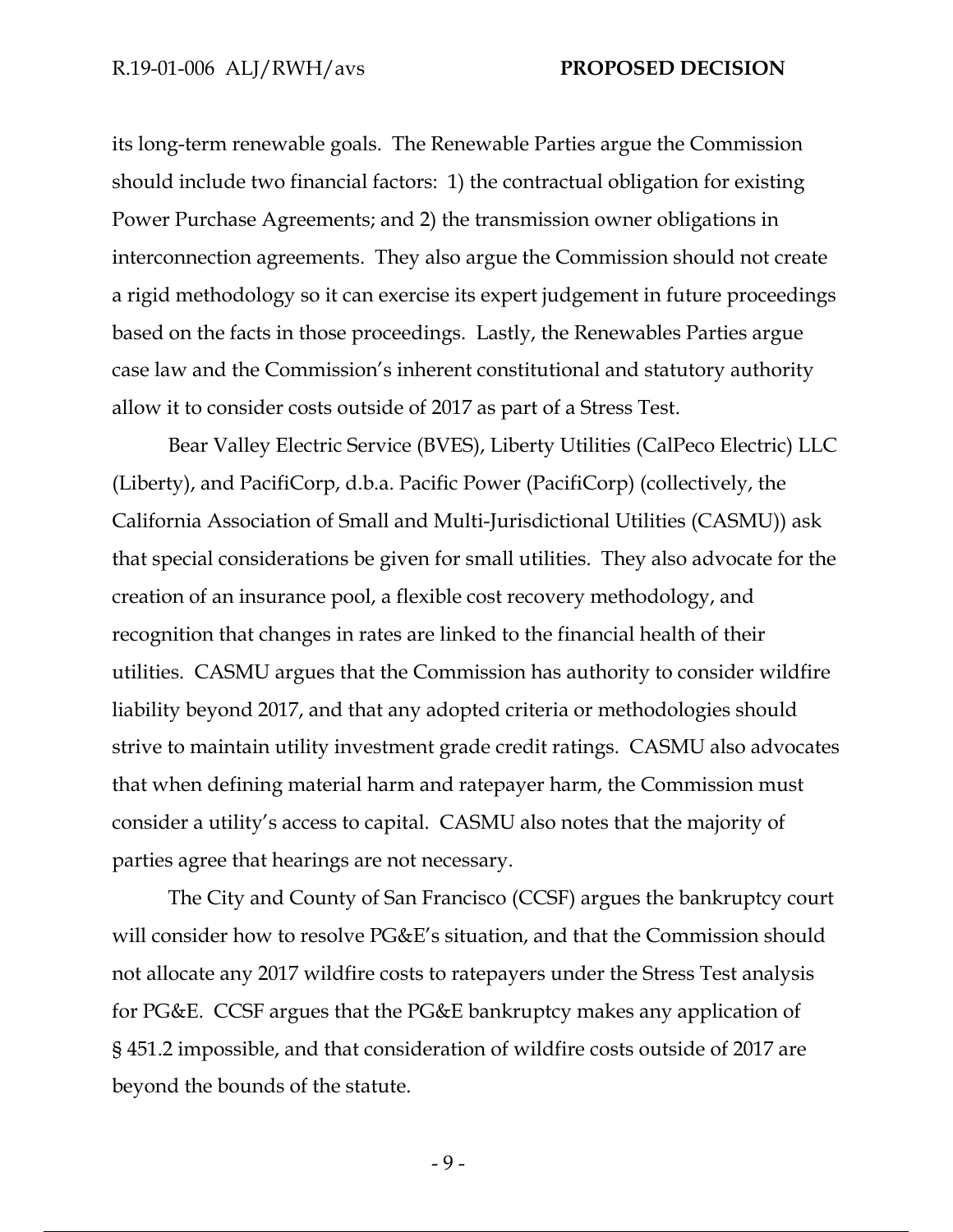The Coalition of California Utility Employees (CUE) claims that a rulemaking is inappropriate because the Commission is making a specific determination about PG&E and not creating a framework that would be used repeatedly and apply to multiple utilities.

The Counties of Mendocino, Napa, and Sonoma (collectively the Three Counties) seek to protect their constituents from incremental financing costs created by wildfires and PG&E's bankruptcy.

The Energy Producers and Users Coalition (EPUC) calls the Rulemaking's call for a "methodology" to inform the Commission's application of § 451.2 a reasonable near-term goal. However, EPUC says it is premature to identify specific "metrics" until a general methodology has been framed. EPUC also calls for the scope to be expanded to define costs and expenses, the PG&E bankruptcy, and to develop a "Regulatory Plan" to increase utility cash flows to pay wildfire liabilities, though it also supports a limited scope as the only approach providing any opportunity to timely resolve this proceeding. EPUC states that regulatory actions crafted to affect credit ratings will not sufficiently account for other elements of the public interest, and that protecting shareholders from liability does not alone prevent harm to ratepayers. Thus, EPUC claims the Commission must keep the need to achieve ratings results in the context of the broader public interest.

The Independent Power Producers (IPP) cautions the Commission to consider the impacts the proceeding could have on existing and future contracts, the utilities operations, and financial markets.

IEI advocates that SB 901 (2018), specifically the addition of § 451.2(b), preserves the long-standing regulatory compact that balances utility and ratepayer concerns. IEI claims the high costs and lack of willingness of insurers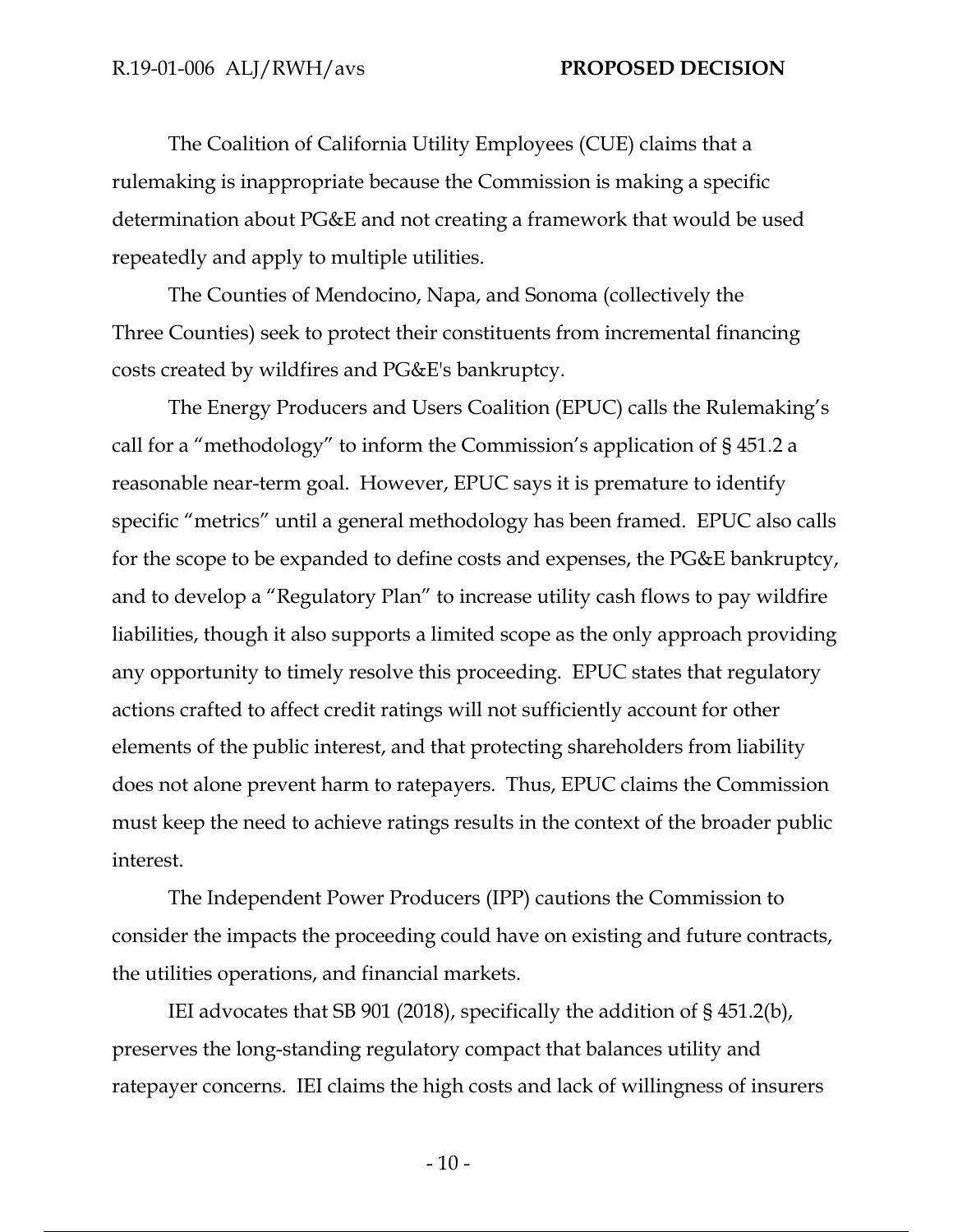as important criteria to determine utilities' financial health. IEI proposes the methodology should allow for reasonable estimates of liability to be made quickly and that both liabilities above and below a maximum amount be securitized. IEI also advocates to have the methodology apply to 2017 and 2018 fire liability and in all future years. IEI states that the primary consideration should be retaining investment grade credit ratings. IEI says that the maximum amount of equity a utility can raise is important, but disagrees with other parties calling for suspension of dividends, concerns about accounting gimmicks, and the need to defer of capital investments. IEI calls for a single framework to provide a reasonable ability to predict the outcome, though it need not be a rigid formula. IEI also seeks a predictable timeline for recovery, as well as securitization early, before a reasonableness determination is made. IEI agreed that no evidentiary hearings are needed in this proceeding but that they would be necessary to consider a utility application to apply the Stress Test.

Mussey Grade Road Alliance (MGRA) is concerned that a utility bailout will not provide proper incentives to pursue wildfire safety measures. MGRA states the financial harms thrust upon the utilities from wildfires need to be balanced against the increased risk of wildfires if they are not held accountable. MGRA states proposals by SCE and San Diego Gas & Electric Company (SDG&E) would change the prudent manager standard; a change the legislature rejected. MGRA says the proposals create a moral hazard problem. MGRA also states that any market instability problem is caused by the utilities, not the Commission, and that the scope should only include 2017 catastrophic wildfires.

PG&E says the Commission should modify the scope to include determining the maximum dollar amount it can pay for 2017, 2018, and future wildfires because it is critical to the bankruptcy process. PG&E also calls to

- 11 -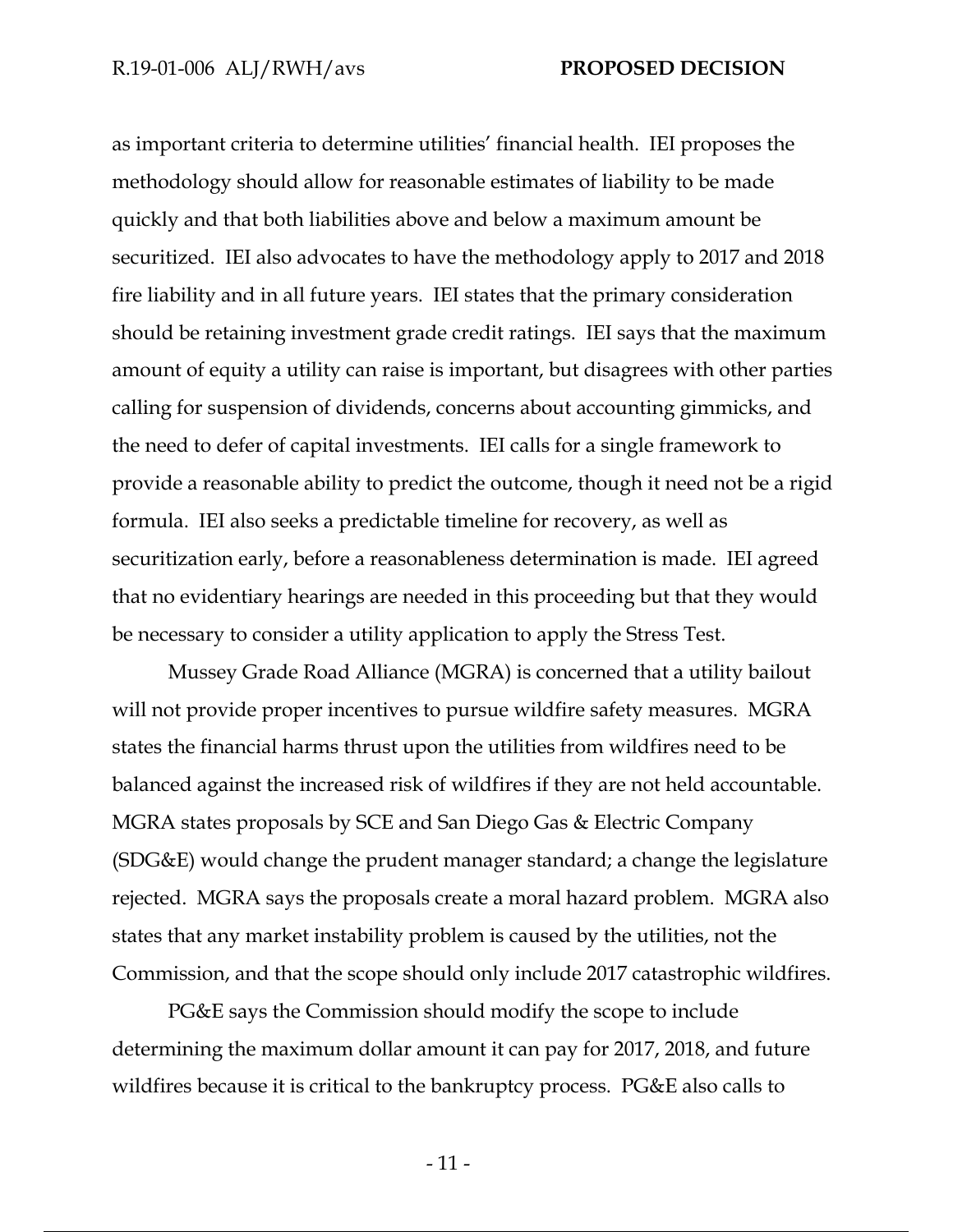expand the scope to provide standards for evaluating prudence of utility conduct in the future. PG&E states its financial health goal should be an S&P credit rating of bbb- when it first comes out of bankruptcy with the opportunity over time to get to a-. PG&E states that once the Commission determines how much debt it can take on to get to a bbb- rating, the Commission can determine the implied Customer Harm Threshold (ratepayer harm). PG&E claims an important part of its proposal is determining the Customer Harm Threshold in this proceeding so it can emerge from bankruptcy at the end of 2020 with an investment grade credit rating. PG&E argues that a decision by June 2019 is necessary to avoid more credit downgrades for all California electric utilities. PG&E agrees that evidentiary hearings are not necessary, and that workshops can better facilitate the timely discussion of methodologies, applications, and outcomes.

Protect Our Communities Foundation (POC) recommends the Commission consider the totality of the circumstances regarding a utility's financial status when making decisions regarding cost recovery for wildfire events. POC does not believe it is appropriate to develop a single, inflexible set of factors or metrics to guide this inquiry, but instead consider the totality of the circumstances in each utility's application for a bailout. POC states the scope of this proceeding, and § 451.2(a)-(b), are limited to wildfires with an ignition date in 2017. POC also says the Commission should adopt threshold benchmarks that utilities must meet before requesting a bailout.

The Public Advocate's Office of the Public Utilities Commission recommends the Commission consider the market value of an electrical corporation's assets as a key financial metric, and that the consideration of material impact and ratepayer harm should occur within the context of each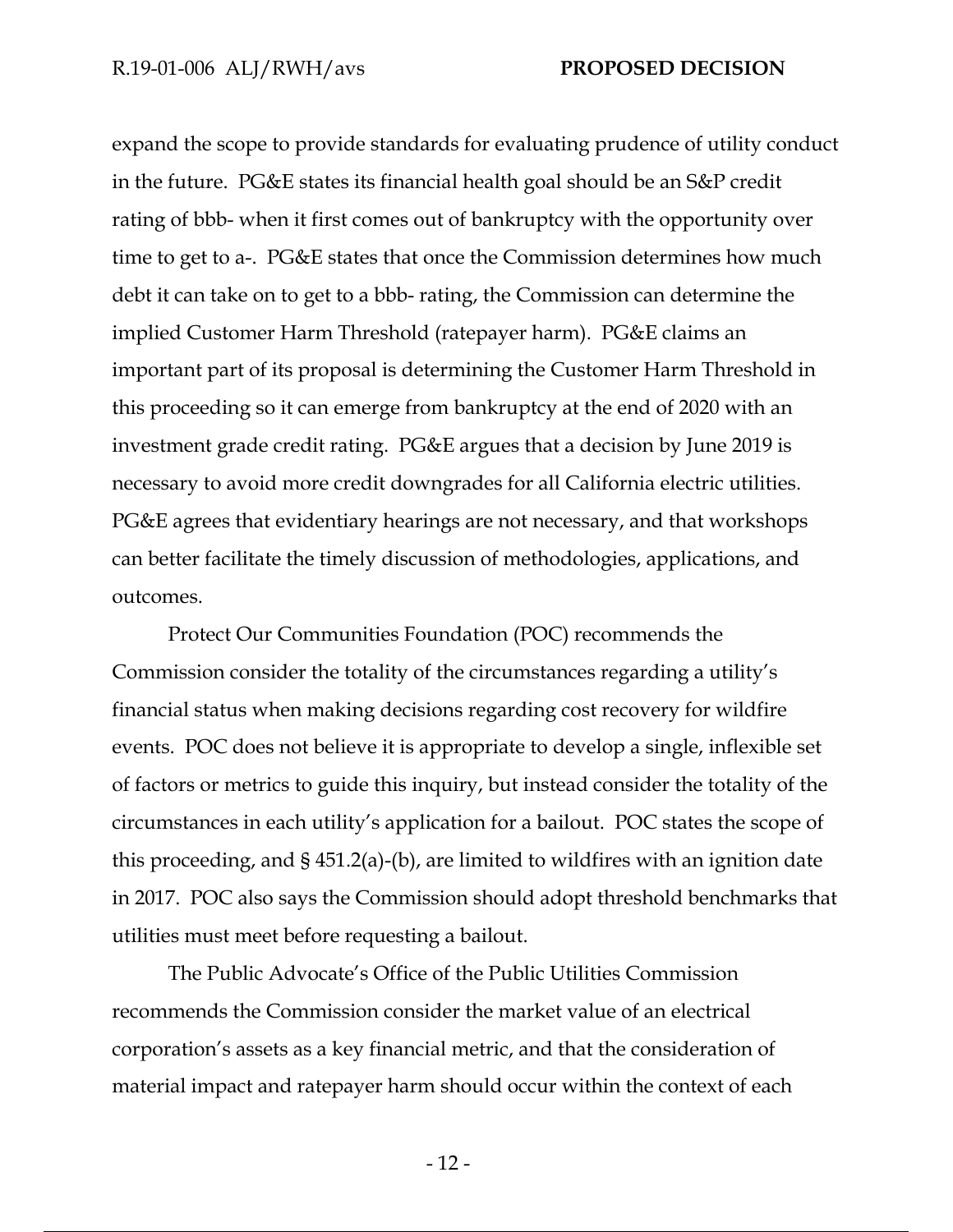application for cost recovery of expenses related to the 2017 wildfires. Section 451.1 clarifies that compliance with the relevant wildfire mitigation plan is one of many factors for the Commission to consider in its reasonableness review. The Public Advocate's Office of the Public Utilities Commission supports a fact specific approach and argues that this Rulemaking should not pre-determine an overly restrictive definition of material impact or ratepayer harm, or any resulting methodology.

SDG&E states the Commission should use this Rulemaking to restore greater certainty to the regulatory cost recovery process, which will also promote investment grade credit ratings and send the appropriate signals to investors. SDG&E urges the Commission to allow wildfire liabilities to be securitized on an expedited basis—before the amounts are actually known or paid as this will reduce balance sheet shocks that result in investors requiring a higher cost of capital. SDG&E argues the scope must include a cost recovery framework, not just a methodology for the maximum disallowance. SDG&E also seeks to include 2018 wildfire costs as part of this Rulemaking. SDG&E argues the Commission should try to provide the highest level of specificity regarding the maximum threshold calculation. SDG&E also advocates for an expedited schedule and that workshops should be held.

Small Business Utility Advocates (SBUA) is concerned with how this Rulemaking could increase rates, impact the reliable provision of energy service, and possibly delay services such as connecting new customers. SBUA states that the plain meaning of the text and the overall statutory language indicate that § 451.2 is limited to wildfires with ignition dates in 2017. SBUA argues the Commission should authorize securitization only after determining: (i) that cost

- 13 -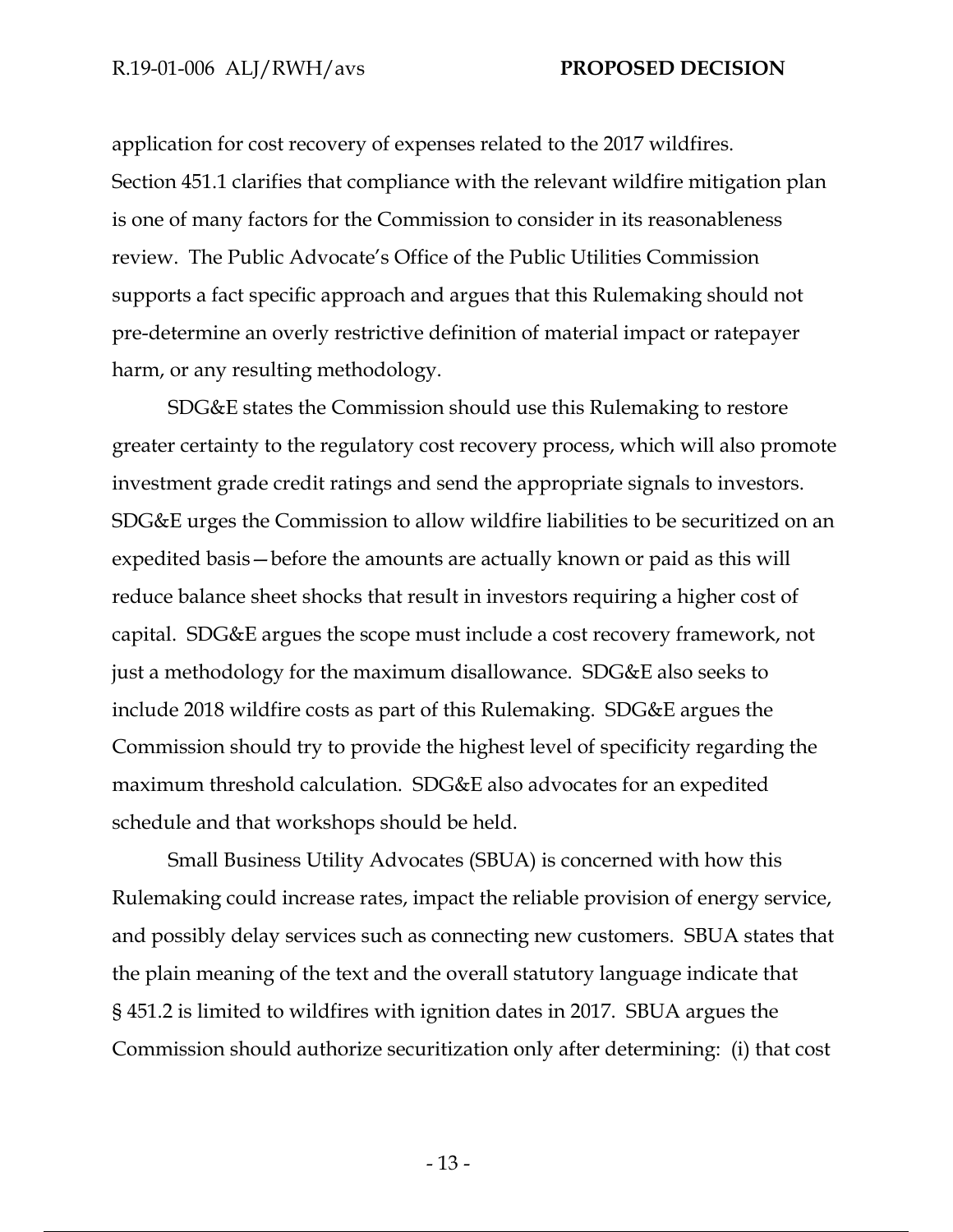recovery is proper; and (ii) the amount the utility may recover from its customers.

SCE urges the commission to expand the scope of this proceeding to include three phases: 1) a framework to assess cost recovery; 2) determination of the maximum amount of allowed cost recovery; and 3) creation of means for utilities to finance wildfire costs. SCE states the amount of liability a utility can pay should be related to what comparable companies can obtain as equity financing relative to their total equity. SCE also recommends an expedited schedule.

The Utility Reform Network (TURN) states SB 901 (2018) limits the scope of this Rulemaking and any utility application to costs related to wildfires that occurred in 2017. TURN proposes the creation of a pre-Stress Test screen which would filter SB 901 (2018) from applying to SCE and SDG&E. TURN opposes expanding the scope of the proceeding and advocates for evidentiary hearings. TURN encourages the Commission to look beyond just placating the rating agencies but to instead protect ratepayers from increases in cost of capital caused by imprudence and requiring the utilities to exhaust all efforts at their disposal to pay for costs stemming from imprudence.

#### **1.3. Initial Staff Proposed Stress Test Framework**

On April 5, 2019, the assigned Commissioner, President Picker, issued a ruling releasing a Staff Proposal of a framework to conduct a financial "Stress Test" to consider an electrical corporation's financial status and determine the maximum amount the corporation can pay for catastrophic wildfires with an ignition date in 2017, pursuant to § 451.2(b). The Staff Proposal sought to focus the discussion by parties on the issues within the scope of the proceeding to create the criteria and methodology required by § 451.2(b).

 $-14$  -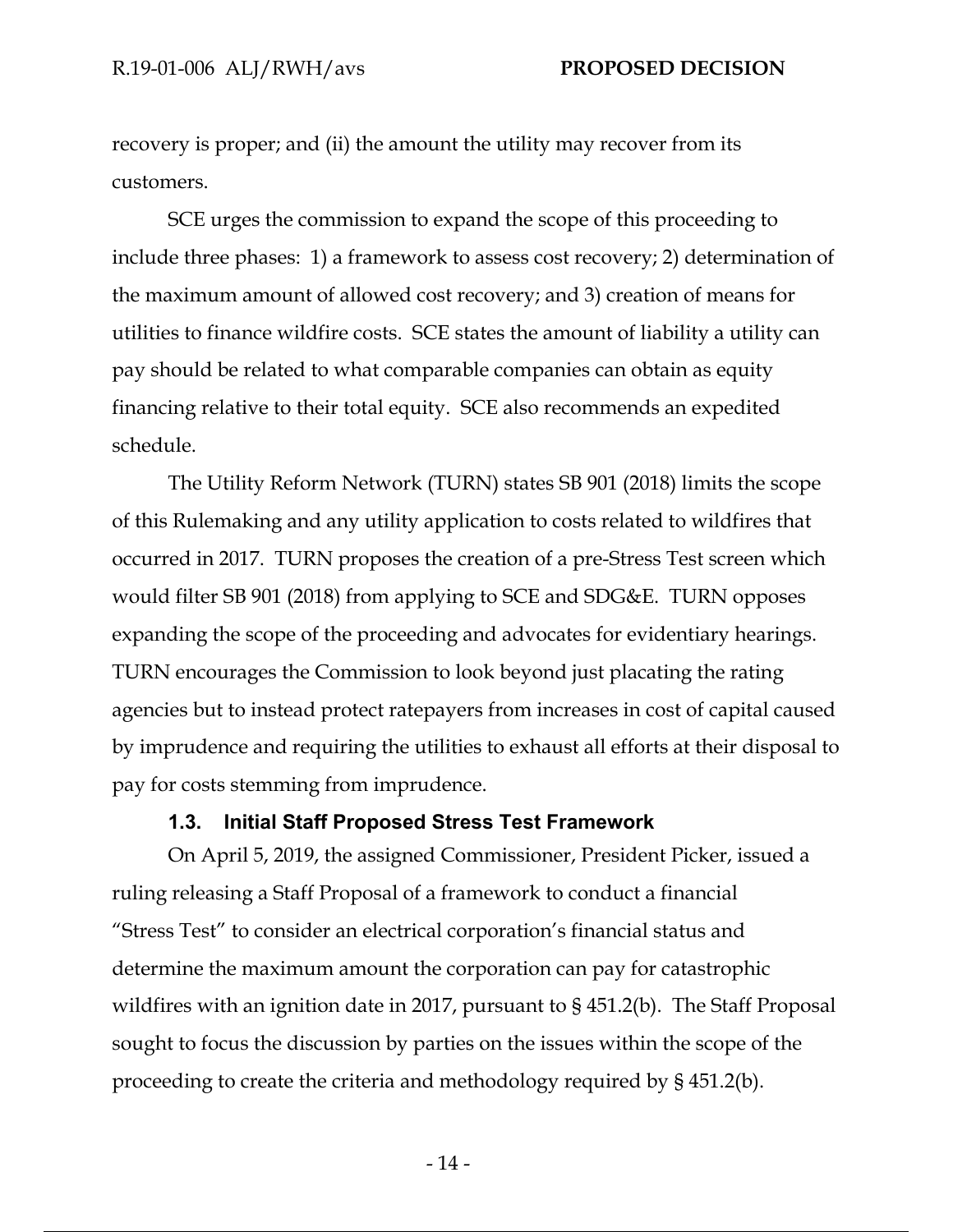The Staff Proposal discussed the statutory requirement that the Commission undertake additional considerations should a utility apply to recover costs and expenses incurred as a result of a catastrophic wildfire with an ignition date in 2017. Section 451.2(b) requires the Commission undertake further consideration of the utility's financial status when allocating costs between shareholders and ratepayers, if it finds that some costs would be disallowed for recovery in rates under the ordinary just and reasonable standard.

Staff proposed the Commission adopt the following Stress Test framework as the process for determining what additional wildfire costs, if any, to allocate to ratepayers under § 451.2(b) (Stress Test Costs):

- A utility requests application of the Stress Test to determine if disallowed wildfire costs should be allocated to ratepayers. This may be in a second phase within an existing application, or by filing a new application, following a Commission determination that all or some wildfire costs are disallowed. The proposed process will conserve administrative resources while allowing for a rapid determination under the Stress Test framework adopted through this proceeding.
- The Commission applies a three-factor model to determine the maximum amount the utility can pay, which is the "Customer Harm Threshold." The amount of Stress Test Costs allocated to ratepayers equals the total disallowed wildfire costs presented in the application for recovery, minus the Customer Harm Threshold amount.
- The Commission considers potential ratepayer protection measures as conditions on the utility's authorization to recover Stress Test Costs. These potential conditions are concepts that are intended to mitigate ratepayer impacts given that the determination of Stress Test Costs will be final and not subject to future revision.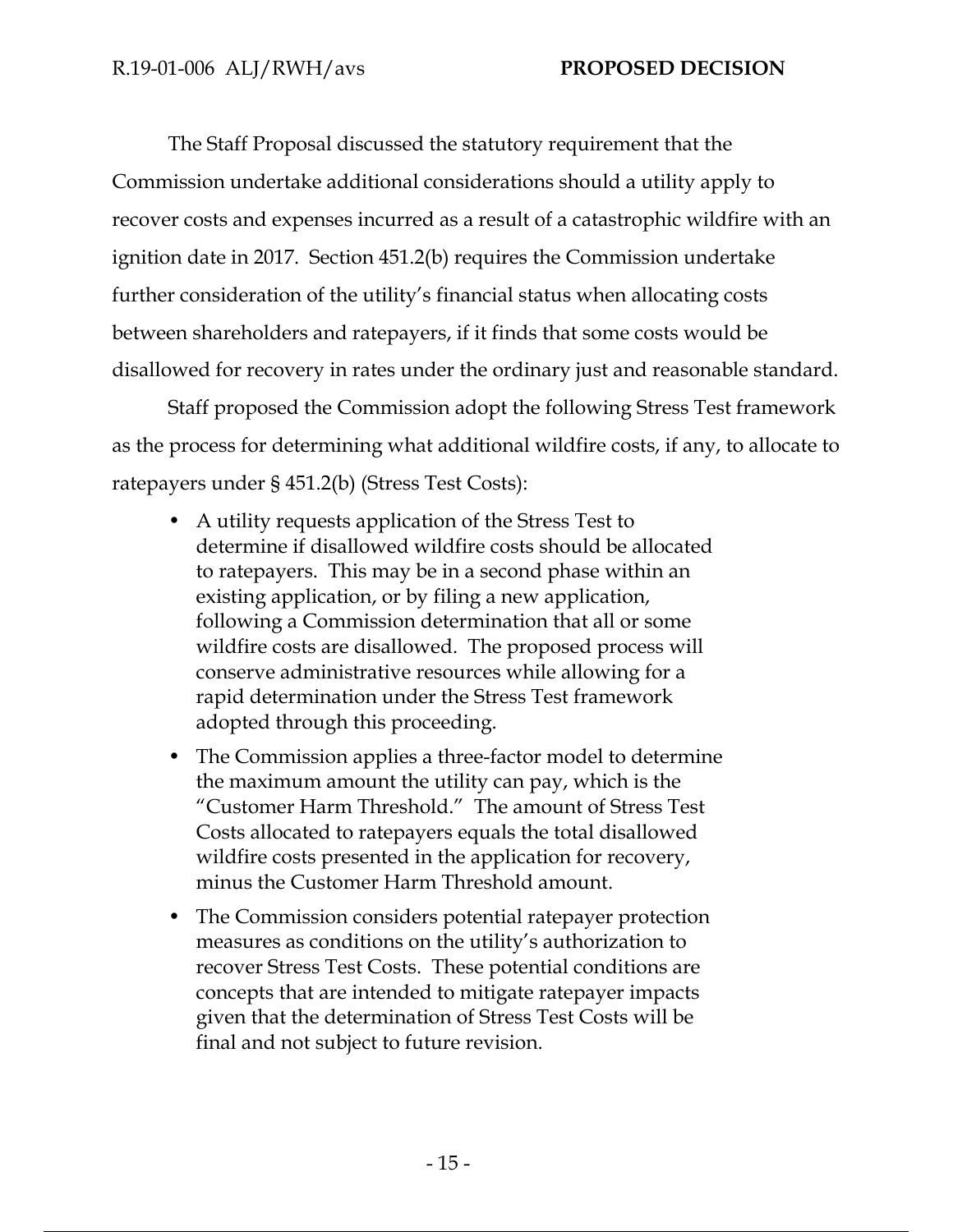The Staff Proposal prescribes a thorough examination of a utility's financial status and ability to pay for the greatest share of disallowed wildfire liability costs while retaining a minimum investment grade credit rating. The proposal also offers potential options to enable ratepayers to participate in a utility's financial upside.

 On April 10, 2019, a Workshop on the Staff Proposal was convened in the Commission auditorium to allow staff an opportunity to present the proposal to the public and parties and to address questions anyone had about the proposal.

On April 11, 2019, TURN made an email motion to the assigned Administrative Law Judge requesting an additional week to submit comments and reply comments on the Staff Proposal.

On April 12, 2019, the assigned Administrative Law Judge granted five additional days for parties to submit comments and reply comments on the Staff Proposal. In the ruling partially granting the request for additional time, the assigned Administrative Law Judge also posed a number of questions for parties to address in their comments and reply comments on the Staff Proposal.

#### **1.3.1. Comments on the Stress Test Framework Staff Proposal**

On April 24, 2019 Comments on the Stress Test Framework Staff Proposal were filed by Wild Tree Foundation, AECA, California Large Energy Consumers Association, SDG&E, PacifiCorp, William B. Abrams, California Farm Bureau Federation, POC, Western States Petroleum Association, PG&E, SCE, CUE, EPUC, CCSF, TURN, Public Advocate's Office of the Public Utilities Commission, IEI, South San Joaquin Irrigation District, and MGRA.

On May 1, 2019, Reply Comments on the Stress Test Framework Staff Proposal were filed by CUE, PacifiCorp, Western States Petroleum Association, AECA, SDG&E, SCE, PG&E, TURN, POC, The Public Advocate's Office of the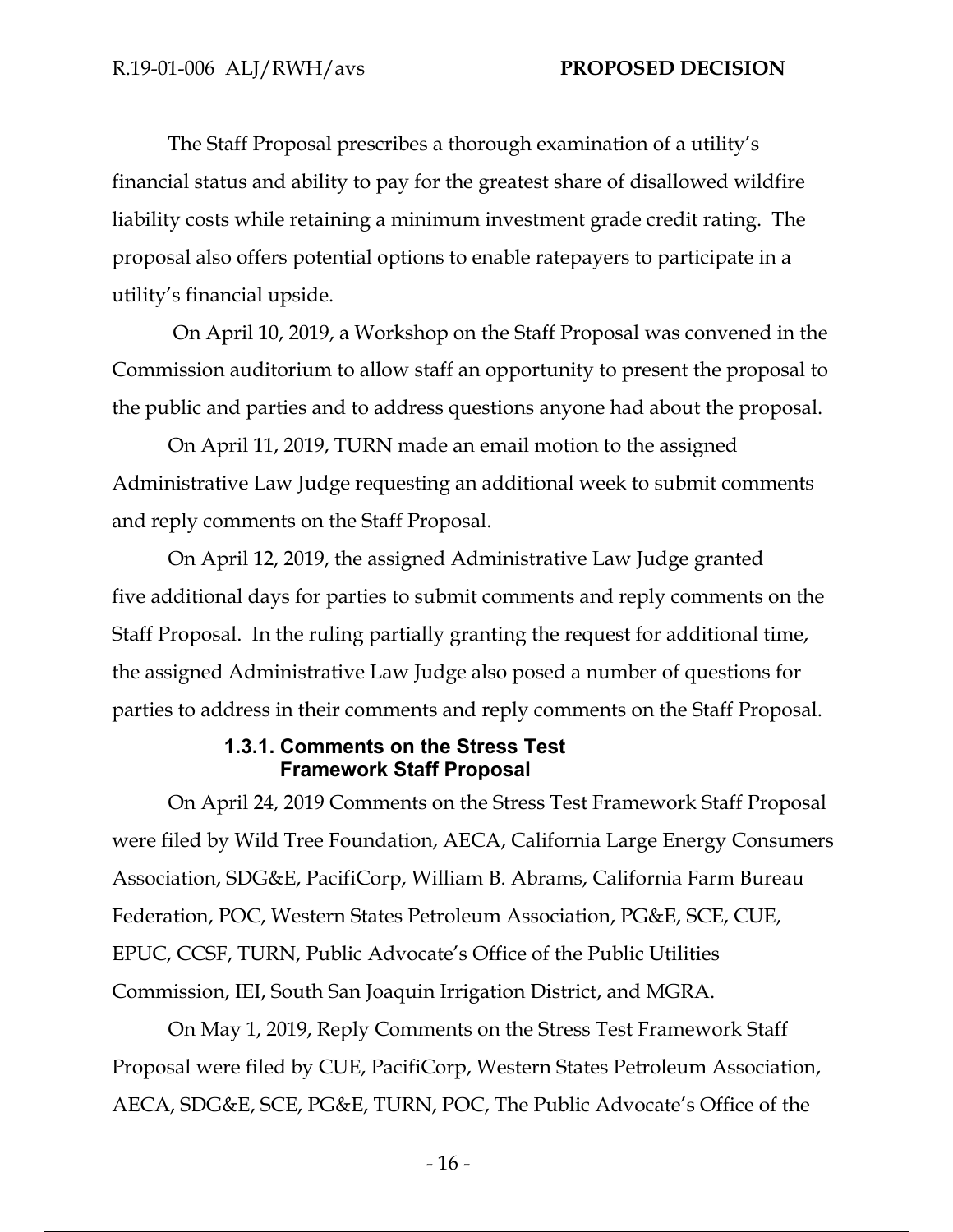Public Utilities Commission, California Large Energy Consumers Association, William B. Abrams, CCSF, IEI, Wild Tree Foundation, EPUC, and MGRA. A summary of comments follows. Comments that were repetitive or duplicative of other parties are not summarized. Comments that do not address the issues within the scope of this Rulemaking are similarly not included in the summary. Though we have considered all comments submitted, we do not attempt to replicate the entirety of the parties' comments in the summary or during the discussion of the issues.

#### **1.3.1.1. Mussey Grade Road Alliance Comments on Staff Proposal**

MGRA is skeptical that the Stress Test concept as laid out in § 451.2(b) is actually workable and in the public interest. MGRA claims the statute ignores the potential for resident and customer harm due to utilities that are fundamentally incapable of providing safe and reliable service. MGRA provides several proposals to prevent some of the potential harm to residents and ratepayers: 1) add a "Safety and Adequacy" component to the Stress Test Threshold; 2) initiate an investigation of safety capabilities if the Stress Test is invoked; 3) examples using SCE and PG&E cases should be provided; 4) additional details regarding utilities in bankruptcy and their ability to utilize the Stress Test should be provided; 5) if a revised Stress Test is unable to show the outcome for PG&E due to uncertainty, PG&E's use of the Stress Test should be addressed in a future phase after I.15-08-019 is complete; and 6) safeguards are needed if Stress Test applies before determination of reasonableness.

#### **1.3.1.2. Energy Producers and Users Coalition Comments on Staff Proposal**

EPUC raises a number of concerns about the Staff Proposal. EPUC appears to support the maximum incremental debt capacity component with the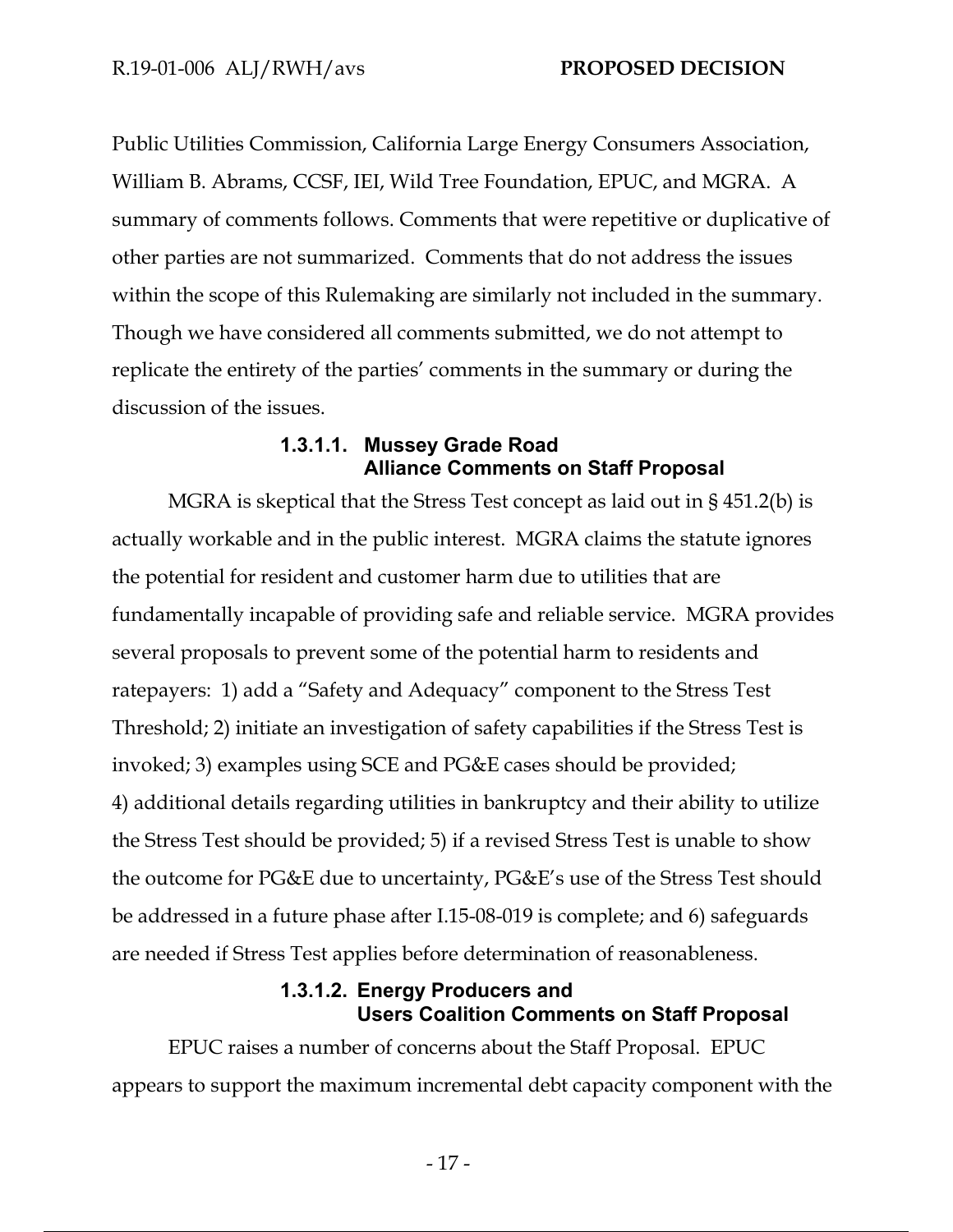caveat that the final Customer Harm Threshold should be bolstered by measures that increase funds from operations and therefore increase the Customer Harm Threshold. EPUC agrees that there is a low risk the credit rating agencies will not give an investment grade rating if a sound pathway toward an investment grade credit rating is established. EPUC is concerned about the interplay of bankruptcy and the Stress Test. EPUC also proposes an accelerated depreciation concept that effectively operates as a loan that will provide ratepayer protection.

#### **1.3.1.3. Wild Tree Foundation Comments on Staff Proposal**

Wild Tree Foundation (Wild Tree) reiterates its opposition to the proceeding, claiming § 451(b) does not require a methodology be developed in advance of a utility application. Wild Tree claims that developing a methodology is premature and not necessary after PG&E's choice to file bankruptcy. Wild Tree also reiterates its position that the timeline of the proceeding and lack of a fully fleshed out proposal is not leading to a wellinformed outcome. Wild Tree disagrees with a focus on credit ratings versus rate impacts and sees a need to modify the excess cash component to avoid it being drawn down to pay for liabilities after executive compensation, imprudent attorney's fees, and dividends are removed. Wild Tree supports the ratepayer protection measures but says they are underdeveloped.

#### **1.3.1.4. Institutional Equity Investor Comments on Staff Proposal**

IEI is supportive of the Maximum Incremental Debt Capacity concept. IEI prefers debt financing over equity and supports the use of the rating agencies' publicly available frameworks. IEI advocates for a target rating of two notches above minimum investment grade. IEI does express concern about the excess cash component as not being clearly defined and therefore is an element that

- 18 -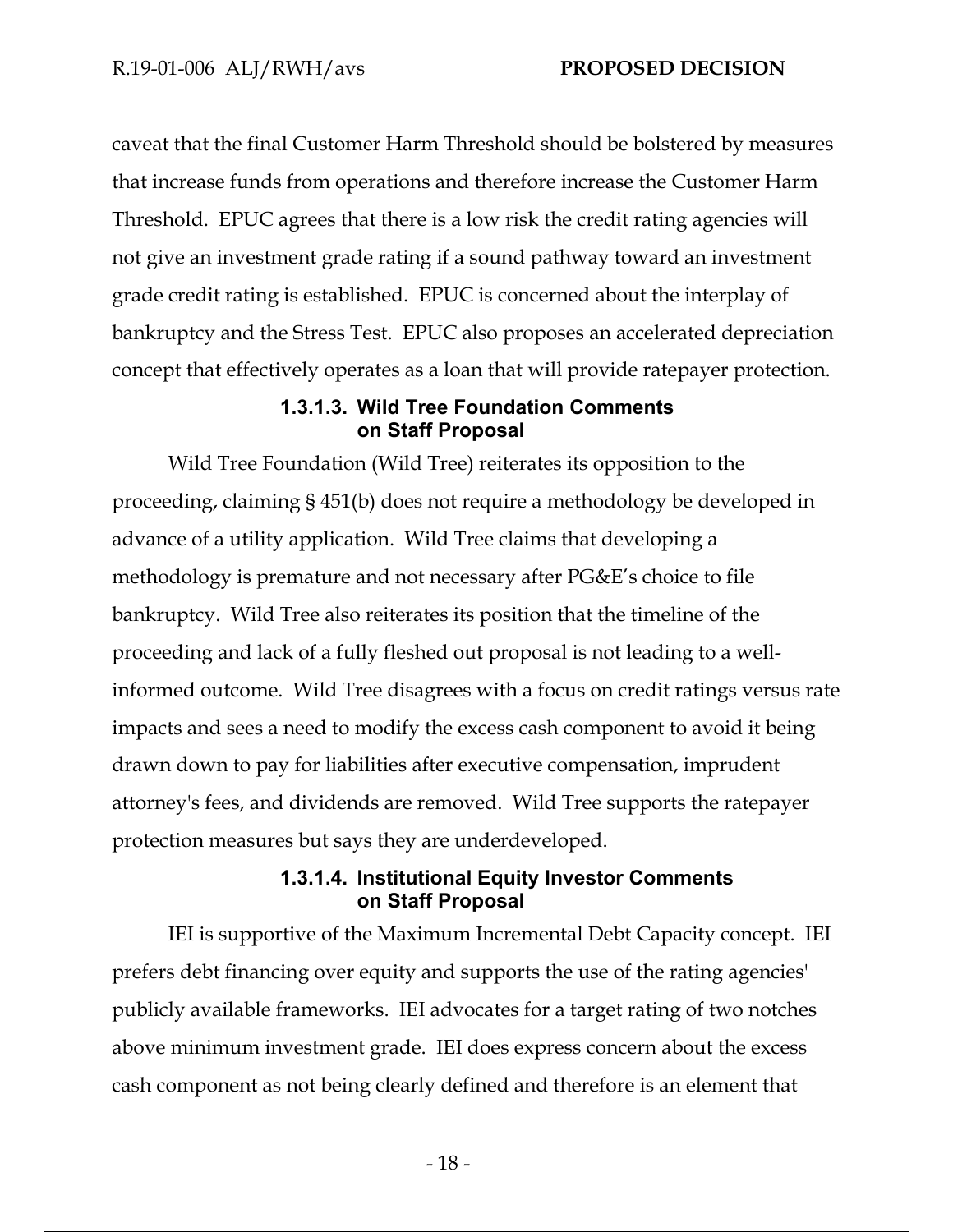creates speculation. IEI dislikes the Regulatory Adjustment and asks that its criteria be more specifically defined. IEI advocates for an annually calculated Customer Harm Threshold to avoid long-term warehousing costs for wildfire liability. IEI reiterates its desire that the Stress Test apply to all future years, not just 2017. IEI dislikes the ratepayer protection measures and argues against adopting them.

### **1.3.1.5. City and County of San Francisco Comments on Staff Proposal**

CCSF claims the "Maximum Incremental Debt Capacity methodology is fundamentally flawed because it does not analyze [all] harm to ratepayers" as there are other harms not considered by looking at just credit ratings. CCSF is also concerned that credit "ratings agencies have been aggressive on behalf of the [investor-owned utilities] in demanding quick decisions about how much money ratepayers will pay to the utilities to ensure their financial health." CCSF calls for the methodology to be modified to include dividend suspension and reiterates its argument that PG&E cannot use the provisions of § 451.2(b) because of PG&E's decision to file for bankruptcy.

#### **1.3.1.6. William B. Abrams Comments on Staff Proposal**

Abrams is concerned the methodology is fundamentally and foundationally flawed and offers some modifications to "focus on the long-term safety of our residents." Abrams would like the Commission to consider measured and independently verified wildfire risk mitigation in any Stress Test methodology. Abrams also claims the use of incremental debt capacity to determine the Customer Harm Threshold is misplaced, and argues that the Stress Test methodology should be closely aligned with wildfire risk mitigation efforts.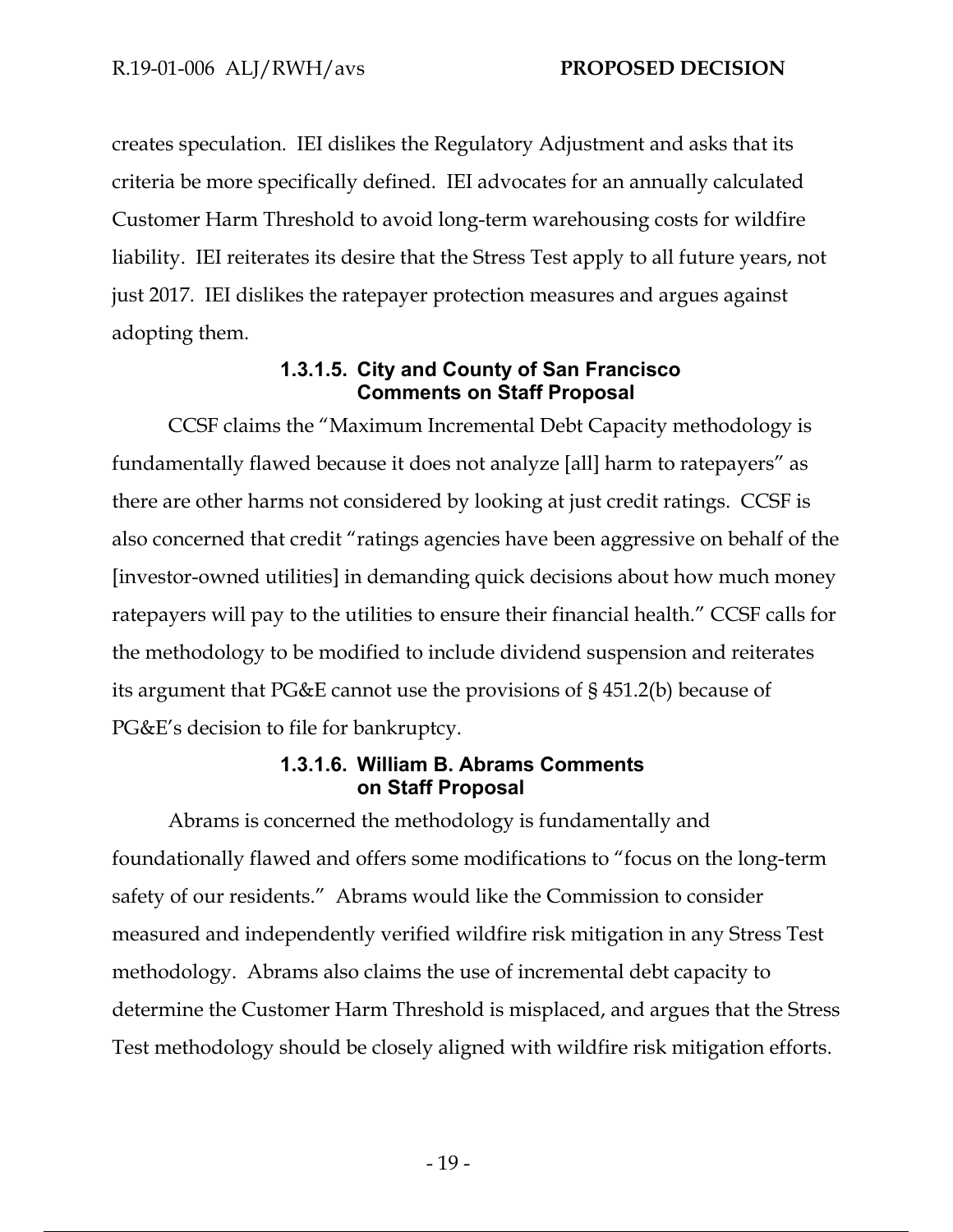### **1.3.1.7. California Large Energy Consumers Association Comments on Staff Proposal**

California Large Energy Consumers Association (CLECA) is concerned that industries will leave California if rates go up as other western states are attractive to them already. CLECA agrees that minimum investment grade is a good target, as some entities (insurance, mutual funds, pensions) will not finance debt with junk ratings and access to capital should be a concern for the Commission. CLECA advocates for the Commission to look more closely at the incremental ability to raise Debt and Equity. CLECA also calls for closer scrutiny of assets that are unnecessary for utility operation, and parent company assets. CLECA believes that asset sales should occur after the Stress Test to avoid distressed sale prices. CLECA also calls for suspension of dividends to pay down wildfire expenses as more effective than return on earnings de-escalation which reduces earnings.

### **1.3.1.8. The Public Advocate's Office of the Public Utilities Commission Comments on Staff Proposal**

The Public Advocate's Office of the Public Utilities Commission expresses due process concerns related to its concerns about the ability of parties to engage with the material given potential financial outcomes. The Public Advocate's Office of the Public Utilities Commission is critical of the Staff Proposal's preference for debt financing and would like a further consideration of equity financing. The Public Advocate's Office of the Public Utilities Commission notes cost of capital issues may be out of scope (*i.e.*, return on equity de-escalation and debt vs. equity financing). The Public Advocate's Office of the Public Utilities Commission also raises concerns about warrants because it may conflate ratepayer and shareholder interests, and lacks specificity about the governance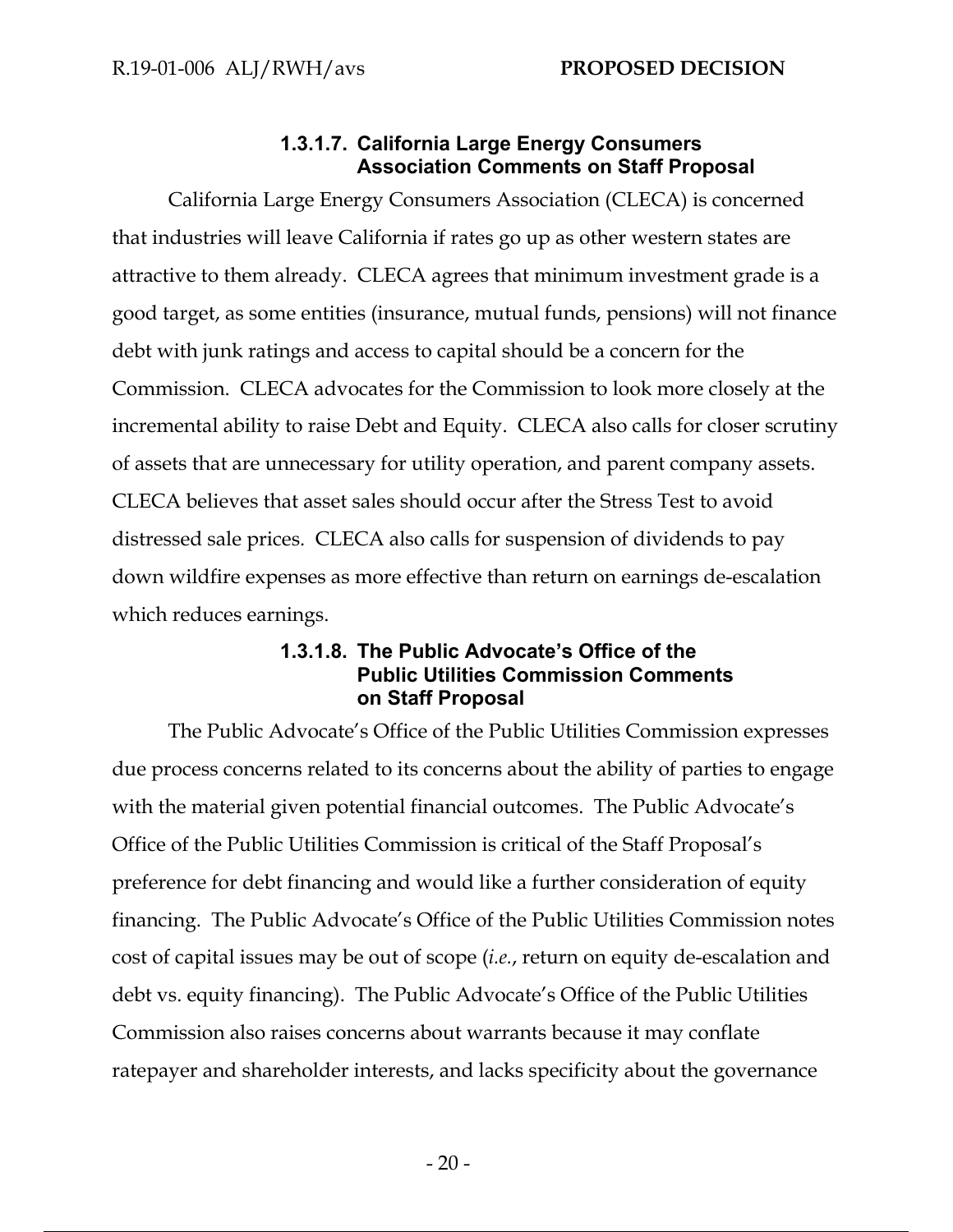and operation of a trust/fund that would have to be involved. Lastly, the Public Advocate's Office of the Public Utilities Commission agrees with the procedural order in the Staff Proposal as securitized costs will be final and irrevocable.

## **1.3.1.9. Protect Our Communities (POC) Foundation Comments on Staff Proposal**

POC recommends that the Commission adopt a comprehensive, fact-based approach rather than a one-size-fits-all single Stress Test methodology. POC claims the Staff Proposal is flawed because it is premised on an illegal delegation of Commission authority to a self-interested third party, *citing, S. California Edison Co. v. Pub. Utilities Com.*, 227 Cal. App. 4th 172, 195 (2014), as modified (June 18, 2014). POC argues that if a modified Staff Proposal is adopted the Commission should not allow ratepayer bailouts for a utility that lacks an investment-grade credit rating or is under investigation for an inadequate culture of safety because such a utility may not serve ratepayers in the near future.

### **1.3.1.10. The Utility Reform Network Comments on Staff Proposal**

TURN proposes any Stress Test Costs be provided in the form of a loan from ratepayers, which would eventually be repaid by requiring a utility to limit its dividends through the course of repayment, and submitted a proposed sample model for how its proposal could work. TURN is supportive of determining incremental debt capacity of a utility to inform the Customer Harm Threshold, so long as its loan ratepayer protection measure is adopted. TURN also advocates for ratepayers to realize the benefits of net operating losses realized by the utility. In addition, TURN advocates against the application of the Stress Test to PG&E as they have availed themselves to the protections of bankruptcy.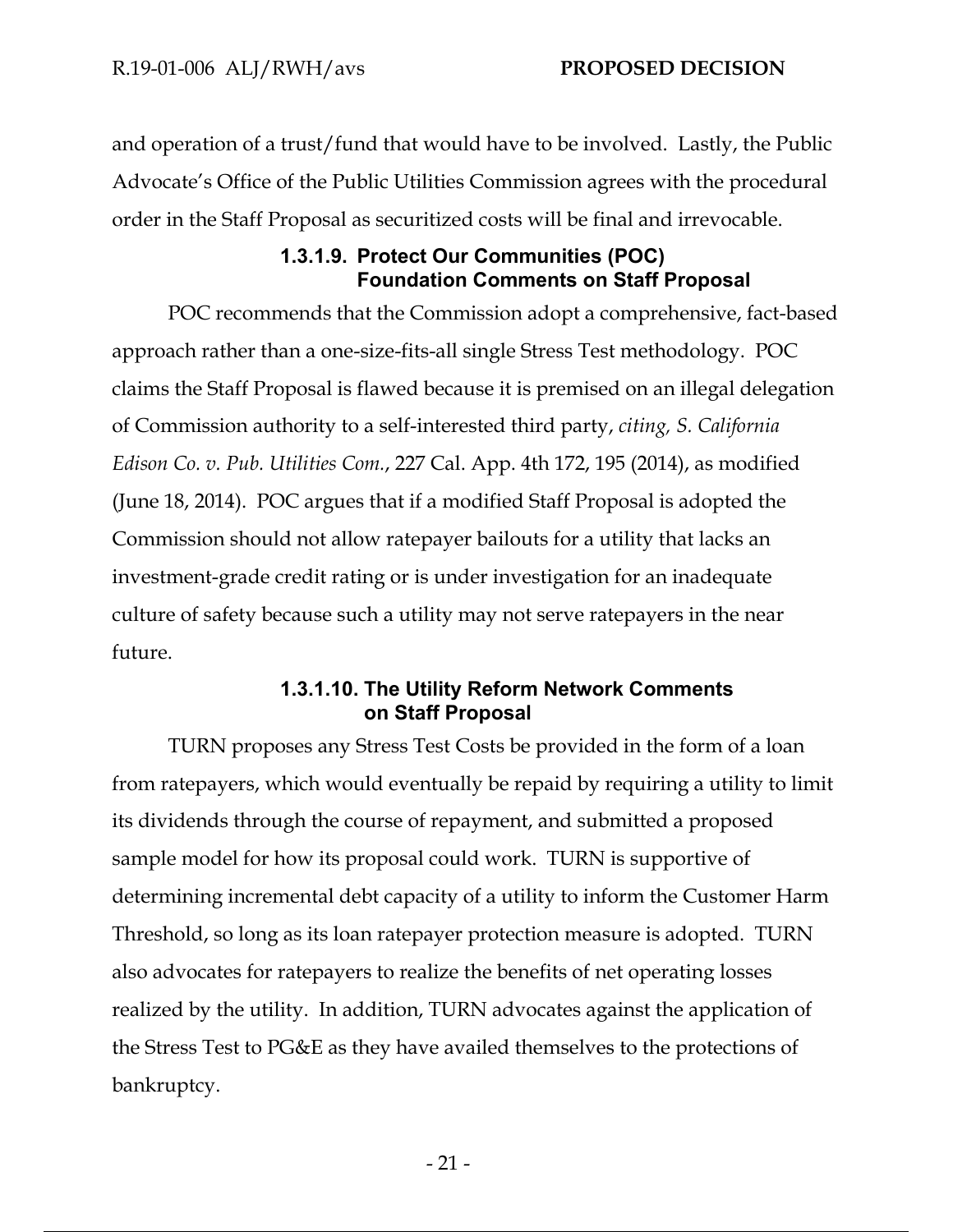#### **1.3.1.11. PG&E Comments on Staff Proposal**

PG&E requests the Commission adopt a methodology consistent with the Staff Proposal's focus on investment-grade credit ratings. PG&E also urges the Commission to modify the Staff Proposal methodology to implement a process that permits determination of the Customer Harm Threshold with as much specificity as possible in advance of any reasonableness review. PG&E argues that a utility can avail itself of the Stress Test by demonstrating a pathway back to investment-grade credit ratings, which in PG&E's case could involve a Plan of Reorganization "that will in turn by influenced by the Commission's development and application" of the Stress Test. PG&E urges the Commission to not adopt the ratepayer protection concepts identified in the Staff Proposal because they are inequitable, unmanageable, and without any basis in the statute.

#### **1.3.1.12. SCE Comments on Staff Proposal**

SCE asks the Commission to expand the scope of this proceeding or to adopt a process that allows the application of the Stress Test before making an allowed/disallowed determination. SCE also argues that the Commission should use equity, not debt, as the primary source of capital for determining the Customer Harm Threshold. SCE states that the Commission could analyze the greater of equity issuance or debt issuance. SCE dislikes the proposed ratepayer protection measures, as the Commission could just penalize the utilities to address moral hazard risk. SCE also argues against consideration of the suspension of dividends as part of the methodology.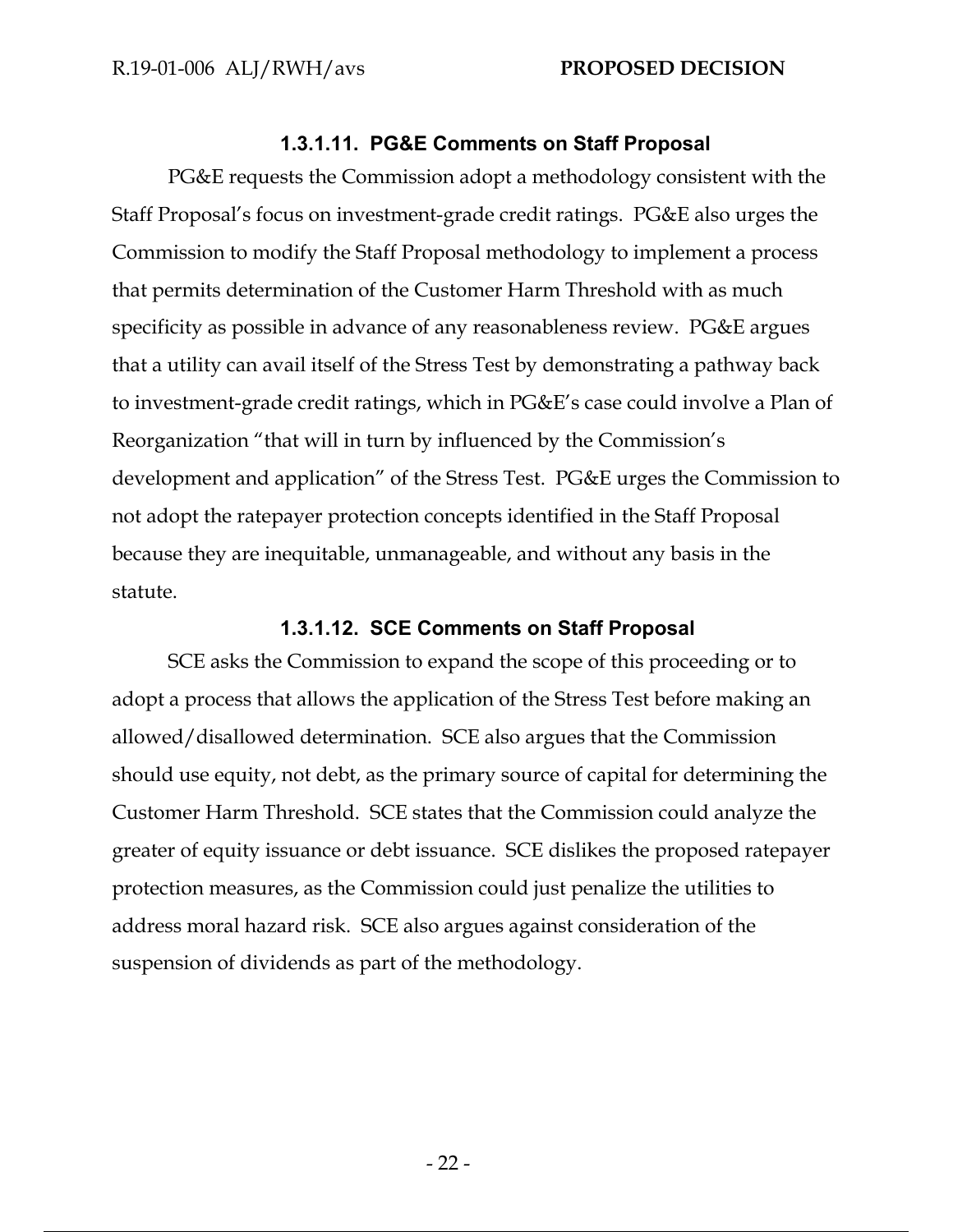#### **1.3.1.13. SDG&E Comments on Staff Proposal**

SDG&E generally supports the approach in the Staff Proposal, with certain modifications. SDG&E does not support the proposals to de-escalate return on equity and to provide equity warrants to ratepayers. SDG&E claims that ratepayer protection measures have no basis in the language of § 451.2 and their inclusion are contrary to the statements that the Commission intends the scope of this proceeding to follow a narrow, strict interpretation of the language of § 451.2, and suffer from other insurmountable flaws as well.

#### **1.3.1.14. Agricultural Energy Consumers Association Comments on Staff Proposal**

Agricultural Energy Consumers Association (AECA) urges the Commission to implement § 451.2(b) in a way that is sustainable for the state's economy and climate programs. AECA points out affordability is a major issue, claiming "California's electricity rates are already 60 percent higher than" the rest of the country. AECA is concerned that, based on myriad of factors, such as wildfire mitigation spending, Renewables Portfolio Standard, and now wildfire liability, rates could rise an additional 30% or more in just the next few years. AECA advocates for suspended dividends tied to the application of the Stress Test as PG&E could have done a lot to mitigate wildfire risks with the \$4.5 billion of dividends issue since 2015.

#### **1.3.1.15. Western States Petroleum Association Comments on Staff Proposal**

Western States Petroleum Association (WSPA) claims the Stress Test was designed to prevent rate shock, but the Staff Proposal "is a utility shareholder protection Stress Test, not a ratepayer protection Stress Test." WSPA argues that the plan should do more to increase funds from operations (FFO), and reduce discretionary cash flows to maximize excess cash. WSPA advocates for the

- 23 -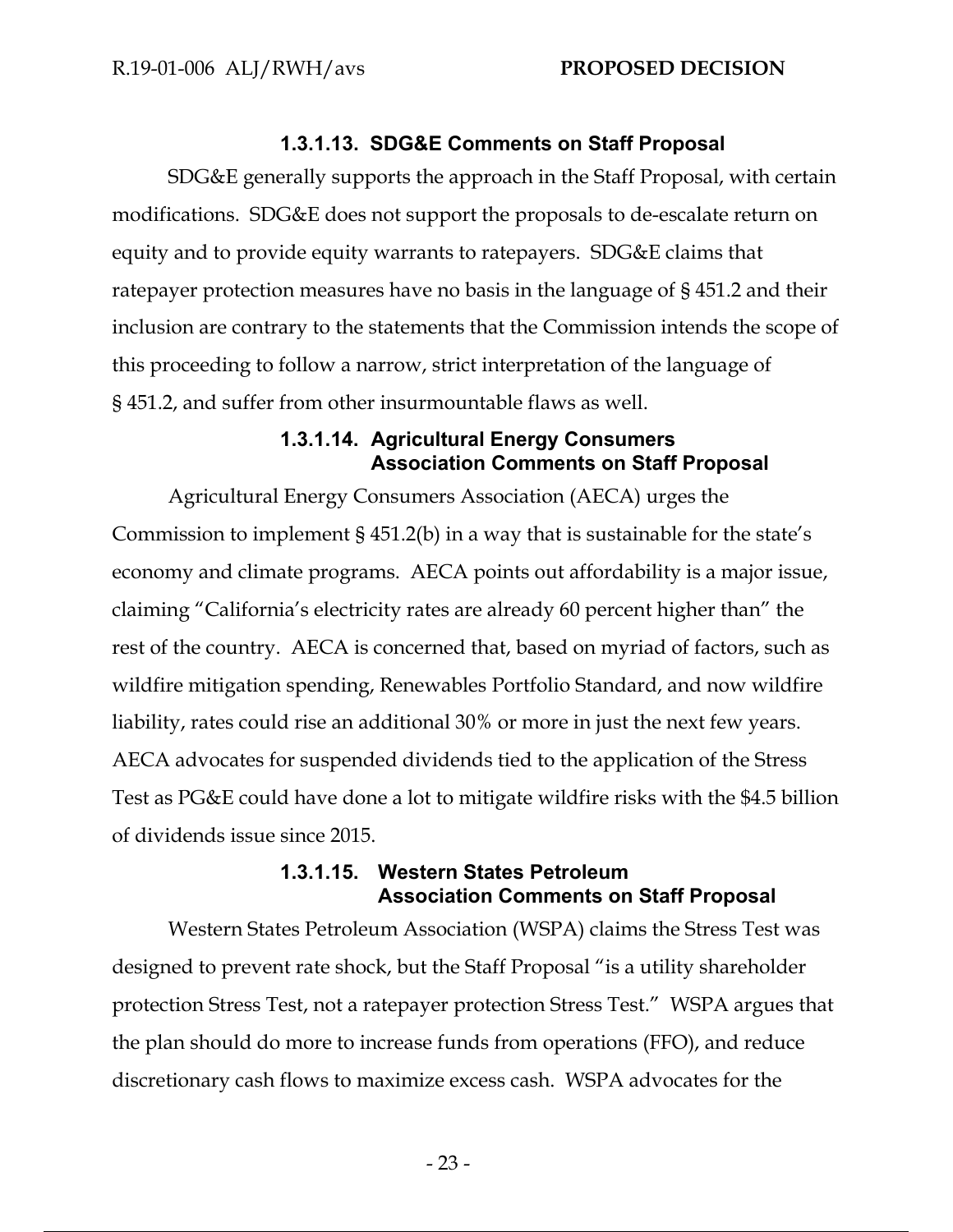methodology to "provide customers full compensation" and a return on the extraordinary support provided to utilities to pay wildfire damage claims.

**1.3.1.16. PacifiCorp Comments on Staff Proposal** 

PacifiCorp agrees with the maximum incremental debt component but advocates for a higher target credit rating. PacifiCorp argues that excess cash should be a fact specific inquiry which considers upcoming obligations such as "a debt maturity event, a large pension funding deadline or approved capital expenditure, etc." PacifiCorp opposes the ratepayer protection measures. PacifiCorp states the return on equity de-escalation could contribute to credit rating downgrades, and that warrants cannot be applied to a privately-owned utility and have no clear nexus to enhanced equity values of a diversified holding company, and even if applicable, they would have liquidity problems and raise significant securities legal issues. In addition, PacifiCorp claims warrants would have a diluting effect on the utility's equity that could adversely impact utility investment and credit metrics.

## **1.3.1.17. Coalition of California Utility Employees Comments on Staff Proposal**

CUE is supportive of the Customer Harm Threshold part of the proposal and encourages the Commission to be cautious when applying a Regulatory Adjustment to ensure an investment grade credit rating is retained. CUE opposes the ratepayer protection measures as it states that they are outside the scope of § 451.2(b). CUE advocates for the Stress Test to be applied prior to the disallowed cost determination.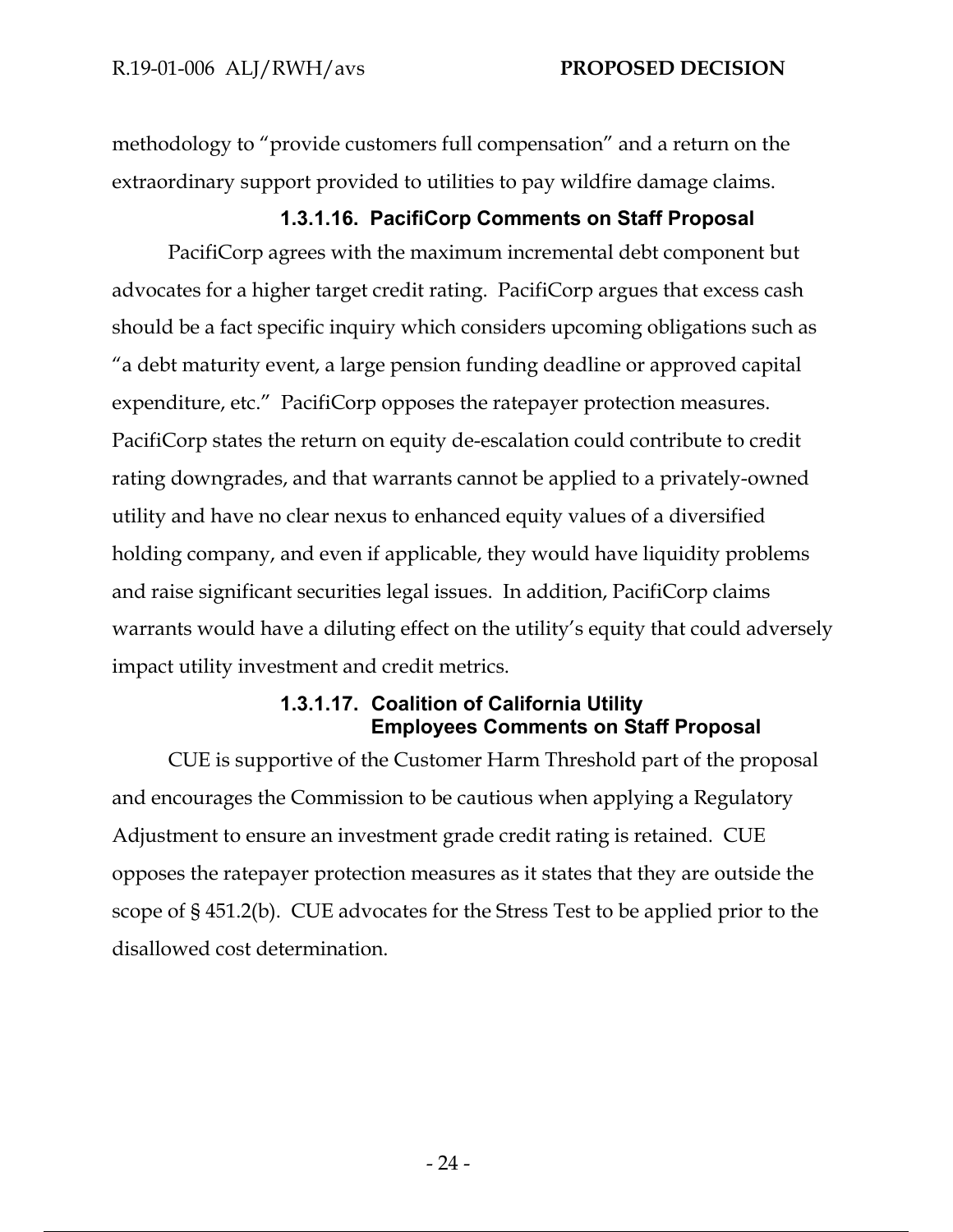## **1.3.1.18. South San Joaquin Irrigation District Comments on Staff Proposal**

South San Joaquin Irrigation District (SSJID) asks the Commission to revise the Stress Test methodology to specifically include municipalization as an asset sale consideration.

## **1.3.1.19. California Farm Bureau Foundation Comments on Staff Proposal**

California Farm Bureau Foundation (CFBF) supports applying the Stress Test only to catastrophic wildfires with an ignition date in 2017. CFBF also supports the inclusion of the Regulatory Adjustment and the ratepayer protection measures as key parts of the proposed Stress Test methodology so that "ratepayer impacts are appropriately accounted for."

## **2. Discussion of the Stress Test Methodology**

In accordance with the schedule adopted by the Order Initiating Rulemaking adopted by the Commission and as modified in the Scoping Memo in this proceeding, Commission staff released a proposed methodology (Staff Proposal) on April 5, 2019, providing some initial concepts to be considered in this proceeding. As stated in the Scoping Memo and in the ruling announcing the release of the Staff Proposal,

[O]ther efforts … may impact this proceeding. Governor Newsom is leading a Task Force to address the many issues related to wildfires, including wildfire costs. The Commission on Catastrophic Wildfire Cost and Recovery, created by SB 901, has been convened, hosted three meetings, and is working towards a statutory requirement of publishing a report and recommendations to the Governor and Legislature by July 1, 2019. Legislative action from these efforts may impact this proceeding.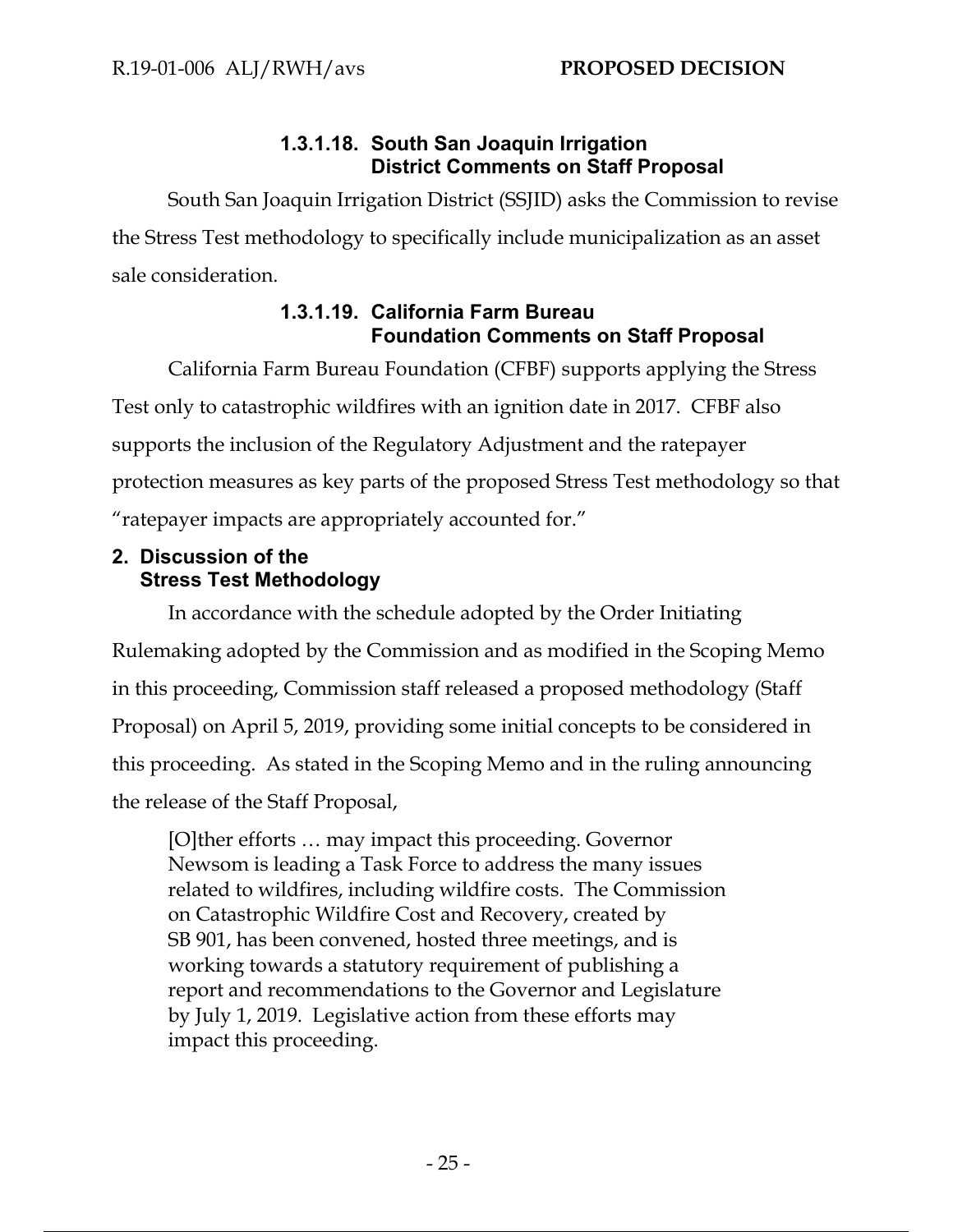The Commission applies existing law and, in this proceeding, the statutory directive of SB 901 (codified in part as Public Utilities Code Section 451.2) is limited to costs accrued due to a 2017 fire. The Staff Proposal is provided as a starting point for a discussion to ensure California has financially viable utilities to provide safe and reliable electrical service in the future.9

Modifications to the criteria and methodology in the Staff Proposal, as appropriate after receiving the input of parties, are discussed below and the adopted Staff Methodology is set forth in Attachment A.

## **2.1. Financial Status of the Electrical Corporation**

CCSF argues that applying § 451.2 in an application by a company in chapter 11 bankruptcy is impossible. The Commission agrees. Section 451.2(b) require the Commission to consider the electrical corporations "financial status." To implement this requirement the Commission must be able to assess, among other considerations, the electrical corporation's capital structure, liquidity needs, and liabilities as well as its capacity to take on additional debt, and all cash or resources that are reasonably available to the utility. An electrical corporation that has filed for relief under chapter 11 of the Bankruptcy Code may not access the Stress Test to recover costs in an application under Section 451.2(b), because the Commission cannot determine the essential components of the corporation's "financial status." Any reorganization plan of an electrical corporation in a chapter 11 case confirmed by the Bankruptcy Court and approved by the Commission in the future will inevitably address all prepetition debts, including 2017 wildfire costs, in the bankruptcy process.

 $\overline{a}$ 

<sup>9</sup> Assigned Commissioner's Ruling, April 5, 2019 (footnotes omitted).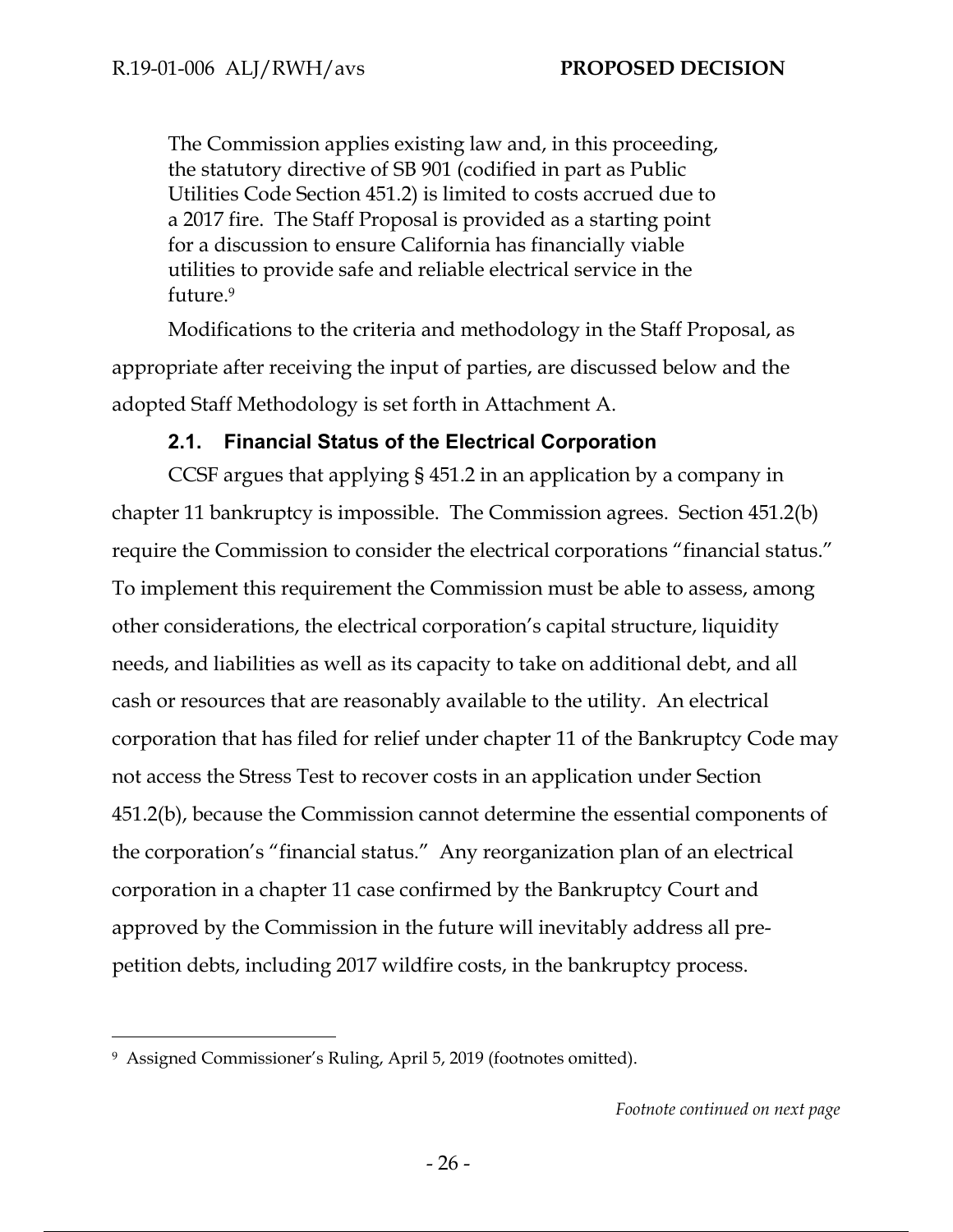## **2.2. Maximum Incremental Debt Capacity**

While some parties disagreed with any financial framework that does not define customer impacts,10 others focused on the effectiveness of the credit ratings methodologies as a proxy for debt capacity.11 The majority of comments favored the proposed methodology, though most would modify it in some way.12 PG&E, SCE, and IEI argue that when determining the maximum incremental debt capacity, the Commission should target a higher investment grade credit rating than the minimum investment grade level as proposed by Staff.13 They argue a higher investment grade credit ratings would provide a financial cushion in the event of an unanticipated financial shock unrelated to wildfires. However, we found more persuasive the argument of TURN that the Commission targeting of the middle of financial ratios to maintain an investment grade credit rating for a utility already provides a "cushion" that could be used to mitigate ratepayer harm.<sup>14</sup> While TURN would prefer targeting the low end of the range of the financial ratios to minimize harm to ratepayers,15 TURN's comment demonstrates that there is some cushion already if Commission targets the mid-point rather than the low point of the financial metric range. TURN also articulates the expectation that Commission approval of Stress Test Costs is

-

<sup>10</sup> Abrams Staff Proposal Comments at 3, POC at 12-13, Public Advocate's Office of the Public Utilities Commission Staff Proposal Comments at 4, Wild Tree Staff Proposal Comments at 17.

<sup>11</sup> CCSF Staff Proposal Reply at 4, PacifiCorp Staff Proposal Comments at 1-2.

<sup>12</sup> EPUC Staff Proposal Comments at 10-11, CLECA Staff Proposal Comments at 5-6, 10, 15, IEI Staff Proposal Comments at 10, PG&E Staff Proposal Comments at 1, SDG&E Staff Proposal Comments at 4.

<sup>13</sup> PG&E Staff Proposal Comments at 9, SCE at 5, IEI Staff Proposal Comments at 15.

<sup>14</sup> TURN Staff Proposal Comments at 7-9, TURN Staff Proposal Reply at 13-14.

<sup>15</sup> TURN Staff Proposal Comments at 7-9.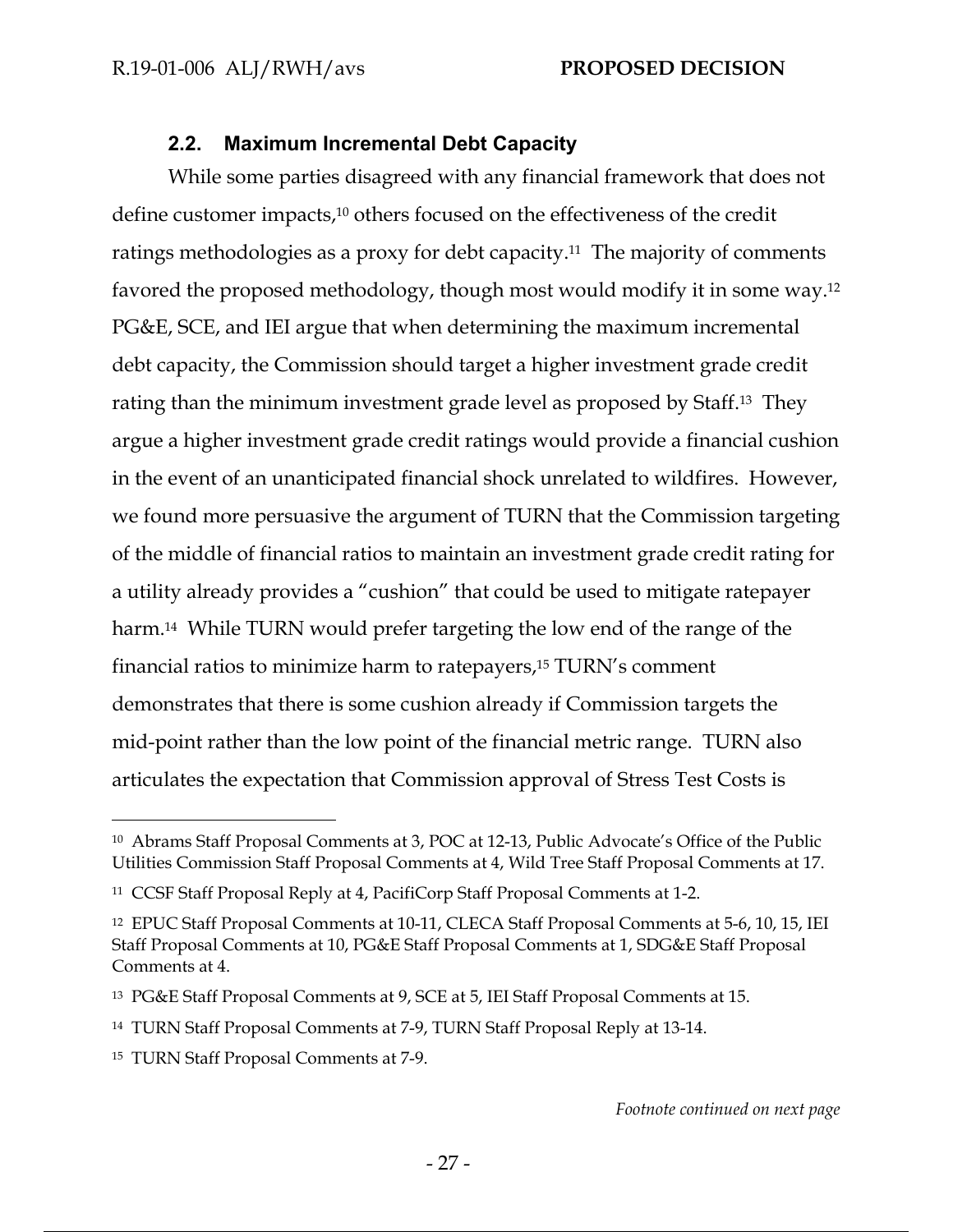likely to improve the non-financial factor scores given to the utility, leading to an increase in the utility's financial ratings.16 We agree that allocating otherwise disallowed costs from shareholder to ratepayers is expected to improve the nonfinancial factors and thus could provide further "cushion" on the amount of incremental debt the utility can assume while maintaining a minimum investment grade. After considering the arguments, the Commission will target the midpoint of the desired financial ratios, but in applying the methodology, the Commission may, in the exercise of its regulatory expertise, use its discretion to select financial ratios within the range that achieve investment grade ratings and minimize rate impacts. Therefore, the Commission will select ratios in tandem with the utility's forecasted financials to calculate the Maximum Incremental Debt Capacity the utility could take on and achieve the target investment grade credit rating.

## **2.3. Excess Cash**

Parties generally supported the concept of raising the Customer Harm Threshold based on cash or cash equivalents a utility could direct to satisfy wildfire liabilities.<sup>17</sup> However, parties differed on defining excess cash.<sup>18</sup> CUE and IEI point out that the methodology should not be designed to encourage utilities to have a low cash balance when applying for a Stress Test

-

<sup>16</sup> TURN Staff Proposal Comments at 8.

<sup>17</sup> CLECA Staff Proposal Comments at 7, CUE Staff Proposal Comments at 3, SCE at 7-8, POC Staff Proposal Comments at 25.

<sup>&</sup>lt;sup>18</sup> IEI Staff Proposal Comments at 16-17, PacifiCorp Staff Proposal Comments at 2-3, POC Staff Proposal Comments at 25, SCE Staff Proposal Comments at 7-8, SDG&E Staff Proposal Comments at 4-5, TURN Staff Proposal Comments at 10-11,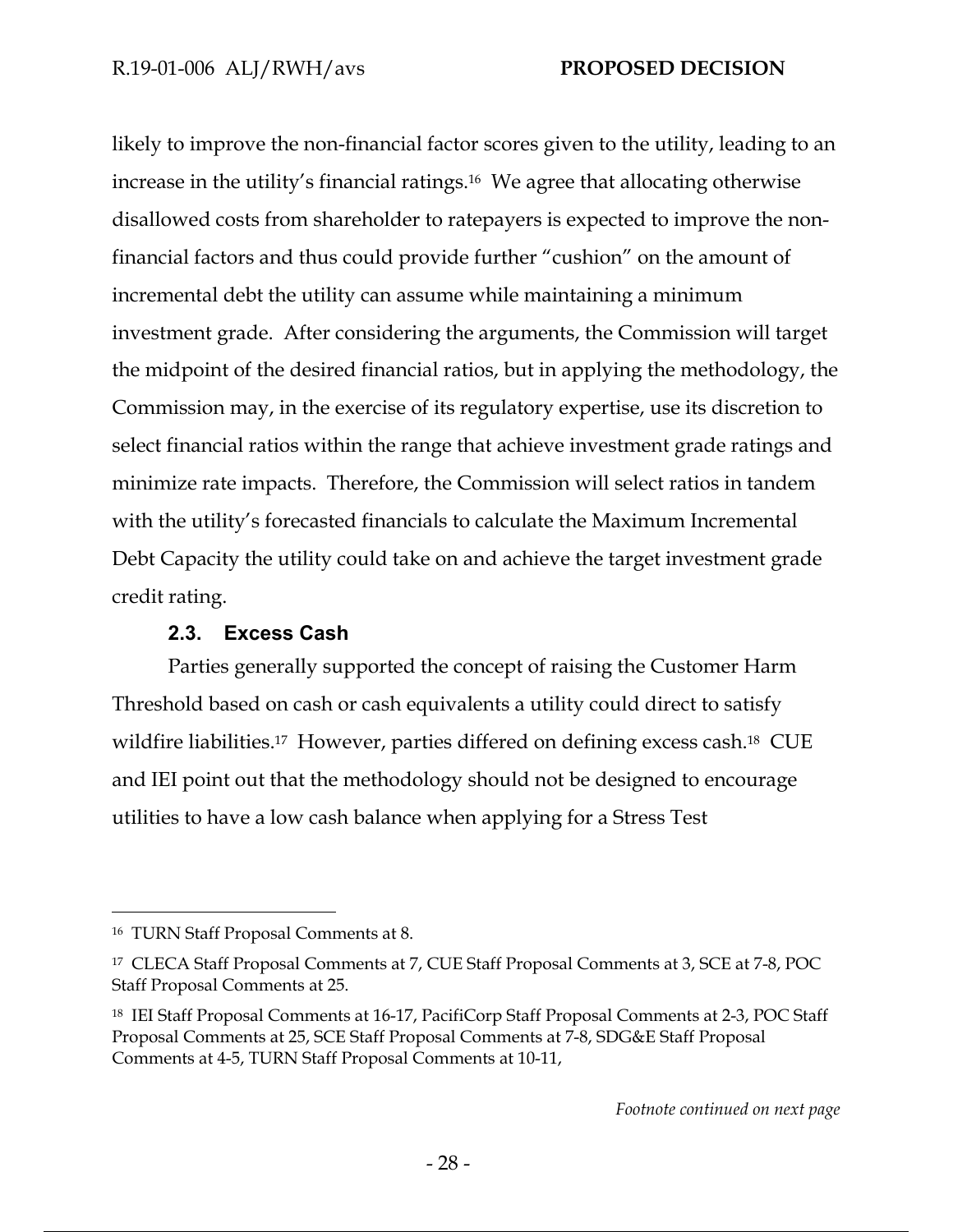determination.19 Wild Tree is concerned that use of excess cash in the methodology would create a high risk of manipulation and would not address the problem of imprudent spending.20 SDG&E urges the Commission to be flexible in the calculation of excess cash depending on the circumstances.<sup>21</sup> SCE agrees with using the historic daily average prior to the catastrophic event, but that it should be adjusted based on near-term cash requirements, short-term investment returns, and take into account the cost of short-term financing (*e.g.,* commercial paper, credit facilities).22 POC would use a more expansive foundation, calculating excess cash based on the monthly cash-on-hand for the previous ten years.23 PG&E opposes including an excess cash component claiming it is duplicative of rating agency assessments24 and that cash necessary for ongoing operations should not necessarily be counted toward wildfire related liabilities.25

Numerous parties focused on the concept of requiring adjustments to dividend policies or counting dividends as excess cash within the methodology. IEI urges the Commission not to adopt any of the proposed restrictions on dividend payments as such a restriction would only harm customers in the end.26

 $\overline{a}$ 

<sup>19</sup> CUE Staff Proposal Comments at 3, IEI Staff Proposal Comments at 16-17.

<sup>20</sup> Wild Tree Staff Proposal Comments at 12-17.

<sup>21</sup> SDG&E Staff Proposal Comments at 4-5 (excess cash should also exclude customer deposits or other non-utility cash).

<sup>22</sup> SCE Staff Proposal Comments at 7-8.

<sup>23</sup> POC Staff Proposal Comments at 25.

<sup>24</sup> *See also,* IEI Staff Proposal Comments at 16-17.

<sup>25</sup> PG&E Staff Proposal Comments at 12-13.

<sup>26</sup> IEI Staff Proposal Reply at 13-14.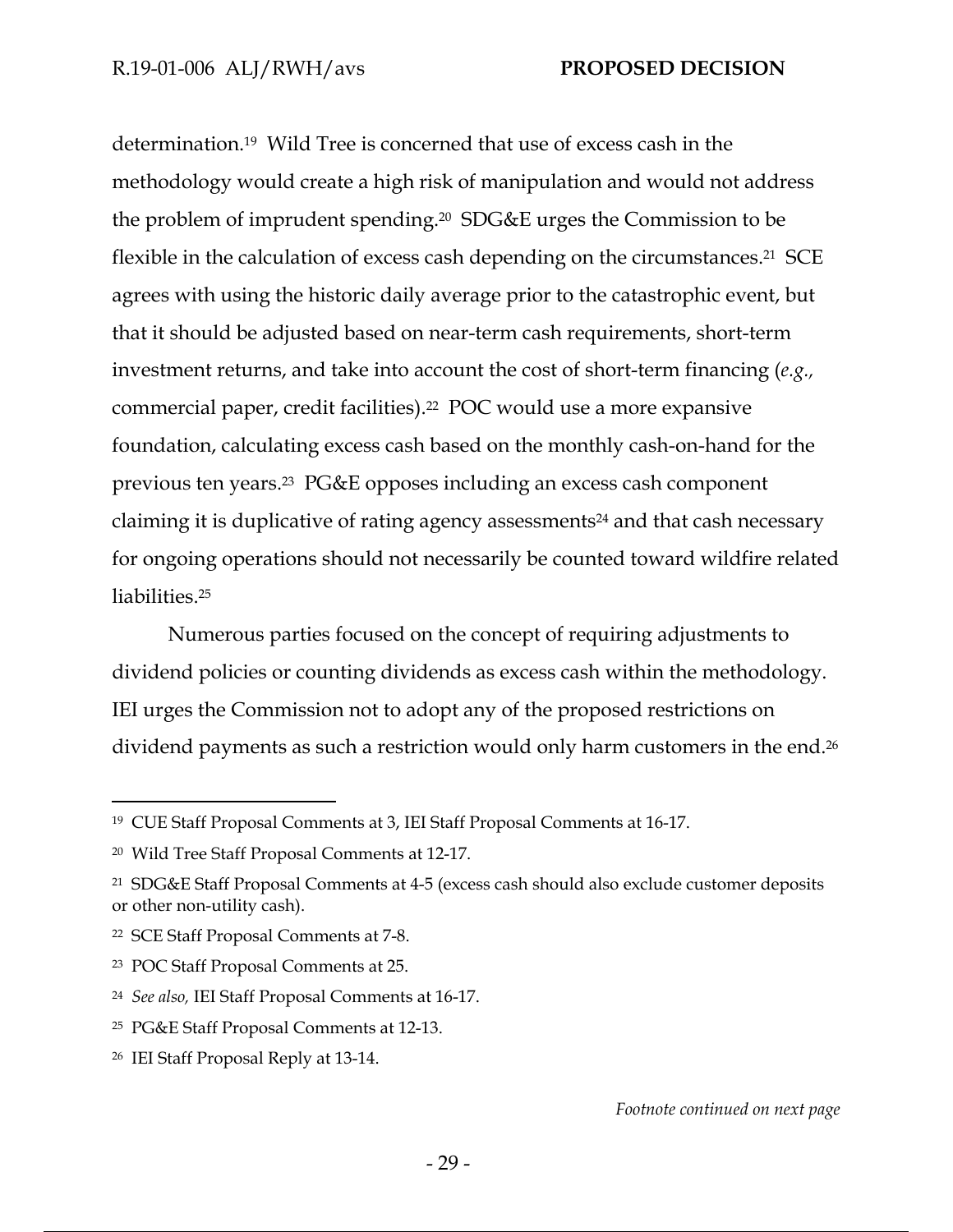SCE states that aggressive dividend payouts are already limited by conditions the CPUC established in holding company decisions.27 SCE also points out that dividends are necessary to attract long term capital and that rating agencies look negatively on restrictions on dividends.28

WSPA disagrees with the position that dividend payments should not be looked at as part of the calculation, calling for all efforts to be directed at eliminating the wildfire obligations and/or incremental debt as soon as possible while preserving reasonable rates to customers. To do so WSPA would: 1) eliminate dividends; 2) maintain any net operating losses at the utility level; 3) reduce discretionary capital investment; 4) reduce burdens of costly and discretionary programs; and 5) restrict other discretionary cash payments (*i.e.* incentive compensation could be limited to stock or options).29 Similarly, EPUC would modify the calculation of excess cash to suspend dividend payments, record wildfire damage costs as a tax expense at the utility level, and prohibit cash incentive payments to executives.30

TURN provides the most persuasive approach with respect to how to address dividend disbursements. TURN would have dividends paid within a year prior to a utility's Stress Test application be counted towards excess cash. TURN points out that because the Funds From Operations and Earnings Before Interest, Tax, Depreciation and Amortization (EBITDA) are affected by a dividend payout, "by issuing a dividend, a utility would be able to lower Component B of the [Customer Harm Threshold] without increasing Component

-

<sup>27</sup> SCE Staff Proposal Comments at 8-9.

<sup>28</sup> SCE Staff Proposal Reply at 8-9

<sup>29</sup> WSPA Staff Proposal Comments at 7.

<sup>30</sup> EPUC Staff Proposal Comments at 11.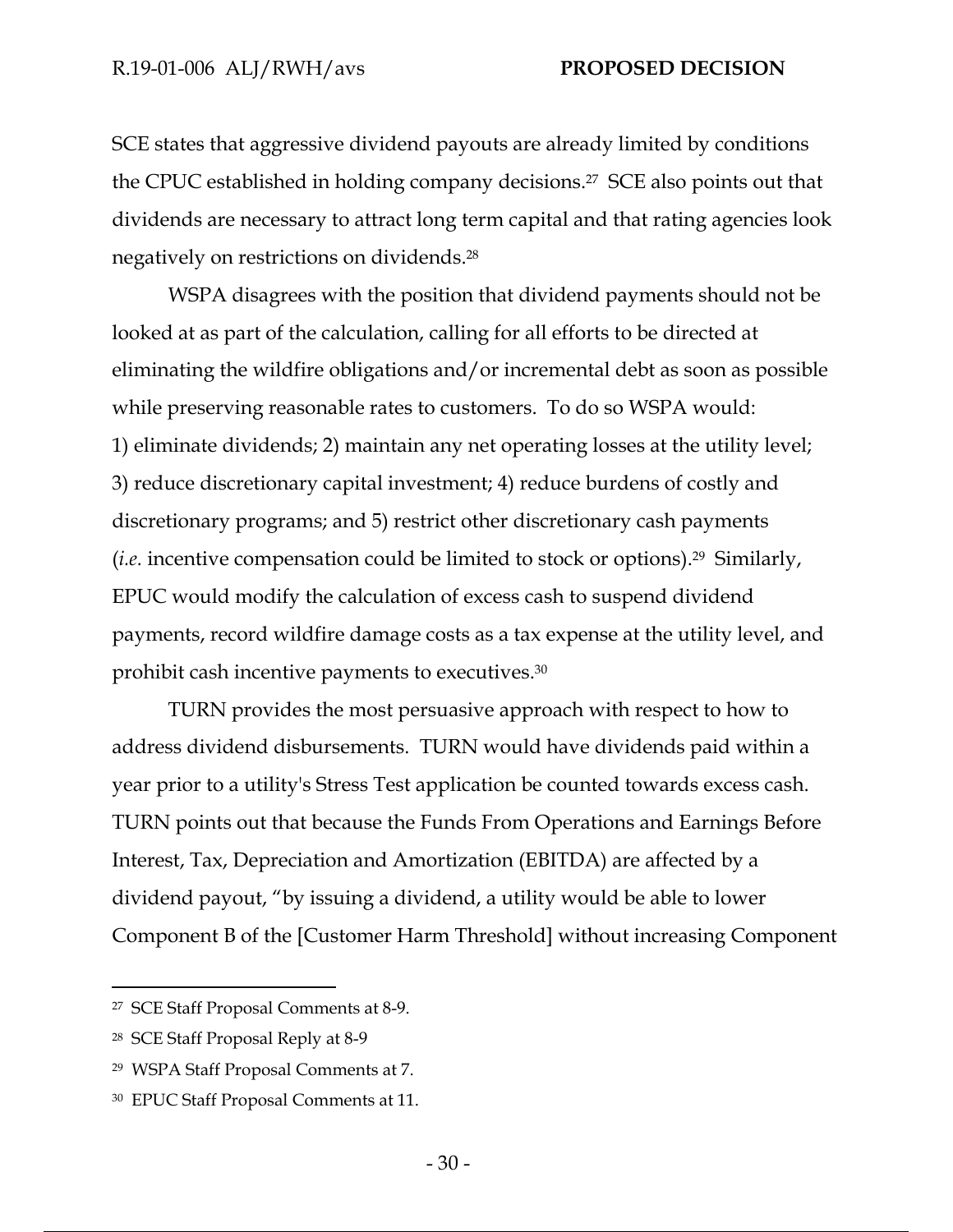A, which effectively allows a utility to game the system and increase the amount ratepayers would pay while rewarding its shareholders." Thus, TURN urges the Commission to account for dividend payments as part of the excess cash calculation because the Regulatory Adjustment may not be large enough to capture the full impact of issuing dividends. We agree with TURN as the proposal strikes a reasonable balance between shareholders and ratepayers, and thus modify the methodology to include in the Component B calculation of excess cash any dividend payouts made in the year prior to a utility Stress Test application. This calculation shall be included in any Stress Test application submitted by a utility.

CUE argues that while the Commission may consider asset sales, it should do so carefully and evaluate the effects on debt capacity because of the potential loss of revenues.31 As discussed more fully below in section 2.3 Regulatory Adjustment, parties differ on the potential value of asset sales and our inclusion of asset sales in the Regulatory Adjustment. In order to address the concern raised by CUE and other parties we adjust the methodology to consider pending and potential near-term asset sales as part of the calculation of excess cash. While the Commission may consider potential asset sales in the Regulatory Adjustment (both used and useful as well as non-revenue generating assets where the value of the asset is not clearly defined at the time of the Stress Test), the primary consideration of asset sales will be completed as part of the excess cash calculation. By moving the consideration of asset sales to the excess cash component we address the concern that a utility could sell a large asset and generate cash proceeds in excess of the potential Regulatory Adjustment. We

-

<sup>31</sup> CUE Staff Proposal Comments at 4.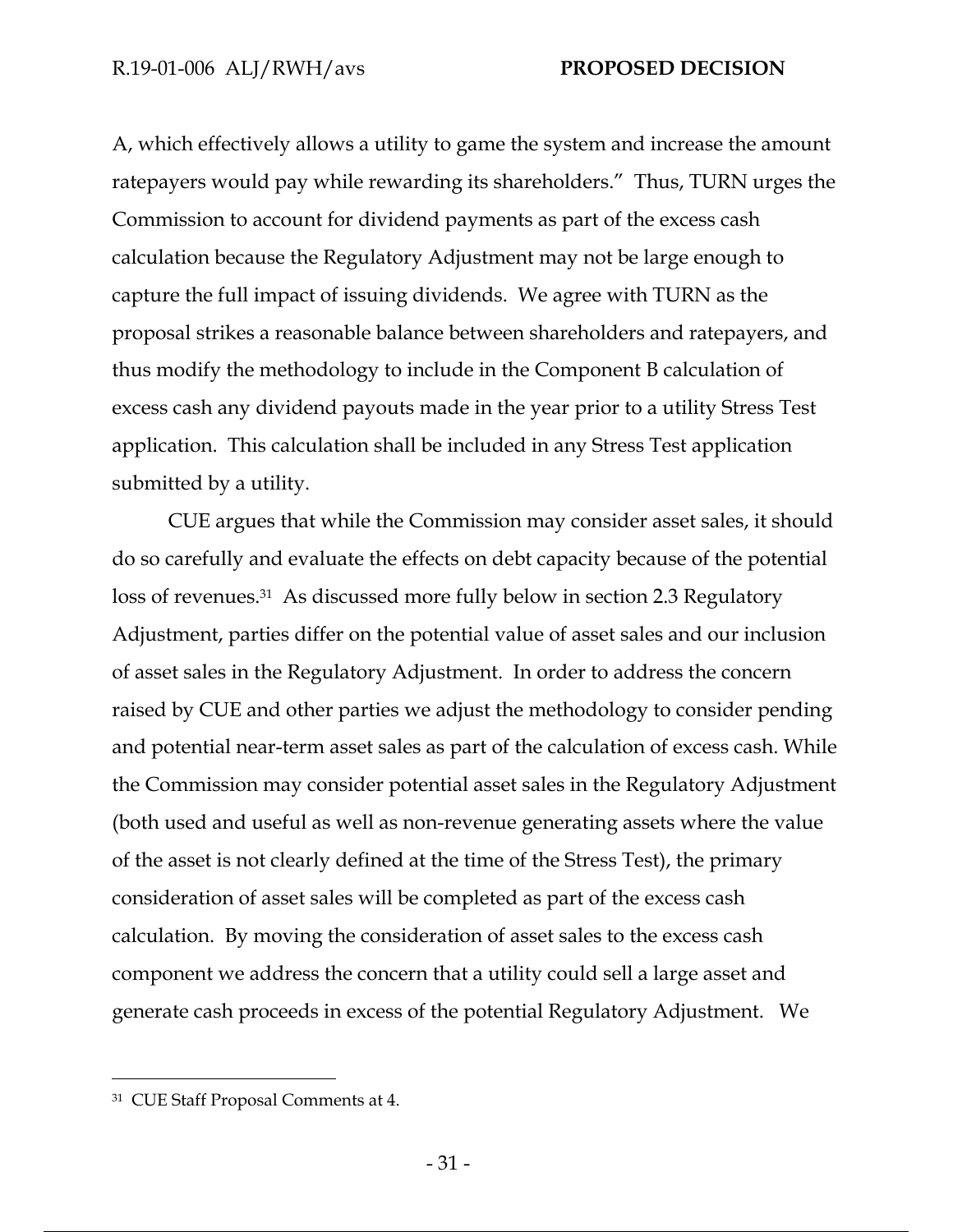clarify that asset sales are intended to capture identifiable cash proceeds from pending or rate mitigating asset sales. The excess cash component shall also consider prudent alternatives available to the utility to monetize non-core assets as determined to be in the best interest of ratepayers. The utility shall provide a detailed analysis and explanation of the potential opportunities to effectuate ratepayer mitigating non-core asset sales. The analysis of ratepayer mitigating non-core asset sales will consider the market environment implications of forced sales of assets and the implications of such asset sales on the Customer Harm Threshold as well as the utility's access to capital on acceptable terms.

TURN and WSPA also point out that a utility making a Stress Test application is likely to have access to tax benefits in the form of net operating loss carry forwards (NOLs). We agree that NOLs may have significant impacts on a utility's cash flow (and financial health) and should be accounted for in the methodology. The NOLs will be generated even if ratepayers fund wildfire liabilities. TURN explains the benefit as:

The net loss offsets taxable income that must be paid in the current year the liability is incurred, but potentially for multiple years in the future because the wildfire liability will likely be significantly larger than the current year's taxable earnings. When wildfire costs paid by the utility are then allocated to ratepayers as securitized Stress Test Costs, the amount of losses on the income statement may still be deducted by the utility in the year the liability is incurred. For example, a \$6 billion liability ultimately funded by ratepayers would still create a dollar-for-dollar deductible NOL offset of \$6 billion cash which the utility would use to reduce the amount of income taxes it will pay for many years into the future years. Left within the utility, that cash would typically be used in the place of debt or equity to fund capital investments. These tax benefits, and related cash flow, will be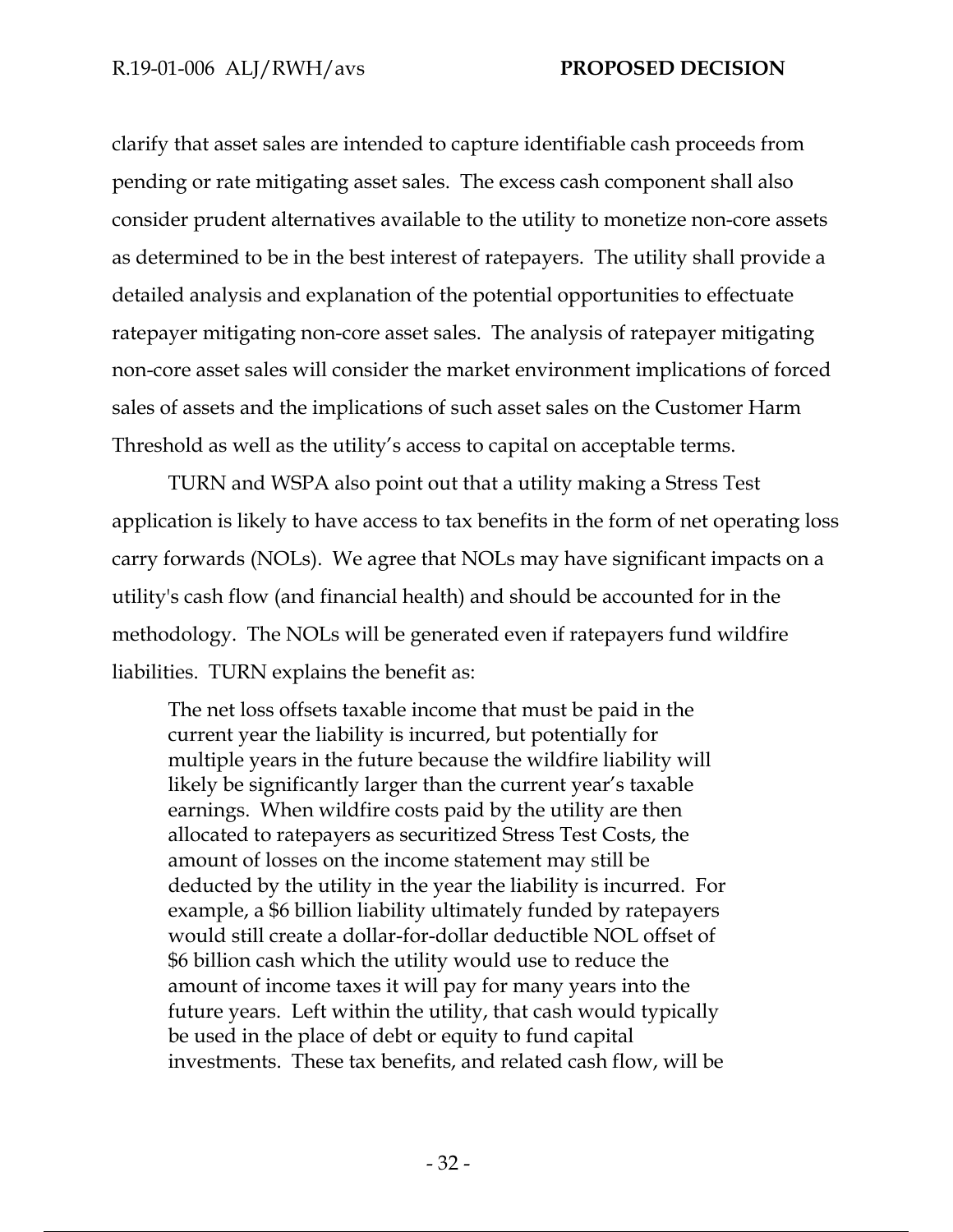an important means by which the utility will be able to regain its financial health.

We agree that the net operating loss carry forwards related to catastrophic wildfire expenses may represent a real and tangible asset at the time of the Stress Test application. However, absent a sale of the NOLs to a third party it would be difficult to quantify the present value of the NOLs at the time of the application. Further, the value of NOLs depend on the tax situation of the company when it files the application to recover Stress Test Costs.32 Accordingly, to account for the NOLs separately from the determination of excess cash, a new section IV is added to require that a Stress Test application consider and adjust for any tax consequences of the relief sought under the Stress Test, with the Commission maintaining appropriate remedies to address and preserve for ratepayers (without duplication) such tax benefits associated with losses from events that give rise to the Stress Test application. Future tax benefits from NOLs are separate and will not be considered in the Regulatory Adjustment.

## **2.4. Regulatory Adjustment**

-

Parties generally support or do not object to some exercise of regulatory expertise by the Commission through a Regulatory Adjustment component of the Stress Test methodology.33 However, parties differ as to the potential size,

<sup>&</sup>lt;sup>32</sup> For example, if a utility already has a surplus of NOLs, then NOLs from the wildfire losses would not increase cashflows by decreasing tax liability. In such a scenario, the benefit of NOLs should be accounted for through a balancing account. If a utility does not have a surplus of NOLs, then the benefit of wildfire loses would increase funds from operation (FFO) by reducing tax liability. The total impact of NOLs would be reflected in the maximum incremental debt capacity (MIDC) because of their positive impact on FFO. If the benefits of NOLs are partially captured with the MIDC (through increased FFO) and some might occur later in time, then that residual benefit should be captured through a balancing account.

<sup>33</sup> CFBF Staff Proposal Comments at 4-5, CLECA Staff Proposal Comments at 7-8, CUE Staff Proposal Comments at 4, EPUC Staff Proposal Comments at 14, IEI Staff Proposal Comments at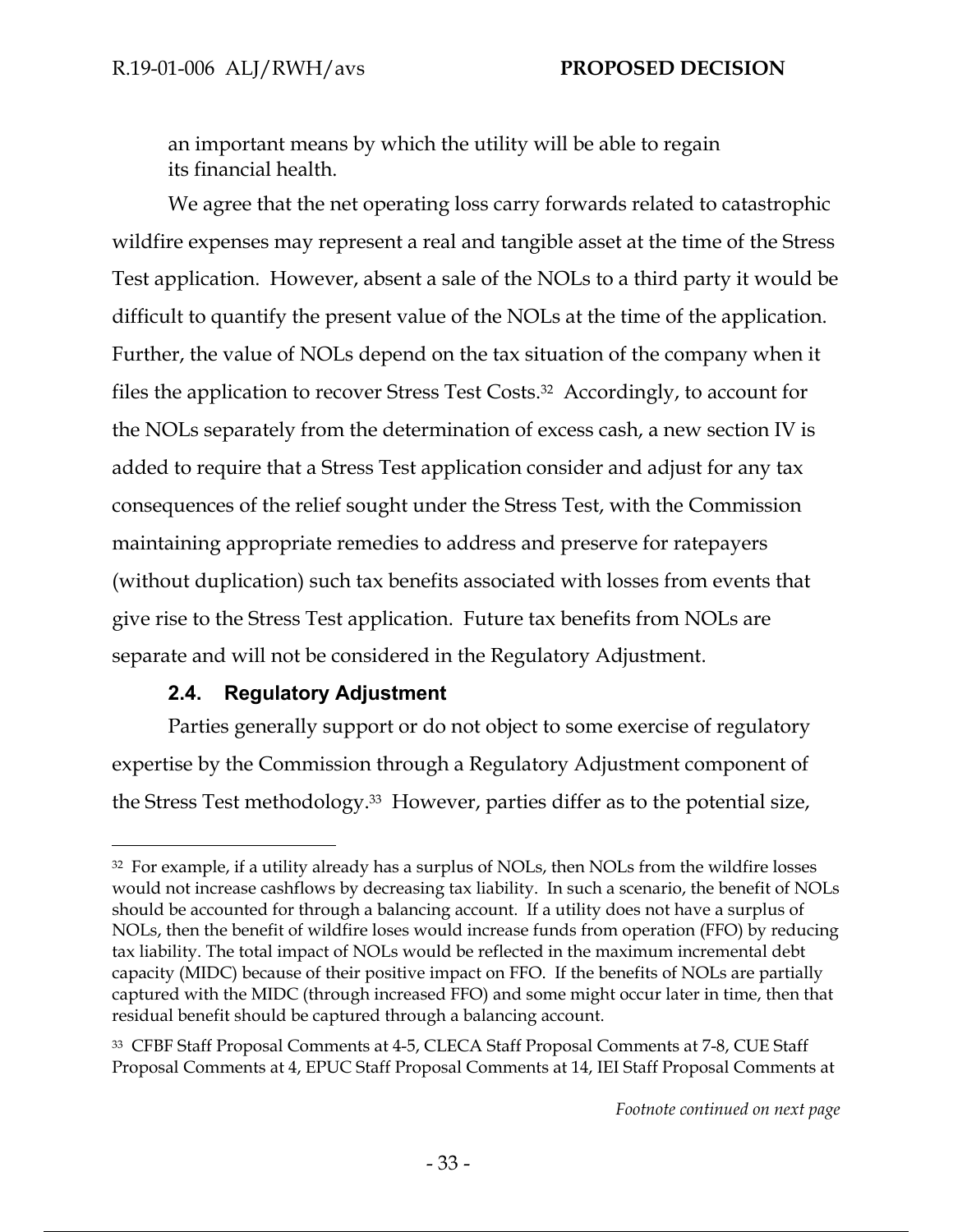direction, and application of the adjustment. CCSF says limiting the adjustment to 20% improperly restricts the Commission's broad discretion.34 CLECA argues for an adjustment up to 40% of the Customer Harm Threshold and that a 5% of disallowed cost limit is too low for a utility below investment grade.35 CUE would limit the upward adjustment.<sup>36</sup> EPUC argues that any Regulatory Adjustment should be a one way adjustment to increase the Customer Harm Threshold in order to correct for the overall methodology too heavily favoring shareholders.37 IEI supports a Regulatory Adjustment based on specific criteria that are clearly defined, as clearly defined criteria will lead to lower capital costs.38 PG&E does not object to the 20% proposed level for the Regulatory Adjustment, although it asserts a smaller (10%) margin would be better because it would assure investors and rating agencies that the methodology will not be overly vulnerable to subjective judgments.39 SCE supports the Commission having discretion to adjust the Customer Harm Threshold, but argues the adjustment should be limited to 10% to provide greater predictability to capital markets and lower cost access to capital.<sup>40</sup> SDG&E agrees that a Regulatory Adjustment is appropriate as long as there are no ratepayer protection

 $\overline{a}$ 

40 SCE Staff Proposal Comments at 9.

<sup>17-18,</sup> PG&E Staff Proposal Comments at 15, SCE Staff Proposal Comments at 9, SDG&E Staff Proposal Comments at 5, TURN Staff Proposal Comments at 12-14.

<sup>34</sup> CCSF Staff Proposal Comments at 4.

<sup>35</sup> CLECA Staff Proposal Comments at 7-8.

<sup>36</sup> CUE Staff Proposal Comments at 4.

<sup>37</sup> EPUC Staff Proposal Comments at 14-15.

<sup>38</sup> IEI Staff Proposal Comments at 17-18.

<sup>39</sup> PG&E Staff Proposal Comments at 15.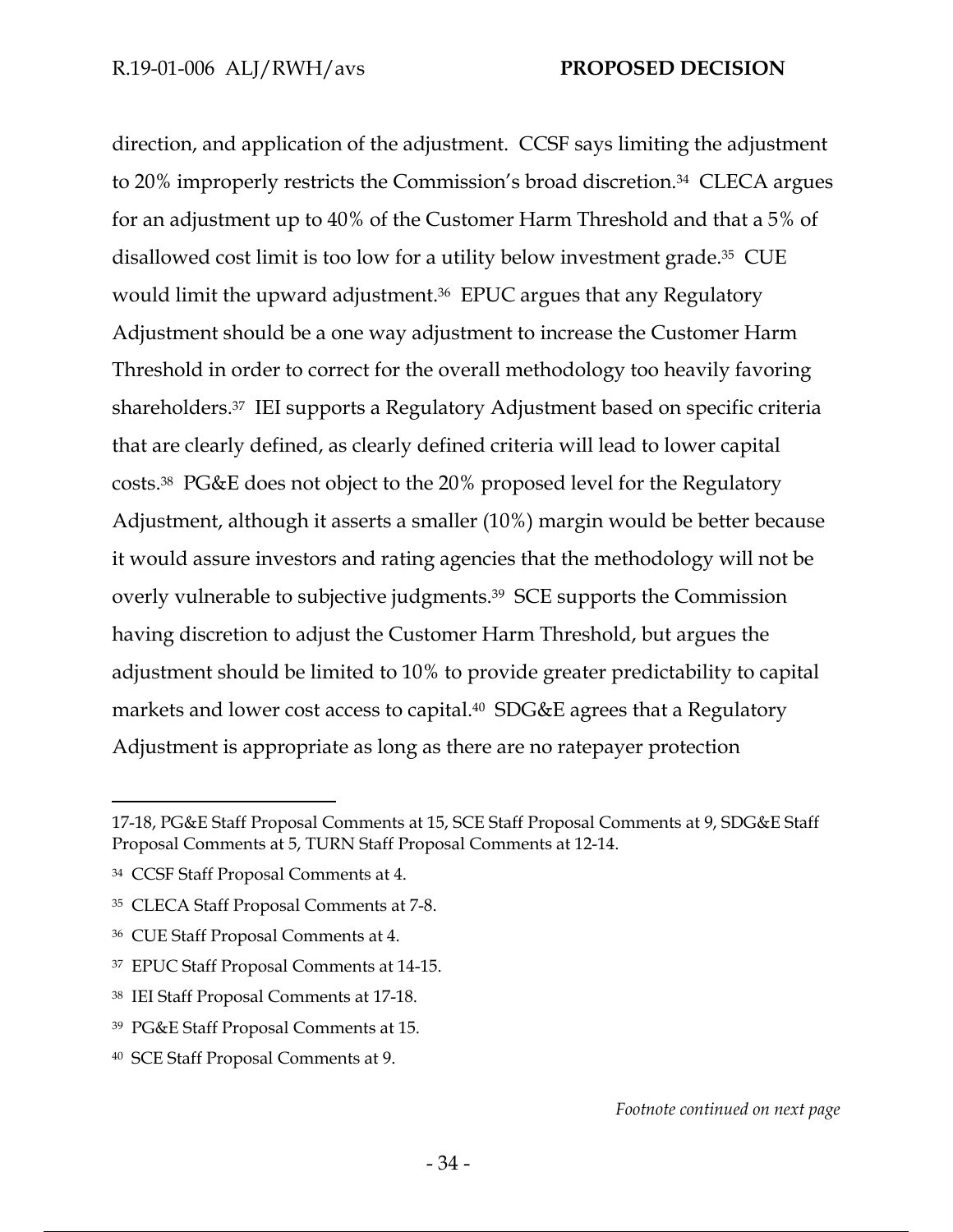measures.41 Wild Tree calls the 20% figure arbitrary and rejects the Regulatory Adjustment as generally flawed for relying on utilities' self-assessment.<sup>42</sup> TURN proposes the Regulatory Adjustment be 20% of disallowed costs, not 20% of the Customer Harm Threshold, in all instances. TURN argues that there is a perverse incentive for a utility to strategically time its Stress Test application when its credit ratings are low and that using 20% of disallowed costs will motivate the utility to make a "strong showing regarding alternative options that it has considered to satisfy disallowed wildfire costs" before turning to the Stress Test. TURN also argues that a 5% Regulatory Adjustment of disallowed costs is too low as it does not fully account for all of the measures the methodology requires a utility to consider before invoking the Stress Test.43

The Commission's aim in applying the Regulatory Adjustment is to ensure the applicant utility can maintain or reach an investment grade credit rating while protecting ratepayers from unnecessary rate increases (harm to ratepayers). The Regulatory Adjustment proposed by staff protects ratepayers and provides a high degree of certainty to financial markets. Further, the Commission's unique expertise in ratemaking for California utilities warrants maintaining some level of discretion to account for the subjective elements of the credit agencies' analyses. Accordingly, we will maintain the Regulatory Adjustment proposed by staff in the final methodology. We also agree with comments that the Regulatory Adjustment should be based on the greater of the 20% of the Customer Harm Threshold or 5% of disallowed cost and have adjusted the methodology accordingly.

-

<sup>41</sup> SDG&E Staff Proposal Comments at 5.

<sup>42</sup> Wild Tree Staff Proposal Comments at 11.

<sup>43</sup> TURN Staff Proposal Comments at 12-14.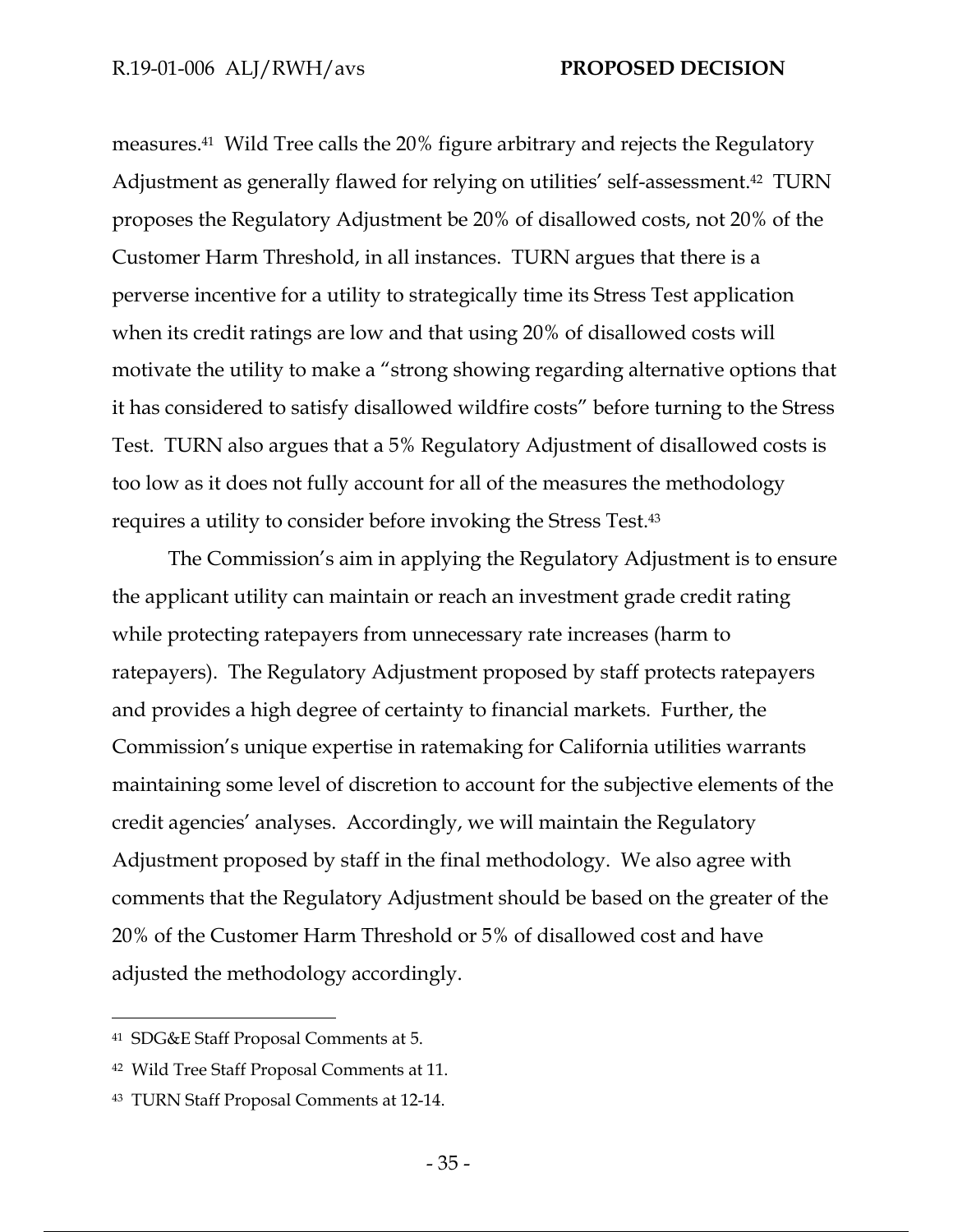As part of the consideration for setting the Regulatory Adjustment the Commission will consider how the utility exhausted every reasonable opportunity at the utility's disposal to satisfy disallowed wildfire costs, or to otherwise access capital on reasonable terms. Parties generally supported this review as part of the Commission's application of the Regulatory Adjustment and brought forth a number of areas the Commission should examine. CCSF stated a utility that uses the Stress Test should be prohibited from issuing dividends.44 AECA agrees that asset sales should be considered and that dividends should not be issued during any period in which wildfire costs are being imposed on ratepayers in connection with wildfires.45 CLECA agrees that dividends should be suspended and that capital flows with parent companies should be examined as well looking at assets the parent could sell. However, CLECA warns that care should be taken to avoid distressed prices for assets sold by the utility.46 CUE argues that the sale of assets should also consider the impact the asset has on revenues and debt capacity. CUE agrees with the proposal that the issuance of equity would raise the cost of capital, and points out that any review should be based on objective actions that a utility can take rather than subjective second-guessing of the other two components of the Customer Harm Threshold.47 EPUC argues that suspension of dividend payments would increase funds from operations until ratepayers are repaid. EPUC explains that this will increase a utility's ability to sell debt which offsets

 $\overline{a}$ 

<sup>44</sup> CCSF Staff Proposal Comments at 4.

<sup>45</sup> AECA Staff Proposal Comments at 6-7.

<sup>46</sup> CLECA Staff Proposal Comments at 7-8.

<sup>47</sup> CUE Staff Proposal Comments at 4.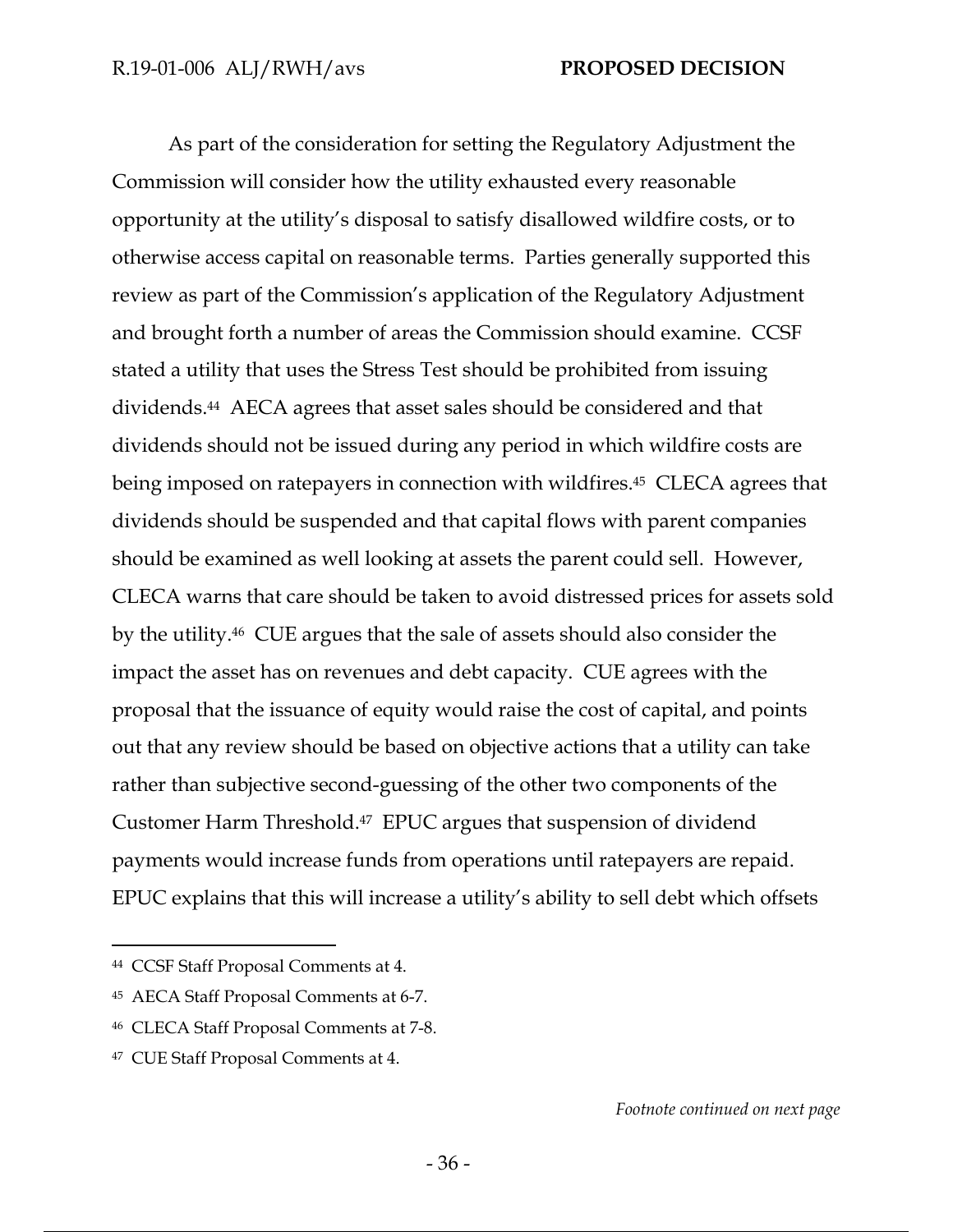the claims made by utilities, and others, that suspending dividend payments will hurt their ability to attract capital.<sup>48</sup> IEI says that suspension of dividend payments would threaten access to equity markets, likely result in low market capitalization, and thus hinder credit ratings. IEI also claims that departures from well-established accounting practices (*i.e.* depreciation) will increase perceived regulatory risk and thereby increase future financing costs.49 PG&E rejects the position that any alternative business opportunities that it has not taken should be considered as a basis to adjust the Customer Harm Threshold.50 POC would not limit the Commission's application of the Regulatory Adjustment by requiring a utility to identify and act on alternative business opportunities. POC is concerned with a utility manipulating the Stress Test and depleting cash reserves by increasing dividends or discretionary spending.51 SDG&E takes a more neutral position stating that alternative business opportunities may be considered on a case-by-case basis.52 SSJID urges the Commission to modify the methodology to include municipalization as an asset sale.53 SCE dislikes the consideration of asset sales or leasebacks calling them problematic and likely will cost as much or more than is gained through the transaction in order to continue to provide service.54

 $\overline{a}$ 

<sup>48</sup> EPUC Staff Proposal Comments at 5, 9, 13.

<sup>49</sup> IEI Staff Proposal Comments at 18-19.

<sup>50</sup> PG&E Staff Proposal Comments at 15.

<sup>51</sup> POC Staff Proposal Comments at 9-12.

<sup>52</sup> SDG&E Staff Proposal Comments at 5.

<sup>53</sup> SSJID Staff Proposal Comments at 4.

<sup>54</sup> SCE Staff Proposal Comments at 10-11.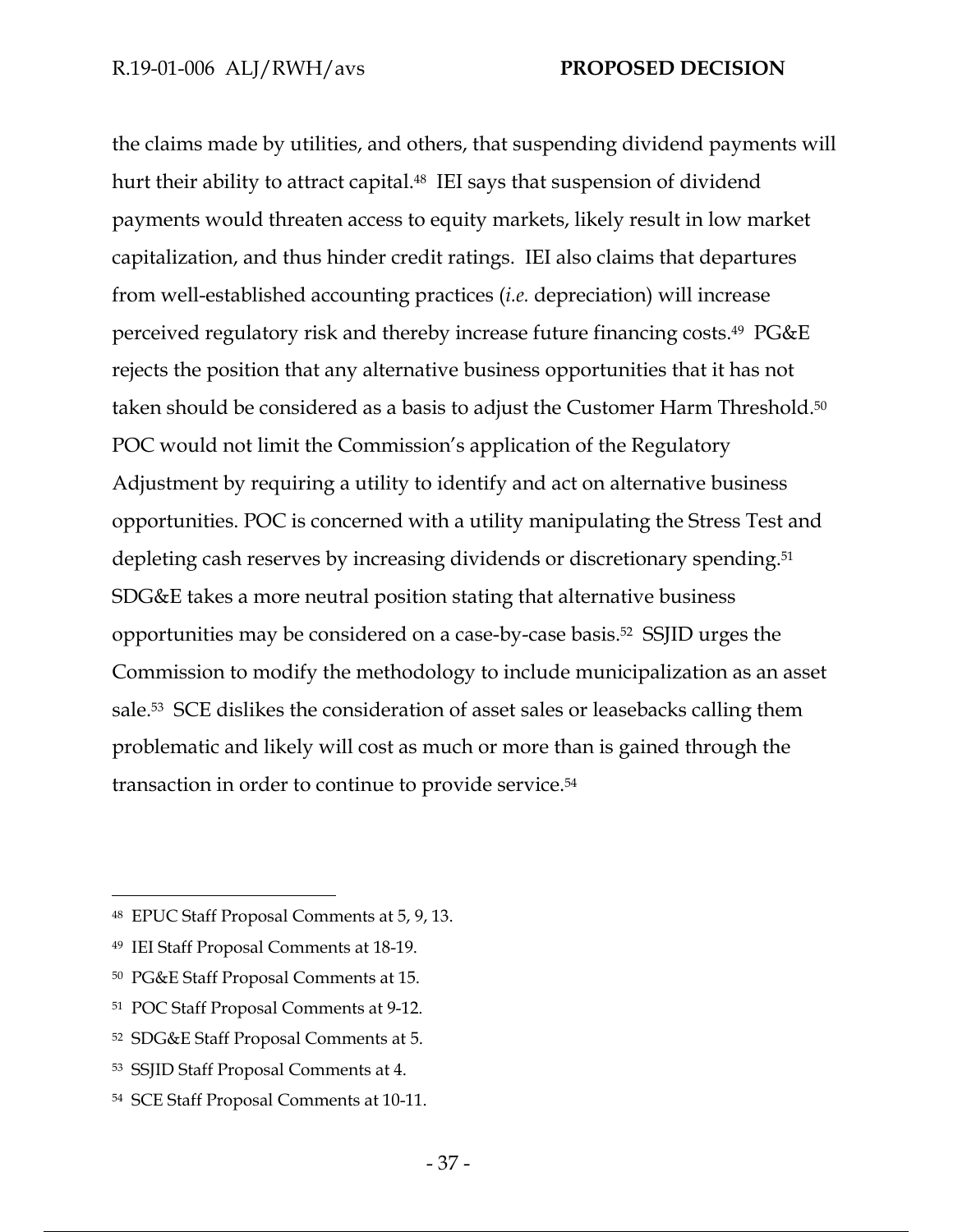We agree with the Staff Proposal to have the Commission consider every reasonable opportunity at the utility's considered disposal to satisfy disallowed wildfire costs, or to otherwise access capital on reasonable terms, is a fair and necessary part of setting the Regulatory Adjustment. As SDG&E points out, our review will necessarily be on a case-by-case basis, and we decline to adopt an exhaustive list of considerations at this time. Parties may litigate all of the reasonable opportunities at the time of a Stress Test application. Applications made pursuant to § 451.2(b) shall include a complete accounting of every reasonable opportunity the utility considered to satisfy disallowed wildfire costs, or to otherwise access capital on reasonable terms. This could include, for example: asset sales not already included in the excess cash calculation (both used and useful as well as non-revenue generating assets where the value of the asset is not clearly defined at the time of the Stress Test); financial policy enhancements; adjustments to dividend policies;<sup>55</sup> assessment of equity flows to or from the parent corporation; reducing or deferring discretionary spending; and reducing, deferring, or changing the composition of executive compensation and bonuses. The utility must also present its assessment of whether it could feasibly raise additional equity capital based on observed equity market transactions.

## **2.5. Stress Test Assumptions**

-

The Stress Test begins with an assessment of the Maximum Incremental Debt Capacity a utility can take on while maintaining an investment-grade

<sup>55</sup> Consideration here would be for adjustments separate and apart from any excess cash adjustment due to dividends paid within one year of the filing of the Stress Test application as discussed in Section 2.2 *supra*.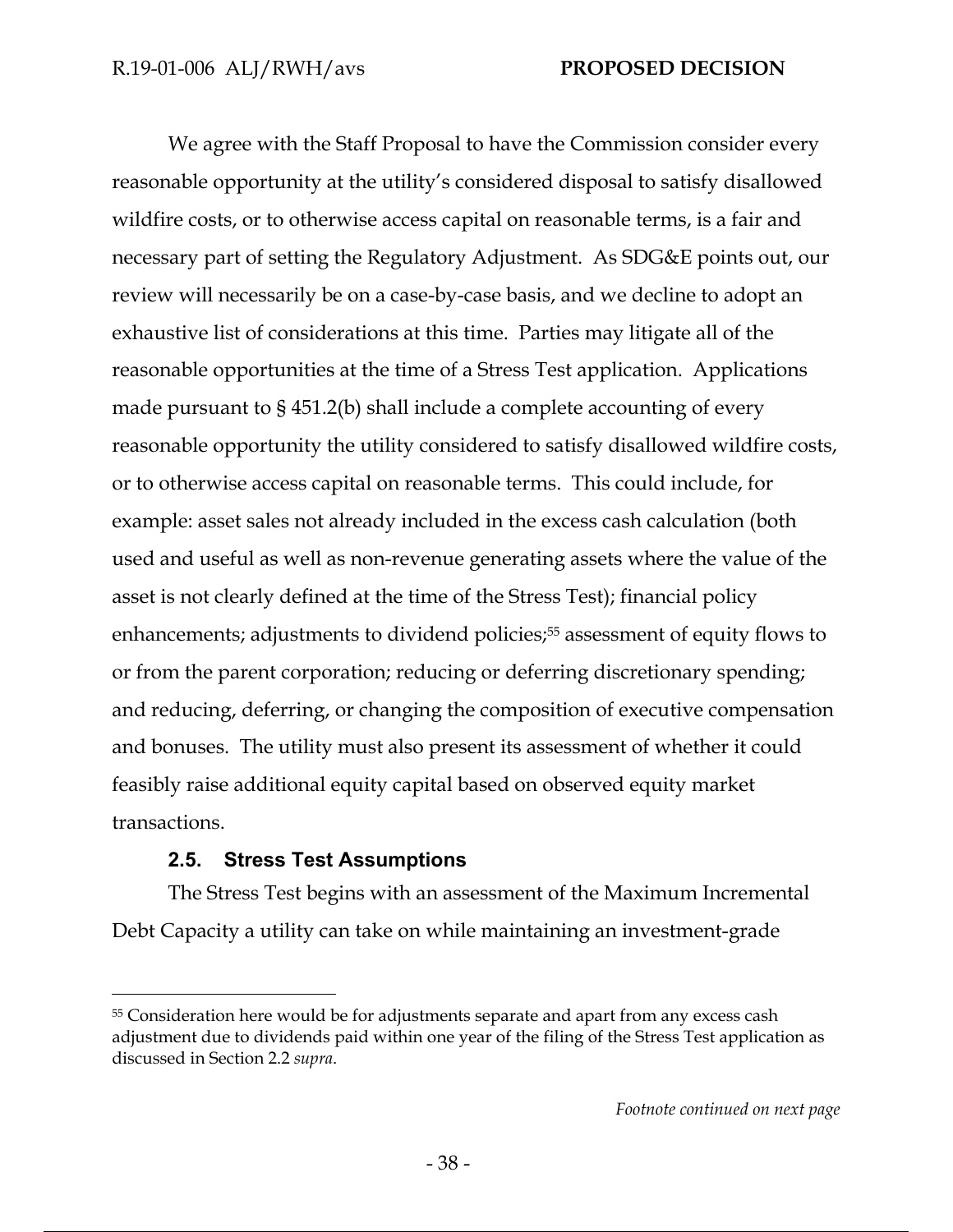$\overline{a}$ 

rating. The focus is on investment grade debt as it provides a simpler, more predictable, and more durable assessment of the utility's ability to access a specified amount of capital compared to incremental equity.56 Thus, the Stress Test will calculate the Customer Harm Threshold based on the ability to raise additional debt capital. However, nothing in the Stress Test methodology forecloses direct equity financing, and in fact, requires the utility to at least present an analysis of whether equity financing is a reasonable option. Further, a utility may issue debt or equity based on the utility's business judgement to finance the unrecoverable wildfire costs determined to fall under the Customer Harm Threshold.57

Thus, while direct equity is an alternative form of consideration that could be used instead of or in connection with (i.e. on top of) debt capacity,<sup>58</sup> the Commission believes looking to equity causes more ratepayer harm than benefit. To ensure safe, affordable, and reliable service and to deliver on the State's clean energy goals, the Commission believes basing the Stress Test evaluation on debt financing is preferable as it will create more certainty and cost less. Adding incremental equity financing introduces more speculation about the value shareholders will pay to acquire new shares and dilutes the utility's ownership, which in turn can impact credit ratings and returns on equity. Further, issuing additional debt to fund the disallowed portion of wildfire costs has less impact

<sup>56</sup> *See*, CCSF Staff Proposal Comments at 2-3; Public Advocate's Office of the Public Utilities Commission Staff Proposal Comments at 5, CLECA Staff Proposal Comments at 5-6, 10, and 15, SCE Staff Proposal Comments at 6-7, and 10-11, and EPUC Staff Proposal Reply at 10-11. *Cf.*, IEI Staff Proposal Comments at 10, 18-19, and PG&E Staff Proposal Comments at 9.

<sup>57</sup> Compliance with all other Commission financing requirements continue to apply.

<sup>58</sup> Consistent with the Regulatory Adjustment component, the Stress Test requires the utility to present an analysis of whether equity financing is a reasonable option to allow the Commission to evaluate the appropriateness of equity financing.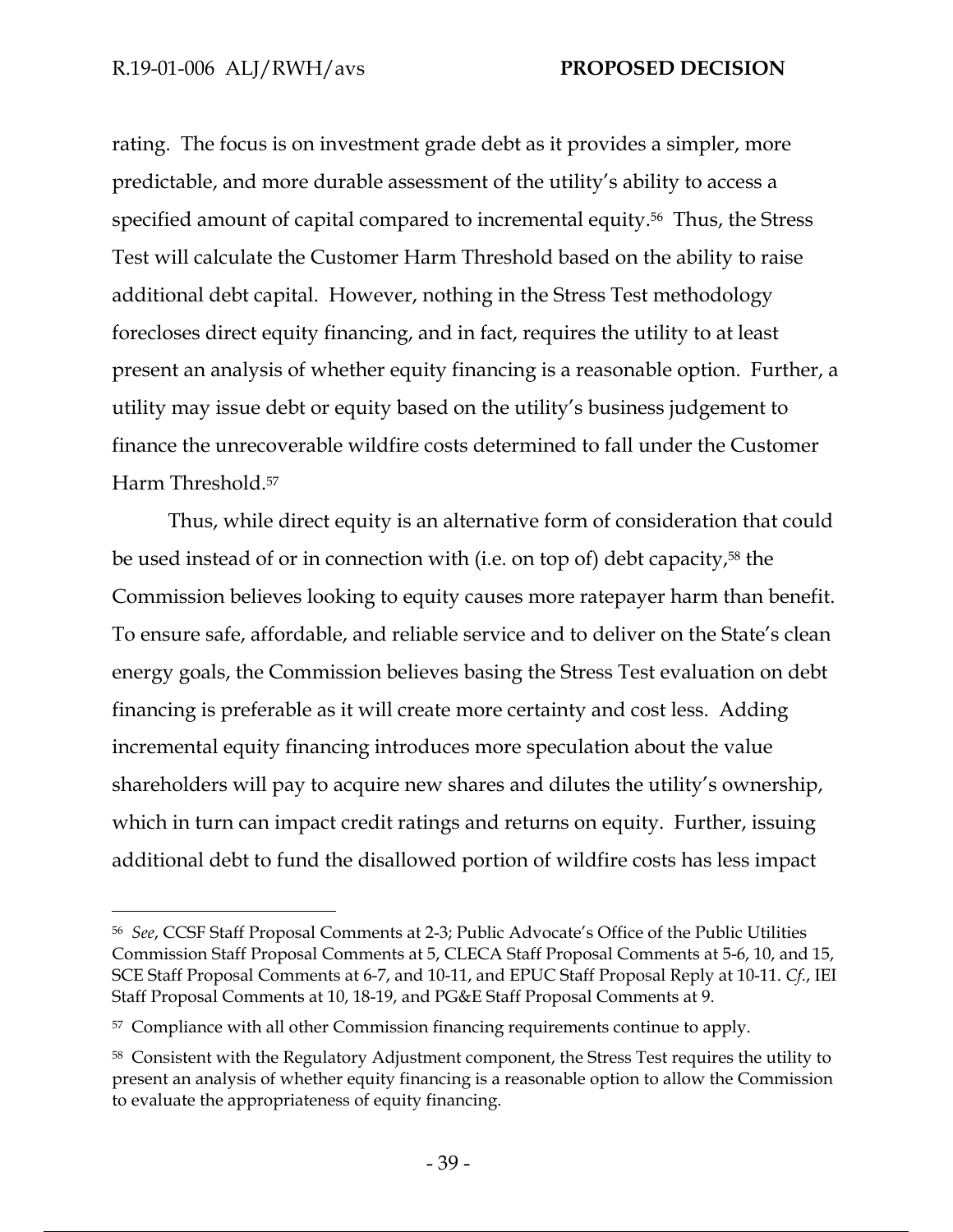on ratepayers than issuing equity because debt reduces the effective return on equity as the shareholders cannot recover the debt financing costs. Finally, when a utility is already in a stressed situation, the cost of equity is more costly given the uncertainty of economic and ownership dilution.

Parties had different views when it came to potentially applying the Stress Test to a utility below investment grade at the time of the application. CCSF states that a utility that lacks an investment grade credit rating may not be a good candidate for the Stress Test, and that the pathway to investment grade should not simply be additional ratepayer contributions.59 SDG&E generally agrees with the approach presented to allow a utility that is below investment grade to apply with a showing of a pathway to get to investment grade, but could see situations where non-financial factors put the achievement of investment grade out of the utility's control.<sup>60</sup> Wild Tree disagrees that a pathway to investment grade is sufficient to qualify a utility to be eligible to utilize the Stress Test,<sup>61</sup> while PG&E argues that a pathway to investment grade can be satisfied through a Plan of Reorganization for a company emerging from bankruptcy.62 TURN asserts that a utility below investment grade or in bankruptcy should not get Stress Test cost recovery. TURN argues that a utility below investment grade has ample notice and opportunity to take steps to generate cash before it is downgraded to junk status, and therefore "a utility that

-

*Footnote continued on next page*

<sup>59</sup> CCSF Staff Proposal Comments at 5.

<sup>60</sup> SDG&E Staff Proposal Comments at 6-7.

<sup>61</sup> Wild Tree Staff Proposal Comments at 19.

<sup>62</sup> PG&E Staff Proposal Comments at 20-21.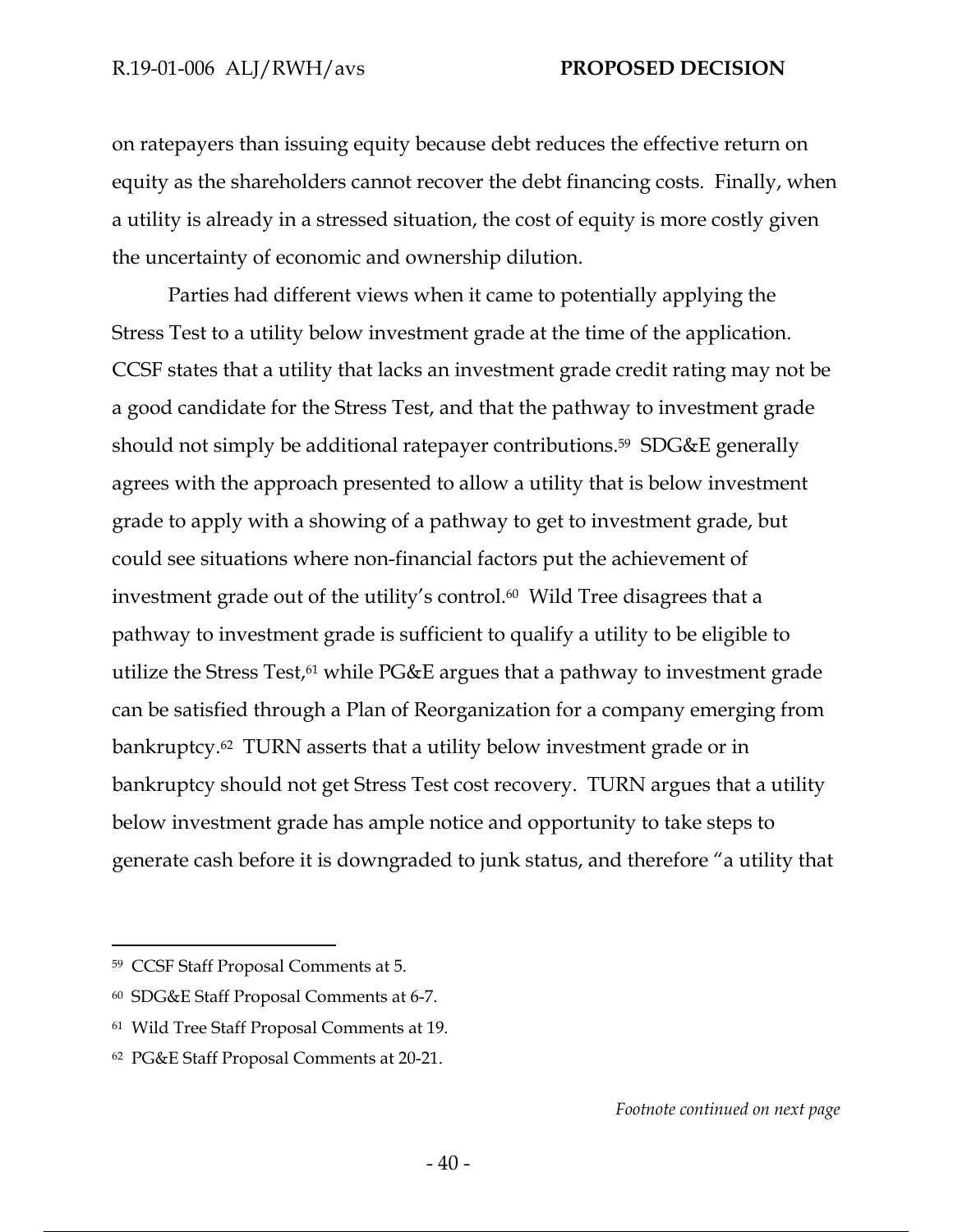nevertheless allows its credit rating to sink below investment grade should not be entitled to benefit from Stress Test Costs."63 TURN points out that

SB 901, which directed this rulemaking be opened to establish a Stress Test Methodology, was enacted to prevent utilities from going into bankruptcy as a result of wildfire liabilities in excess of their ability to pay. A utility that voluntarily pursues bankruptcy subsequent to the passage of SB 901, for which utilities vigorously lobbied and advocated in all available venues, has broken faith with its customers, regulators, legislators and other industry participants by suggesting through its actions that its regulatory environment is untenable.

Application of the Stress Test methodology should not be made available to a utility whose credit ratings are below investment grade due to voluntary bankruptcy unless and until it has an approved Bankruptcy Plan of Reorganization (Bankruptcy Plan). Through the bankruptcy reorganization process, a Chapter 11 debtor may have more access to capital and resources than a utility that has simply been downgraded to junk status. It may be able to abrogate uneconomic contracts and obligations which it would be forced to honor and fund under other circumstances. Through bankruptcy, there is a clear procedural path under federal jurisdiction to resolve debts. Unlike a junk grade utility, the bankruptcy debtor's assets and liabilities are not known until there is an approved Bankruptcy Plan. Thus, as a practical matter, the determination of the Customer Harm Threshold cannot be reliably made without an approved Bankruptcy Plan which would incorporate all protections and special arrangements available from the Chapter 11 reorganization process, reflecting the most likely financial outlook for the utility going forward.64

 $\overline{a}$ 

<sup>63</sup> TURN Staff Proposal Comments at 15-17

<sup>64</sup> TURN Staff Proposal Comments at 15.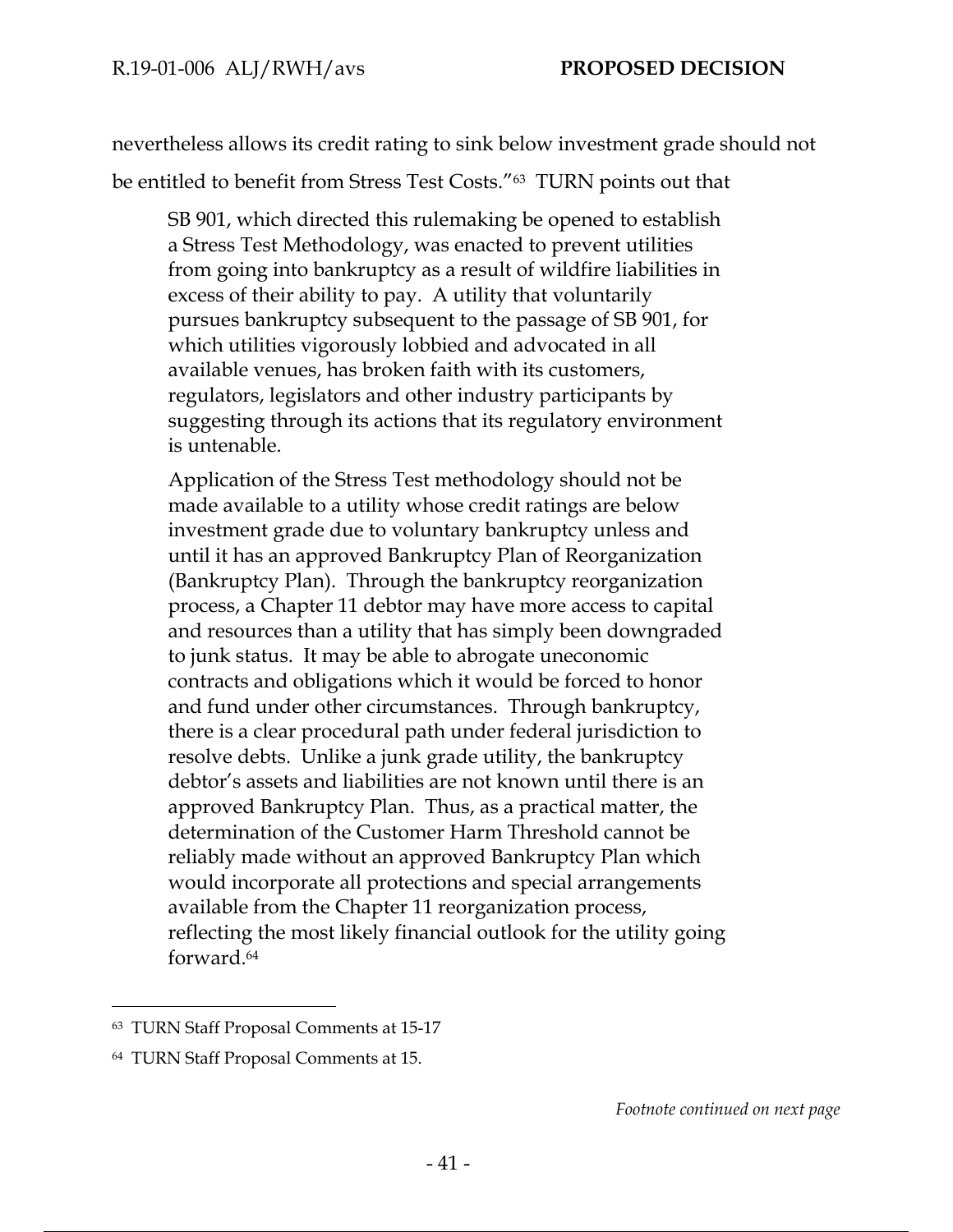POC opposes allowing a utility below investment grade from using the Stress Test and that allowing a utility that "has chosen the protection of bankruptcy courts" to use the Stress Test would result in significant ratepayer harm.<sup>65</sup> WSPA states that customers should not have to pay more without a clear and verifiable path to financial recovery.66 EPUC would allow a below investment grade utility to use the Stress Test as long as it continues to provide reliable service and repays ratepayers.67 AECA recommends the Commission refrain from applying the Stress Test to PG&E until after the bankruptcy court proceedings are complete.68

IEI argues that the statute does not limit the applicability of the Stress Test and the Commission should allow all utilities regardless of financial condition to apply.69 SCE seeks to have the Commission adopt a process that is both accessible and supportive of investment grade ratings, and would have the Stress Test apply no matter what the initial investment grade is of the utility.70

We agree with SCE that the statutory a goal of preventing customer harm suggests that the Commission should ensure that utilities achieve investment grade credit ratings, however, we recognize that a utility may not have an investment grade credit rating at the time it makes a Stress Test application. Thus, to the extent a utility has a credit rating below investment grade we

-

<sup>65</sup> POC Staff Proposal Comments at 2.

<sup>66</sup> WSPA Staff Proposal Comments at 8.

<sup>67</sup> EPUC Staff Proposal Comments at 16.

<sup>68</sup> AECA Staff Proposal Comments at 8.

<sup>69</sup> IEI Staff Proposal Comments at 21.

<sup>70</sup> SCE Staff Proposal Comments at 14-15.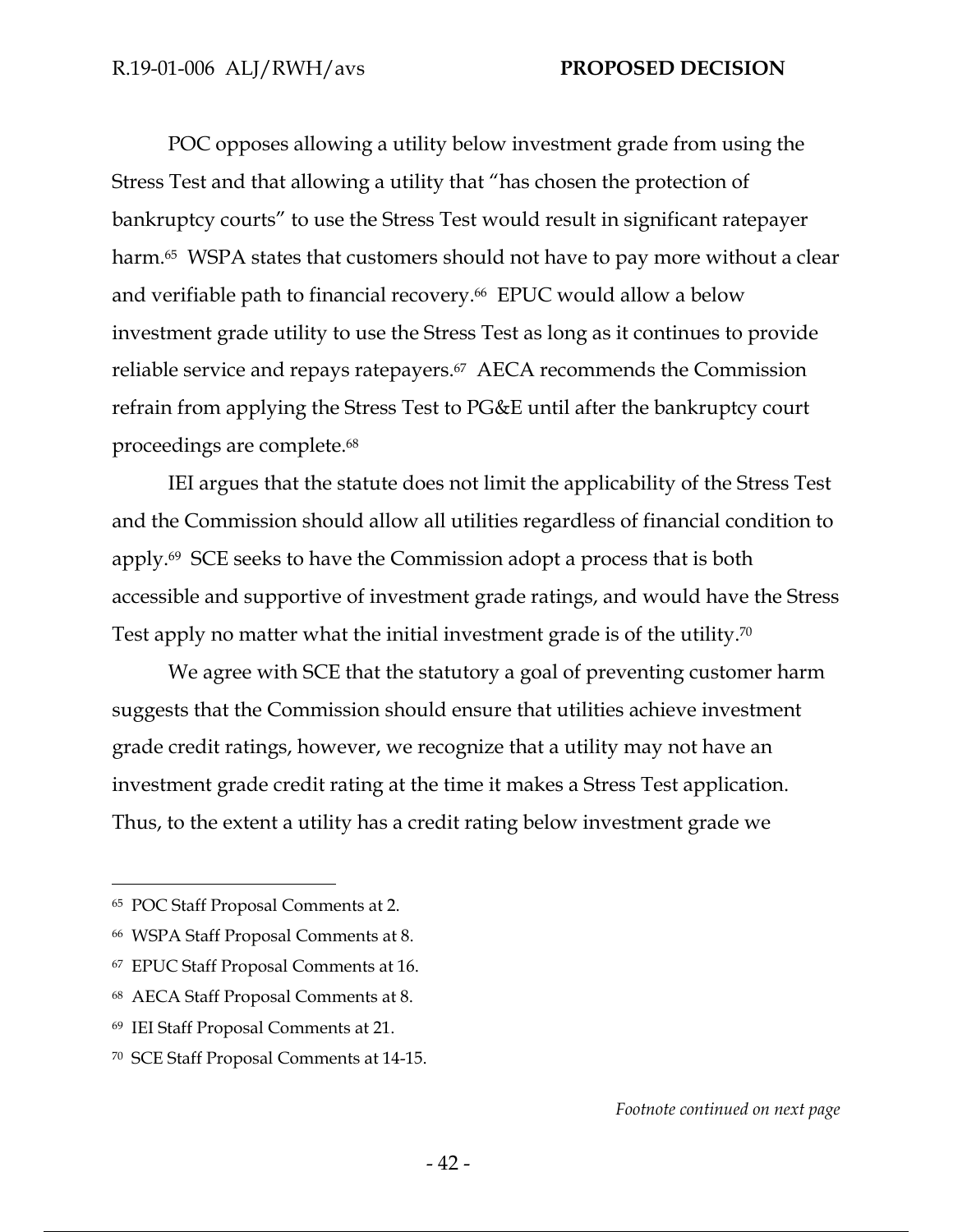require an additional showing from that utility of how it will achieve the investment grade rating. We do not require a similar showing from a utility that has an investment grade rating at the time of the application as we have no reason to believe its rating will fall below investment grade during the Stress Test process.

We agree with the Public Advocate's Office of the Public Utilities Commission<sup>71</sup> that determination of what is a material impact on a utility's ability to provide safe and adequate service or ratepayer harm is fact specific to each utility and should be determined in a Stress Test application. We incorporated the alternatives offered (*e.g.,* access to low cost capital; impairment of the ability to fund activities) in developing the Stress Test methodology. Determination of a material impact will encompass an evaluation of the many factors presented in the Stress Test methodology.

With respect to utilities in bankruptcy, we agree with TURN that "as a practical matter, the determination of the Customer Harm Threshold cannot be reliably made without [a confirmed chapter 11] Plan which would incorporate [the] protections and special arrangements available [in the chapter 11] reorganization process, reflecting the most likely financial outlook for the utility going forward."72 While PG&E argues that demonstrating a path to investment grade may "involve" a Plan of Reorganization or be shown "through" a Plan of Reorganization, PG&E also contends that the Plan of Reorganization itself will be influenced by the Stress Test. We note that for PG&E to emerge from chapter 11, the treatment of all of PG&E's pre-petition debt, including PG&E's wildfire

-

<sup>71</sup> Public Advocate's Office of the Public Utilities Commission OIR Comments at 2-3, se*e also*, SDG&E OIR Comments at 18-19.

<sup>72</sup> TURN Staff Proposal Comments at 15.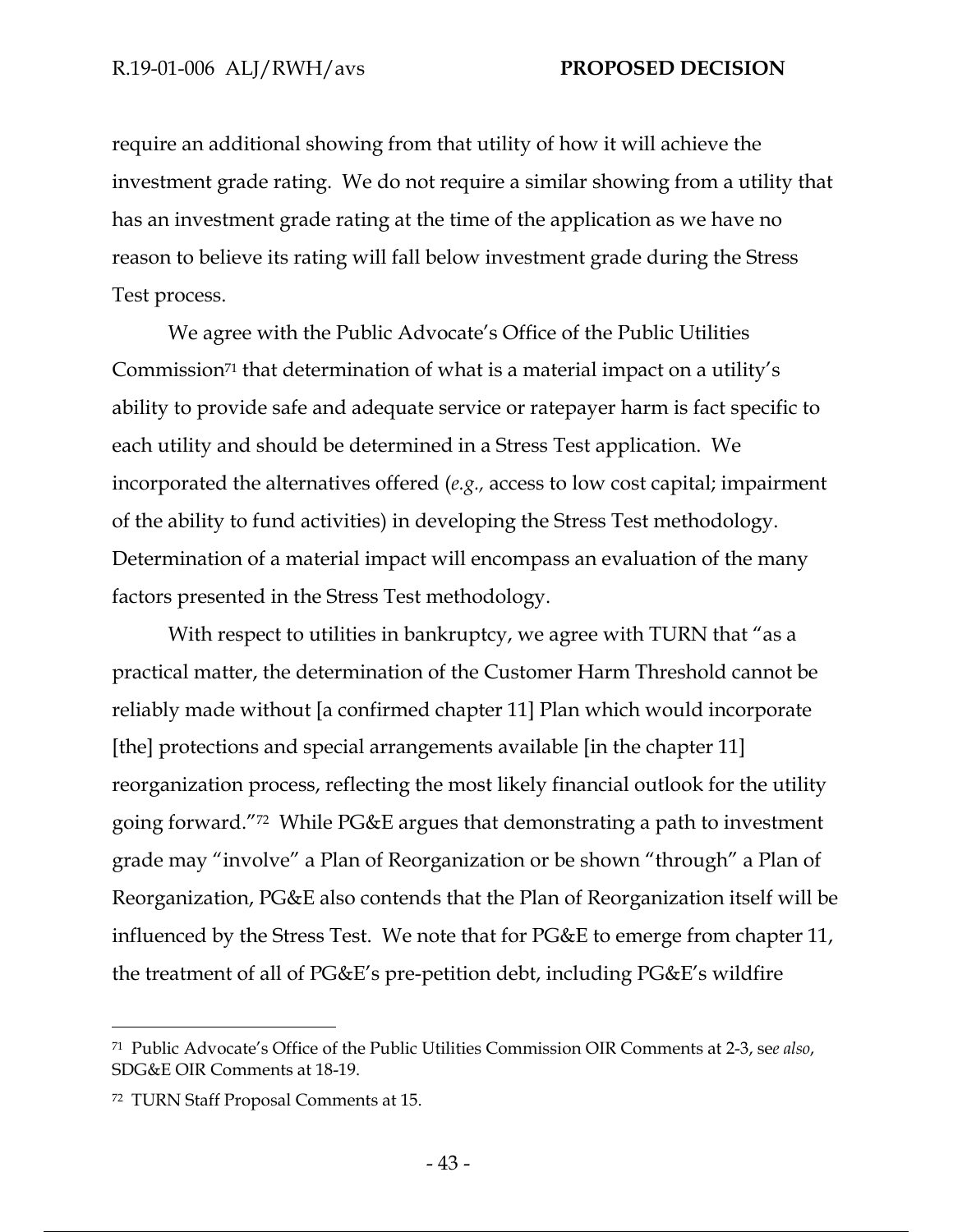liabilities for 2017 as well as 2018, must be addressed in a confirmed chapter 11 plan, subject to Commission regulatory approvals. The Stress Test may be available to utilities that had catastrophic wildfires with an ignition date in 2017,73 but an electrical corporation that has filed for relief under chapter 11 of the bankruptcy Code may not access the Stress Test to recover costs in an application under Section 451.2(b), because the Commission cannot determine the corporation's "financial status," which includes, among other considerations, its capital structure, liquidity needs, and liabilities, as required by Section 451.2(b) as well as its capacity to take on additional, and all cash or resources that are reasonably available to the utility. Any reorganization plan of an electrical corporation in a chapter 11 case confirmed by the Bankruptcy Court and approved by the Commission in the future will inevitably address all pre-petition debts, including 2017 wildfire costs, in the bankruptcy process.

## **2.6. Ratepayer Protection**

SB 901 (2018) adds an exception to the process of rate regulation of investor-owned utilities by providing a means to allow recovery of costs incurred as a result of events in 2017 that would otherwise be disallowed. In applying our unique expertise in ratemaking for California utilities as part of the calculation of the Customer Harm Threshold we agree with the Staff Proposal that a ratepayer protection measure will mitigate the harm to ratepayers. These measures aim to encourage the utility to increase to the Customer Harm Threshold at the time of the application and/or to provide future benefit to ratepayers. Therefore, we agree with parties that found ratepayer protections to

-

*Footnote continued on next page*

<sup>73</sup> Section 451.2(a).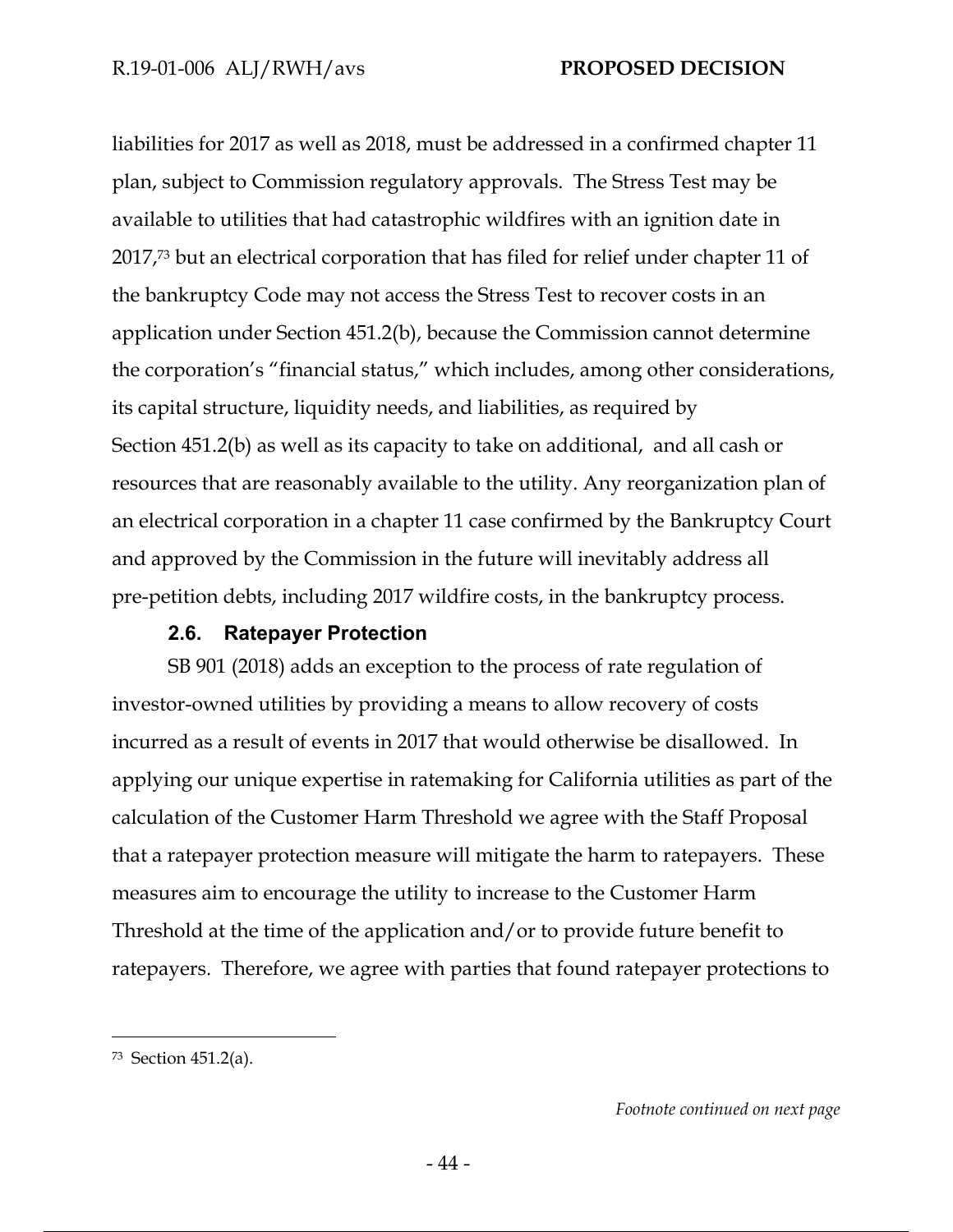-

be an important component of the Stress Test methodology.74 However, parties had numerous criticisms of the ratepayer protection measures outlined in the Staff Proposal.75

Stress Test Costs are determined at a snapshot in time – a time when the utility is in financial distress – and will not be revised in the future as any cost recovery and securitization allowed will be based on the financial status of the utility at the time the Stress Test application is considered. Utilities voluntarily seeking recovery of costs that have been found to not be just and reasonable, should expect the Commission will condition the authorization to recover Stress Test Costs on utility implementation of some measures or mechanism to ensure the utility's shareholders do not obtain a windfall of all future upside as the utility recovers its financial health without returning some benefits to ratepayers.

As the Staff Proposal and the thoughtful comments from the broad range of parties demonstrate, implementing the legislative direction in § 451.2 is a complex and dynamic exercise. We believe explicit proposals for ratepayer protections are needed to achieve the Legislative directive of determining the maximum amount an electrical corporation can pay without materially impacting its ability to provide adequate and safe service OR harming

*Footnote continued on next page*

<sup>74</sup> AECA Staff Proposal Comments at 7, EPUC Staff Proposal Comments at 17-18, TURN Staff Proposal Comments at 17-18, CFBF Staff Proposal Comments at 5, CCSF Staff Proposal Reply at 5.

<sup>75</sup> *See, e.g.*, PG&E Staff Proposal Comments at 21, CLECA Staff Proposal Comments at 12, SCE Staff Proposal Comments at 15-17, SDG&E Staff Proposal Comments at 8-11, PacifiCorp Staff Proposal Comments at 3, TURN Staff Proposal Comments at 23, IEI Staff Proposal Comments at 21-26, CUE Staff Proposal Reply at 5-6.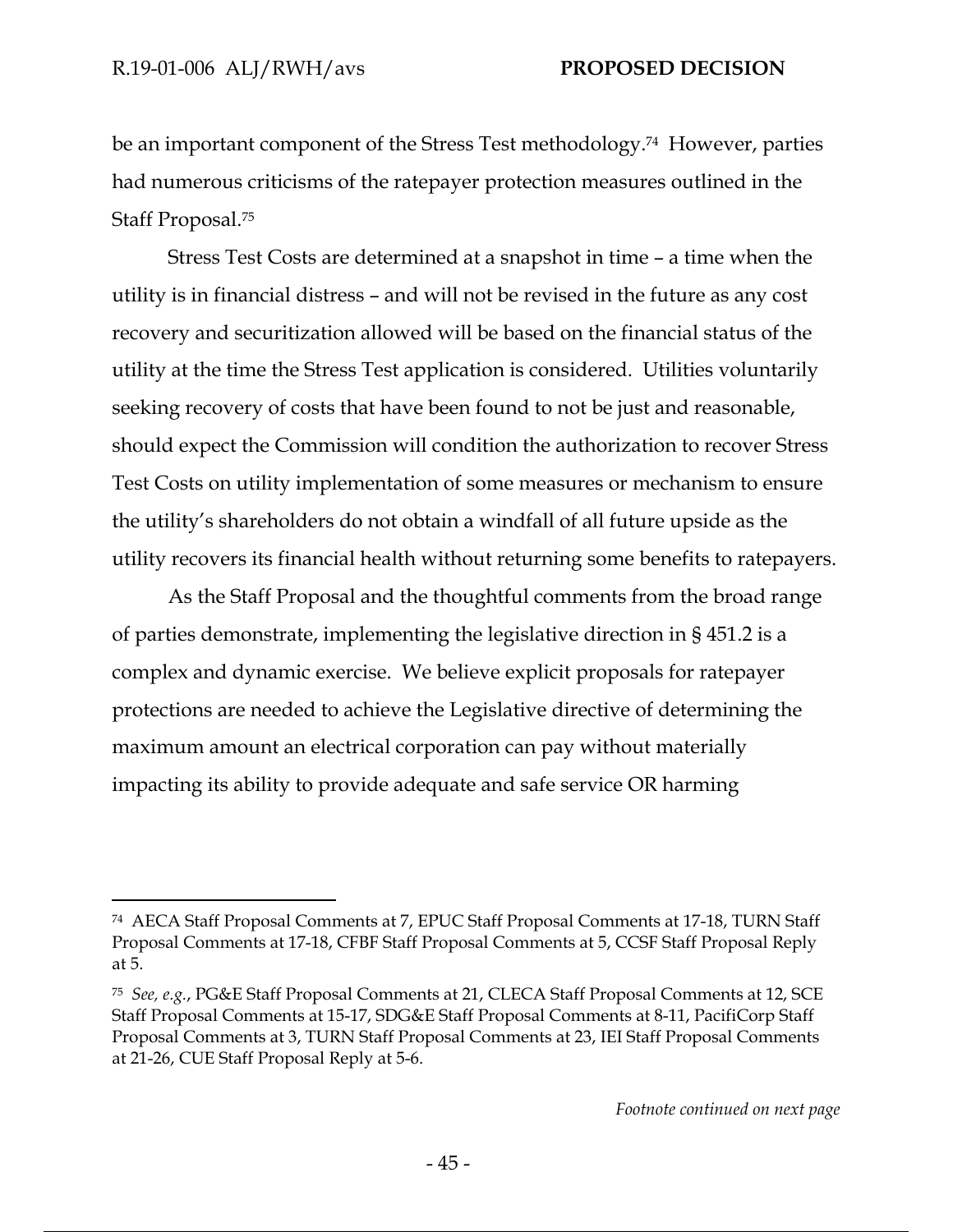$\overline{a}$ 

ratepayers.76 In other words the incremental harm to ratepayers is likely different depending on whether there is a ratepayer protection measure, thus changing the calculation of the Customer Harm Threshold correspondingly.

Therefore, as part of a Stress Test application, a utility must include ratepayer protection measures aimed at mitigating harm to ratepayers. The Commission's adopted methodology includes two options for a utility to include as ratepayer protections for part of its Stress Test Application. The first option requires a utility to submit a proposal for providing ratepayers with equity warrants. The second option allows a utility to submit its own proposed ratepayer protection measures.77 These measures are intended to provide ratepayers with an opportunity to participate in a utility's financial upside as the utility's long-term financial health improves, which is expected over the long term as well as immediately upon the Commission's authorization of Stress Test Cost recovery. They are also intended as a safeguard to encourage utilities to maximize the share of disallowed costs they absorb and ensure utilities view the Stress Test as a financing mechanism of last resort. Any Ratepayer Protection Measures, if adopted, may operate along with other safeguards the Commission may adopt in other proceedings.78

<sup>76</sup> Section 451.2(b) (emphasis added). There is no ambiguity or dispute as to the plain meaning that the statute intends to require the Commission to consider both factors as part of the determination of the maximum amount the corporation can pay for catastrophic wildfires with an ignition date in 2017. *See,* Barnhart v. Sigmon Coal Co., 534 U.S. 438, 450 (2002).

<sup>77</sup> We decline to include the additional proposals made by parties as we do not find they are consistent with the legislative direction provided in SB 901 (2018).

<sup>78</sup> *See, e.g.,* Order Instituting Investigation on the Commission's Own Motion to Determine Whether Pacific Gas and Electric Company and PG&E Corporation's Organizational Culture and Governance Prioritize Safety, I.15-08-019, which is considering utility management and board accountability.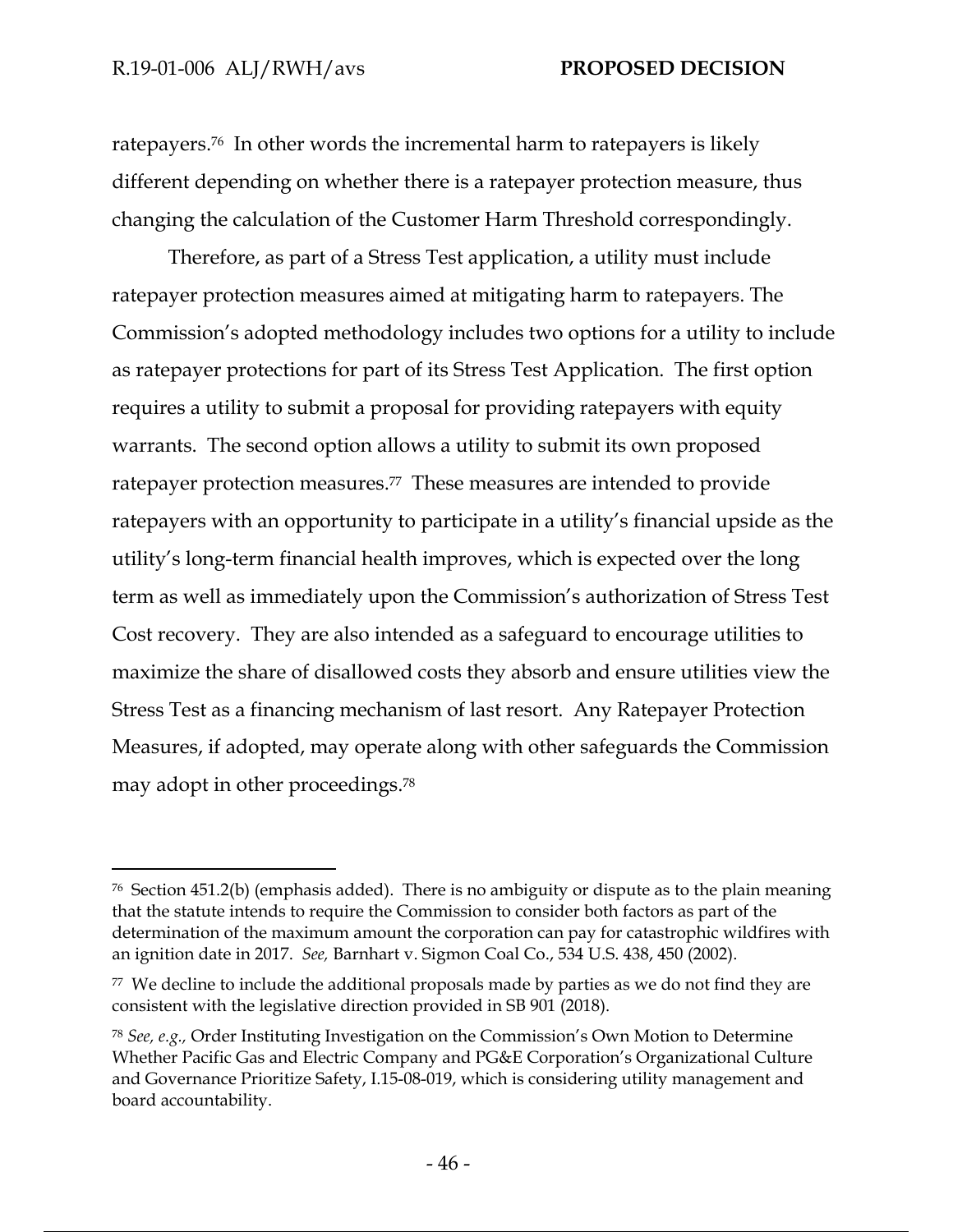Any application for Stress Test relief shall include meaningful ratepayer protection measures consistent with the framework adopted in this decision if the utility is seeking to recover imprudently incurred costs through the Stress Test.

### **2.7. Process for Seeking Stress Test Costs**

The Legislature contemplated that a utility may file an application "to recover costs and expenses arising from, or incurred as a result of, a catastrophic wildfire with an ignition date in the 2017 calendar year." The Legislature also contemplated that some of the costs and expenses in such an application may include costs and expenses that were disallowed in a proceeding conducted pursuant to § 451, and directed the Commission nevertheless allocate to ratepayers some or all of those disallowed costs, thus allowing their recovery by the utility. In this way the Stress Test provides a type of relief that heretofore has never been allowed, but could be used to maintain adequate and safe service if the potential unprecedented costs related to a 2017 catastrophic wildfire could not otherwise be recovered through just and reasonable rates.

While the type of cost recovery contemplated in SB 901 (2018) is new and creates an exception to the Commission's historical approach taken when exercising its quasi-legislative authority in setting rates, the means of understanding an electric corporation's financial status and ability to provide adequate and safe service are issues this Commission has considered since its inception more than one hundred years ago. SB 901 (2018) directs the Commission to consider and implement a new way to allocate costs based on extraordinary circumstances that are limited to costs resulting from catastrophic wildfires ignited in 2017 but we do so based on the Commission's historic exercise of ratemaking expertise.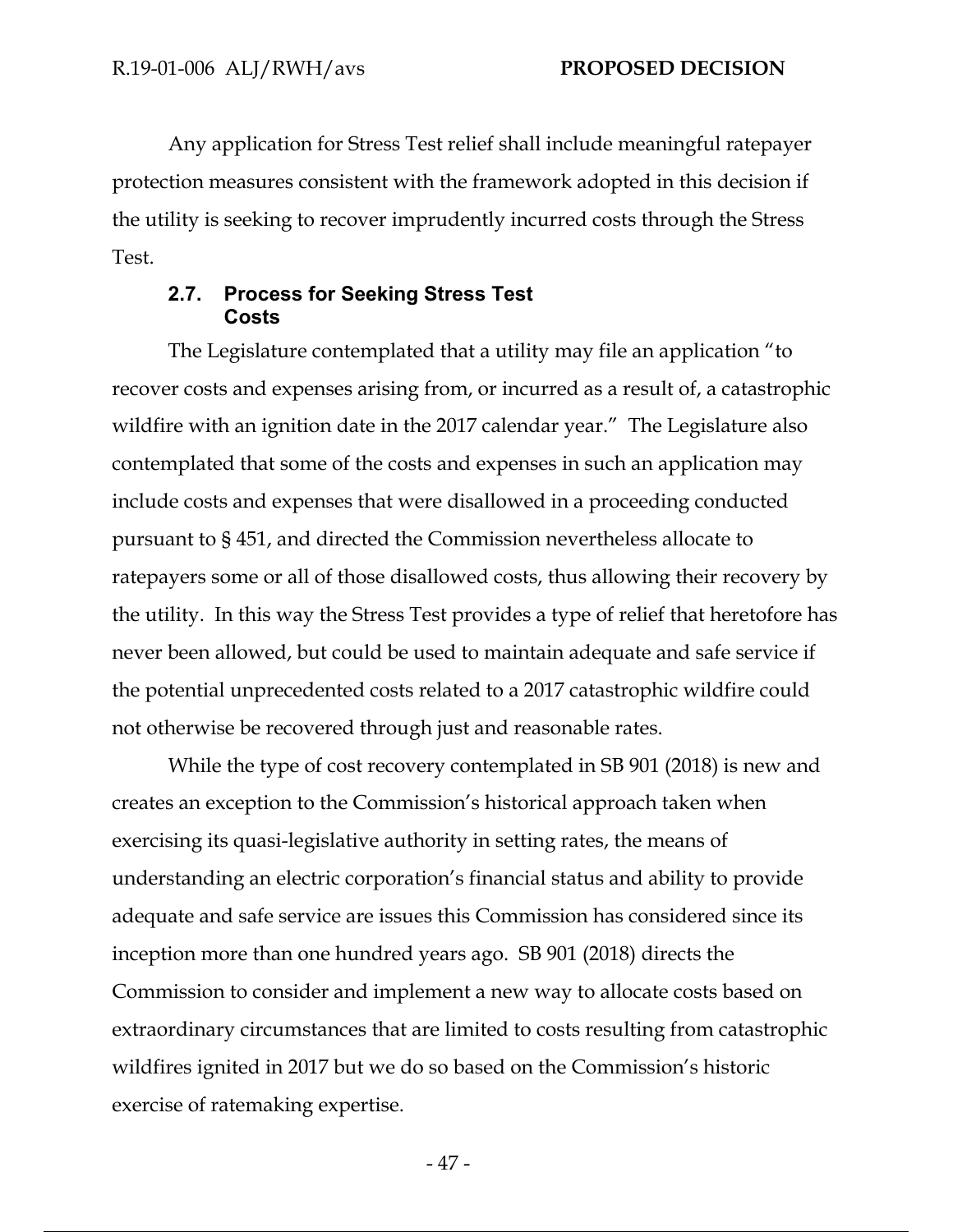-

The Commission's application of decades of knowledge and experience to the new process ordered by SB 901 (2018) is a relatively simple process to consider the criteria and methodology that would be used to "consider the electrical corporation's financial status and determine the maximum amount an [electrical] corporation can pay without harming ratepayers or materially impacting its ability to provide adequate and safe service." The Commission recognizes that the criteria and methodology adopted today does not adopt any specific financial outcome for future applications from an electric corporation. Establishing a methodology pursuant to § 451.2 is not designed to make such determinations. The methodology adopted in this decision establishes a cost recovery mechanism and the quantitative elements that guide a utility's application and the Commission's evaluation of it pursuant to SB 901 (2018). The Commission is not persuaded by parties' claims that taking additional time will have any impact on its determination of the criteria and methodology.

The Staff Proposal contemplates a utility seeking to recover Stress Test Costs must request application of the Stress Test, either as a second phase within an existing application to recover 2017 catastrophic wildfire costs or by filing a new application with the Commission requesting an allocation to ratepayers of wildfire costs the Commission has disallowed. Parties generally supported the order in which the Commission would consider these costs.79 However, the utilities and investors would prefer to have the Customer Harm Threshold

<sup>79</sup> CLECA Staff Proposal Comments at 13-14, CCSF Staff Proposal Comments at 7, Public Advocate's Office of the Public Utilities Commission Staff Proposal Comments at 10, TURN Staff Proposal Reply at 9-13, EPUC Staff Proposal Reply at 8-9, Wild Tree Staff Proposal Reply at 3.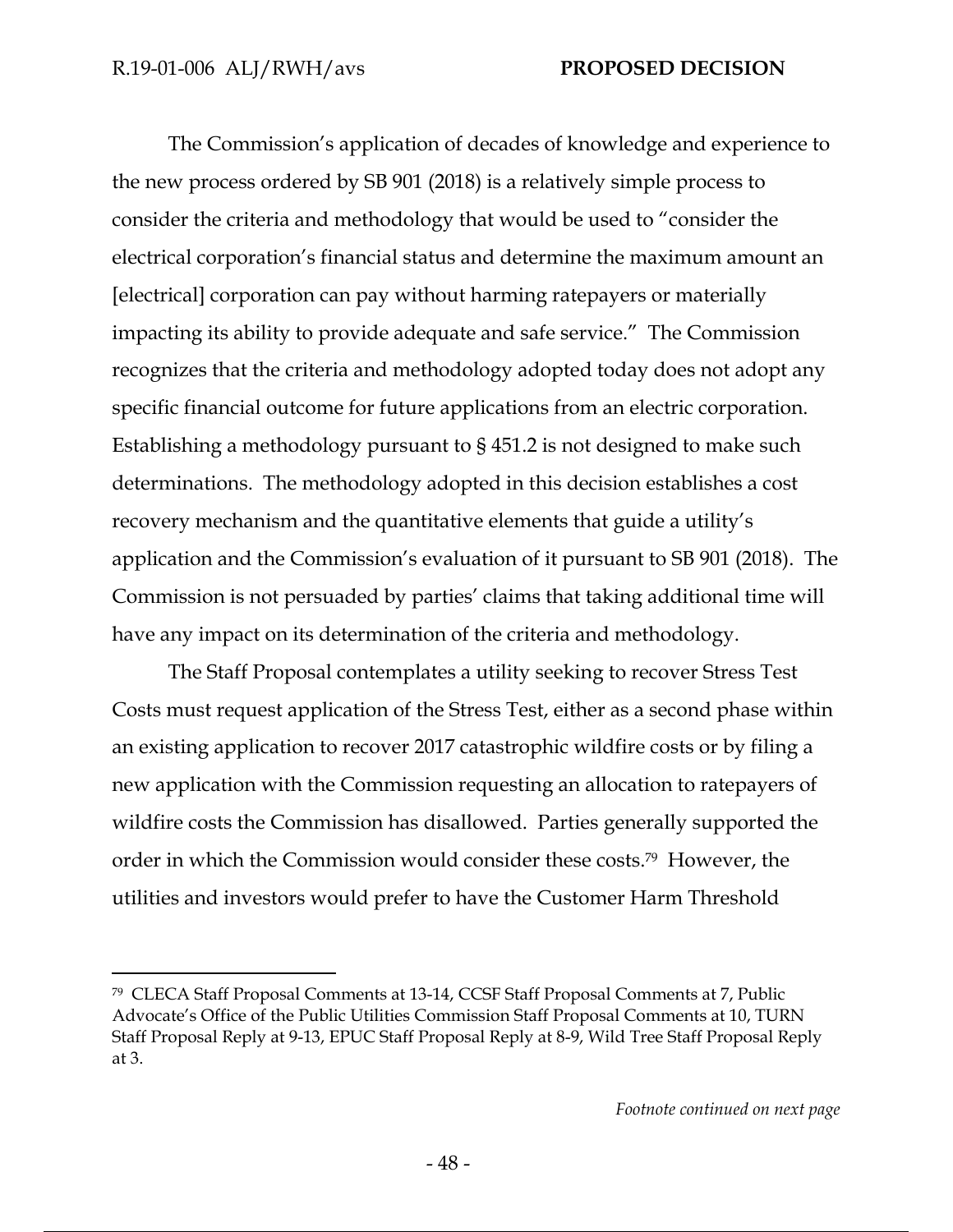calculated before a § 451.2(a) determination is made as to what costs, if any, are not just and reasonable.<sup>80</sup> The Commission is not convinced that the process proposed by the utilities could work, nor do we believe it is consistent with the purpose and language of § 451.2.

While Wild Tree is concerned about relying on utility "self-assessments"<sup>81</sup> we agree with POC that the normal process of litigation before the Commission will produce an evidentiary record upon which we can make full and informed decisions.82 We do not find any merit to the speculation that a Stress Test application would be a long and drawn out proceeding. The Commission has prioritized time-sensitive proceedings and diligently and thoroughly worked through such proceedings in a timely manner in the past and will be able to do so in the future.

## **3. Conclusion**

 $\overline{a}$ 

This decision adopts a framework for conducting a financial "Stress Test" to consider an electrical corporation's financial status and determine the maximum amount the corporation can pay for certain catastrophic wildfire costs, as required by Public Utilities Code § 451.2(b). The Stress Test methodology set forth in Attachment A is adopted in accordance with the statutory directive given to the Commission. The Stress Test methodology includes factors and financial metrics the Commission will consider when examining an electrical corporation's financial status and is intended to provide predictable and clear financial outputs, minimize negative ratepayer impacts, and incentivize utilities

<sup>80</sup> PG&E Staff Proposal Comments at 2-5, SCE Staff Proposal Comments at 19-21, SDG&E Staff Proposal Comments at 11, IEI Staff Proposal Comments at 12-13.

<sup>81</sup> Wild Tree Staff Proposal Comments at 11-12.

<sup>82</sup> POC Staff Proposal Comments at 13-14.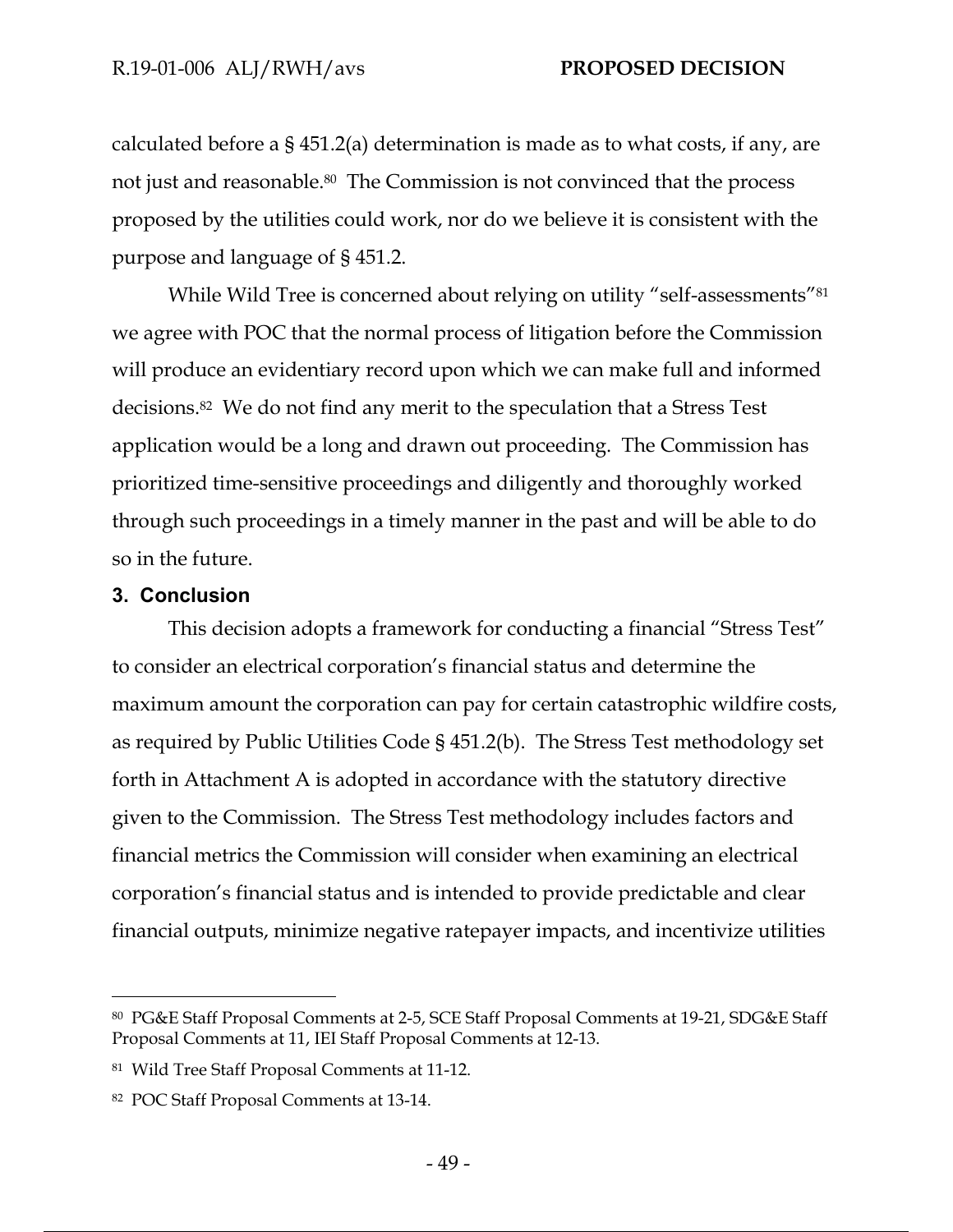to carefully manage their risks to achieve the level of care, competence, and safety expected from utilities that operate inherently hazardous facilities.

## **4. Comments on Proposed Decision**

The proposed decision in this matter was mailed to the parties in accordance with Section 311 of the Public Utilities Code and comments were allowed under Rule 14.3 of the Commission's Rules of Practice and Procedure. Comments were filed on \_\_\_\_\_\_\_\_\_\_\_\_\_\_\_, and reply comments were filed on \_\_\_\_\_\_\_\_\_\_\_\_\_\_\_\_\_\_ by \_\_\_\_\_\_\_\_\_\_\_\_\_\_\_\_\_\_\_\_\_\_\_\_\_\_\_\_\_\_\_.

## **5. Assignment of Proceeding**

Michael Picker is the assigned Commissioner and Robert Haga is the assigned ALJ in this proceeding.

## **Findings of Fact**

1. SB 901 (2018) added Public Utilities Code Section 451.2 which governs the Commission's review of applications by electrical corporations that request recovery of costs and expenses from wildfires in 2017.

2. The methodology developed in this proceeding applies to costs incurred by an investor-owned utility due a 2017 fire.

3. Governor Newsom is leading a Task Force to address the many issues related to wildfires, including wildfire costs.

4. Financially viable utilities are inherently necessary to provide safe and reliable service and reduce costs to ratepayers.

5. The Stress Test methodology adopted by the Commission targets the midpoint of the desired financial ratios, but in applying the methodology, the Commission may, in its sole discretion, select financial ratios that achieve investment grade ratings and minimize rate impacts.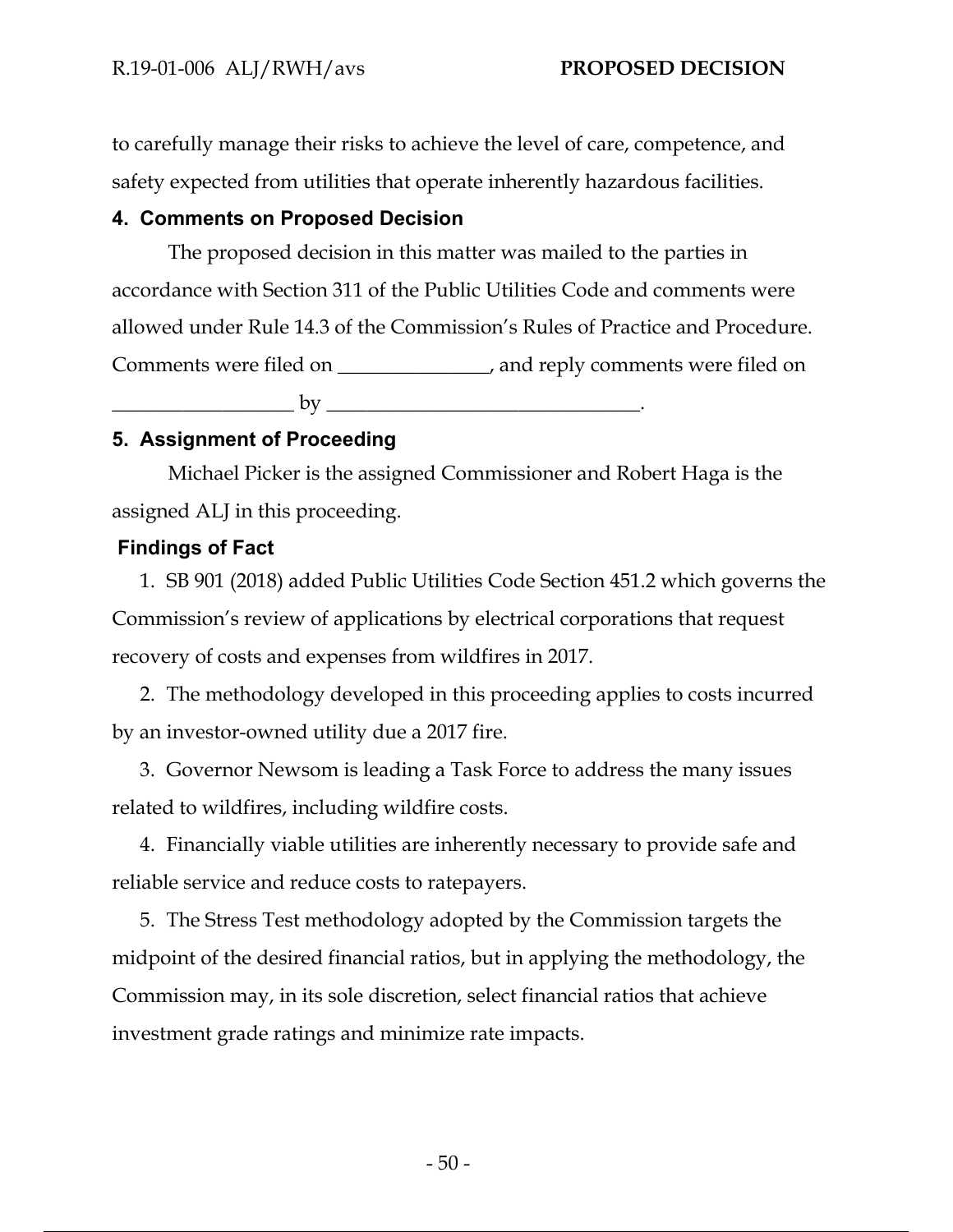6. The Commission will select ratios in tandem with the utility's forecasted financials to calculate the Maximum Incremental Debt Capacity the utility could take on and achieve the target credit rating.

7. In calculating excess cash, the Commission will include any dividend payouts made in the year prior to a utility Stress Test application.

8. The primary consideration of asset sales will be completed as part of the excess cash calculation.

9. Consideration of asset sales is intended to capture identifiable cash proceeds from pending or rate mitigating asset sales.

10. A Stress Test application must consider and adjust for any tax consequences of relief sought under the Stress Test, including net operating loss.

11. The aim of the Regulatory Adjustment is to ensure the applicant utility can maintain or reach an investment grade credit rating while protecting ratepayers from unnecessary rate increases.

12. The adopted Regulatory Adjustment protects ratepayers and provides a high degree of certainty to financial markets.

13. The Commission's unique expertise in ratemaking for California utilities warrants maintaining some level of discretion to account for the subjective elements of the credit agencies' analyses.

14. The Regulatory Adjustment proposed by staff is appropriate.

15. The Regulatory Adjustment should be based on the greater of the 20% of the Customer Harm Threshold or 5% of disallowed cost.

16. In any Stress Test application, the Commission will consider every opportunity at the utility's disposal to satisfy disallowed wildfire costs, or to otherwise access capital on reasonable terms when setting the Regulatory Adjustment.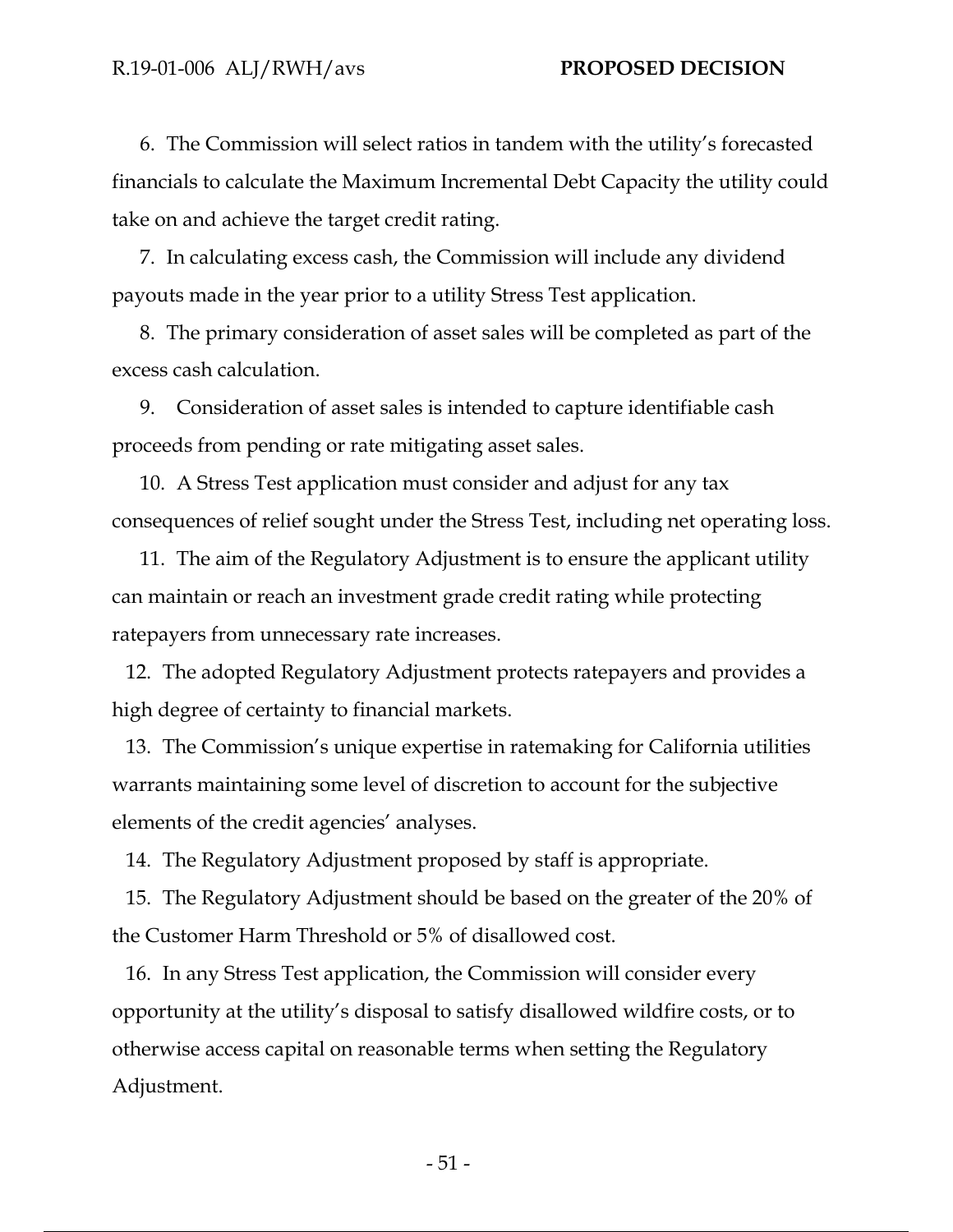17. Determination of what is a material impact on a utility's ability to provide safe and adequate service or ratepayer harm is fact specific to each utility and should be determined in a Stress Test application.

18. A utility that has a credit rating below investment grade at the time of a Stress Test application must demonstrate how it will achieve an investment grade rating through the Stress Test process.

19. An electrical corporation's "financial status," as the term is used in § 451.2(b), includes, among other considerations, its capital structure, liquidity needs, and liabilities, as well as its capacity to take on additional debt, and all cash or resources that are reasonably available to the utility as well as its capacity to take on additional, and all cash or resources that are reasonably available to the utility.

20. The Stress Test methodology in an application for cost recovery under Section 451.2 cannot be applied to a company that is in bankruptcy because the Commission cannot assess "financial status" of the utility in chapter 11.

## **Conclusions of Law**

1. SB 901 (2018) is limited in scope.

2. After this rulemaking was initiated, Cal Fire found that PG&E's infrastructure is not implicated in the Tubbs fires of 2017.

3. After this rulemaking was initiated, PG&E filed for chapter 11 relief on January 29, 2019.

4. The Commission maintains appropriate remedies to address and preserve for ratepayers (without duplication) any tax benefits associated with losses from events that give rise to the Stress Test application.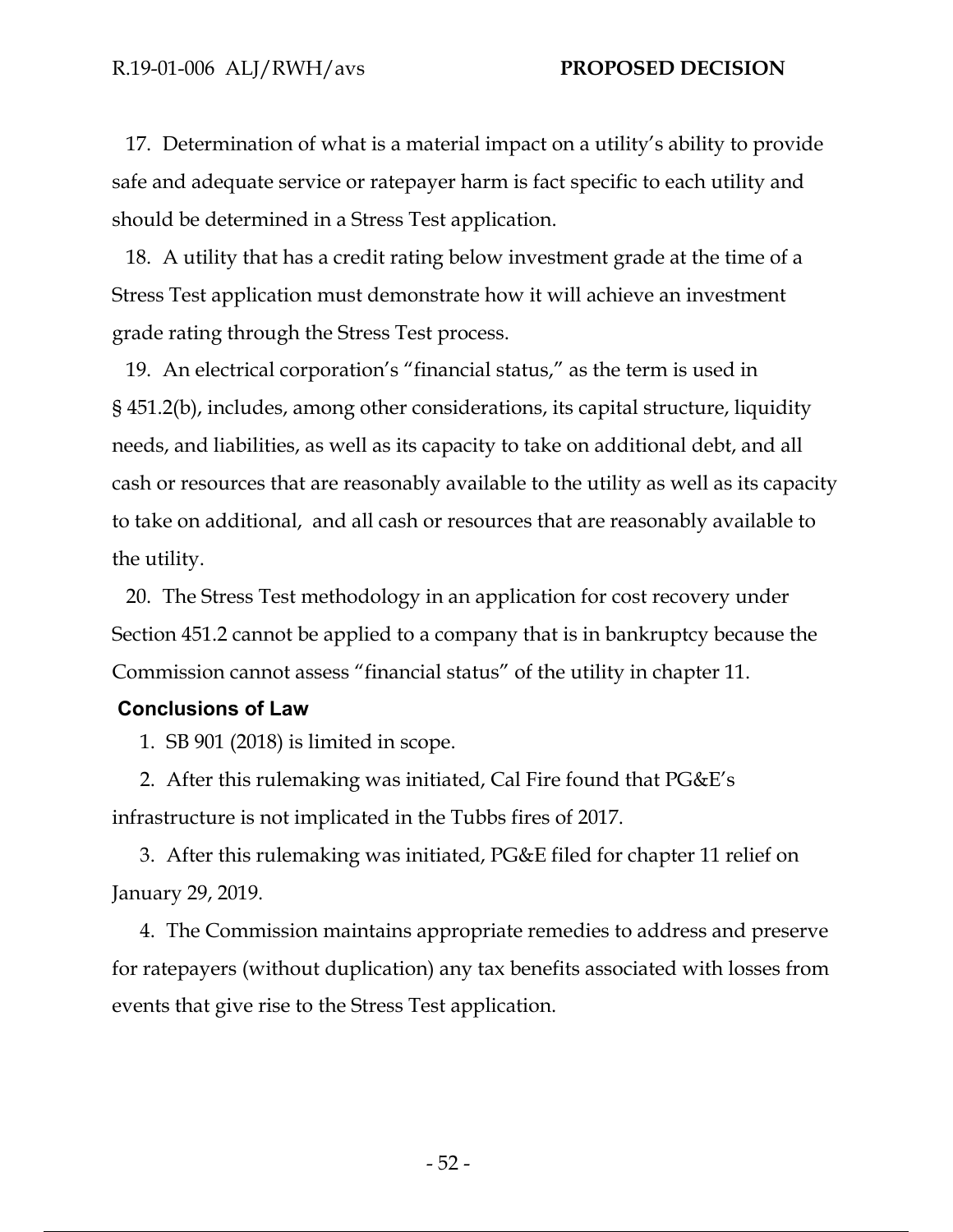5. Under existing law pursuant to SB 901 (2018), the methodology developed in this proceeding applies to costs incurred by an investor-owned utility due to a 2017 fire.

6. Section 451.2(b) requires the Commission undertake further consideration of the utility's financial status when allocating costs between shareholders and ratepayers, if it finds that some costs would be disallowed for recovery in rates under the ordinary just and reasonable standard.

7. A goal of SB 901 (2018) is to ensure that utilities achieve investment grade credit ratings.

8. Applications made pursuant to § 451.2(b) shall include a complete accounting of every reasonable opportunity the utility considered to satisfy disallowed wildfire costs, or to otherwise access capital on reasonable terms.

9. It is in the best interest of ratepayers to consider prudent alternatives available to the utility to monetize non-core assets in the excess cash component of the Stress Test.

10. A feasible chapter 11 plan will inevitably address all pre-petition debts, including 2017 wildfire costs.

11. An electrical corporation that has filed for relief under chapter 11 of the Bankruptcy Code may not access the Stress Test to recover costs in an application under section 451.2(b), because the Commission cannot determine the corporation's "financial status," which includes, among other considerations, its capital structure, liquidity needs, and liabilities, as required by 451.2(b).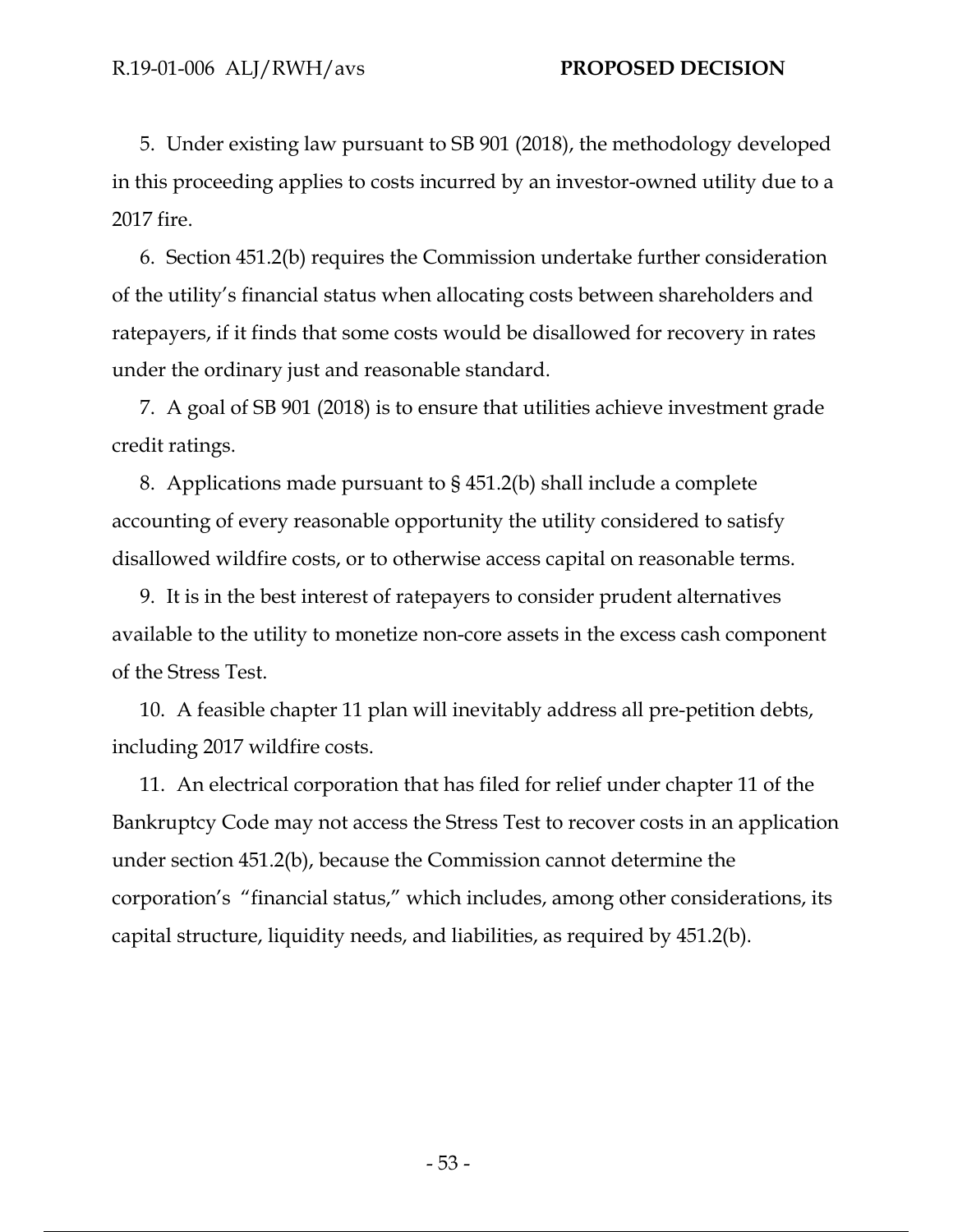# **ORDER**

## **IT IS ORDERED** that:

1. The Stress Test Methodology set forth in Attachment A is adopted in accordance with the statutory directive established in Public Utilities Code Section 451.2(b).

2. Applications by electrical corporations that request recovery of costs and expenses from wildfires in 2017 shall follow the Stress Test Methodology.

3. An electrical corporation that has filed for relief under chapter 11 of the Bankruptcy Code may not access the Stress Test to recover costs in an application under Public Utilities Code Section 451.2(b).

4. To the extent they are not addressed here, any and all outstanding motions are hereby deemed denied.

5. Rulemaking 19-01-006 is closed.

This order is effective today.

Dated **Dated** , 2019, at San Francisco, California.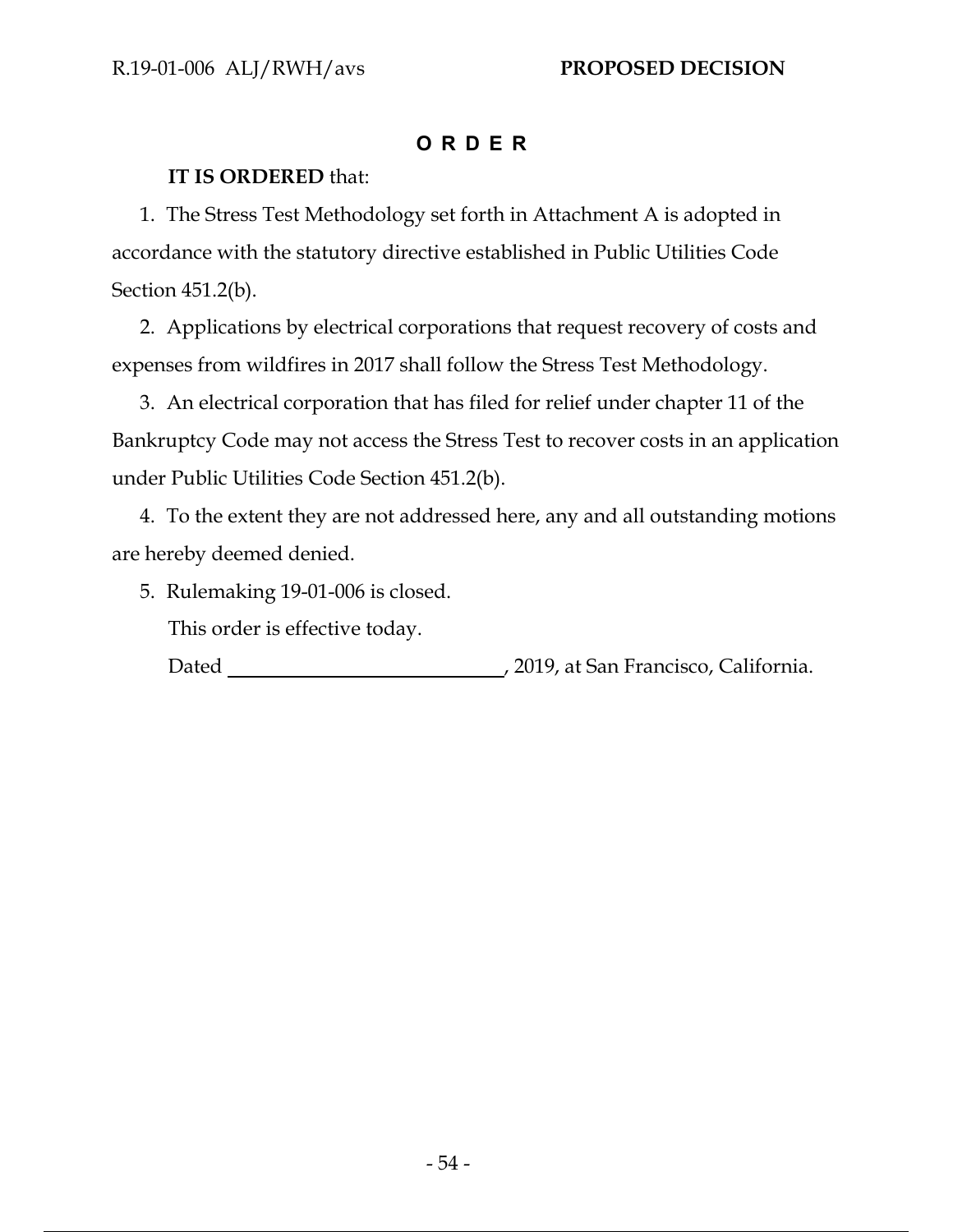R.19-01-006 ALJ/RWH/avs

# **CALIFORNIA PUBLIC UTILITIES COMMISSION**

**Stress Test Methodology May 24, 2019** 

**R.19-01-006** 

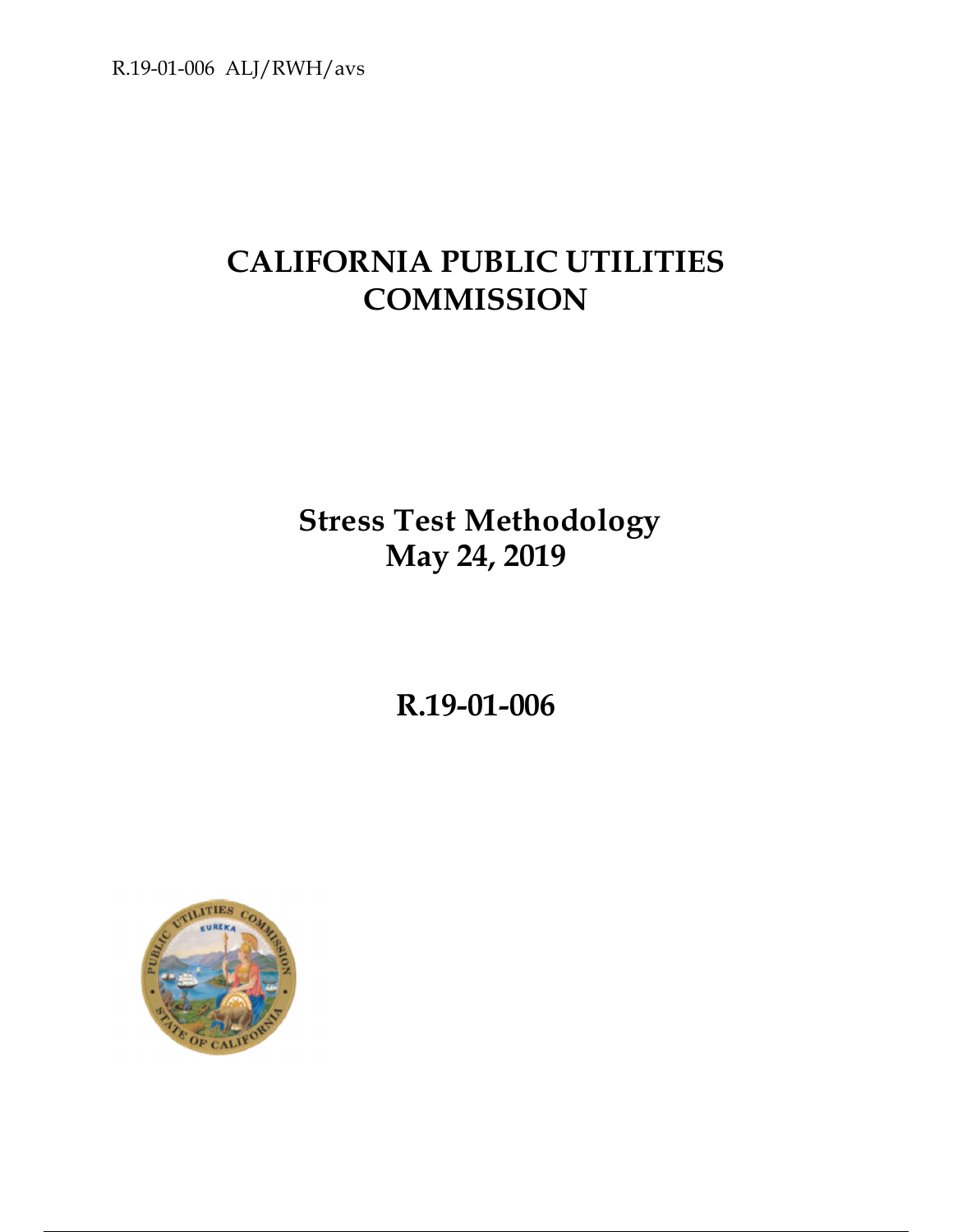# Table of Contents

|    | 1.3.1. Comments on the Stress Test Framework Staff Proposal  16              |  |
|----|------------------------------------------------------------------------------|--|
| 2. |                                                                              |  |
|    |                                                                              |  |
|    |                                                                              |  |
|    |                                                                              |  |
|    |                                                                              |  |
|    |                                                                              |  |
|    |                                                                              |  |
|    |                                                                              |  |
|    |                                                                              |  |
|    |                                                                              |  |
|    |                                                                              |  |
|    |                                                                              |  |
|    |                                                                              |  |
|    | III. Determining the Customer Harm Threshold for                             |  |
|    |                                                                              |  |
|    | А.                                                                           |  |
|    |                                                                              |  |
|    |                                                                              |  |
|    | <b>B.</b>                                                                    |  |
|    | C.                                                                           |  |
|    |                                                                              |  |
|    |                                                                              |  |
|    | Ratepayer Protection Option 1: Provide Equity Upside to Ratepayers. 14<br>А. |  |
|    | Ratepayer Protection Option 2: Proposals by Applicant/Intervenors15<br>B.    |  |
|    |                                                                              |  |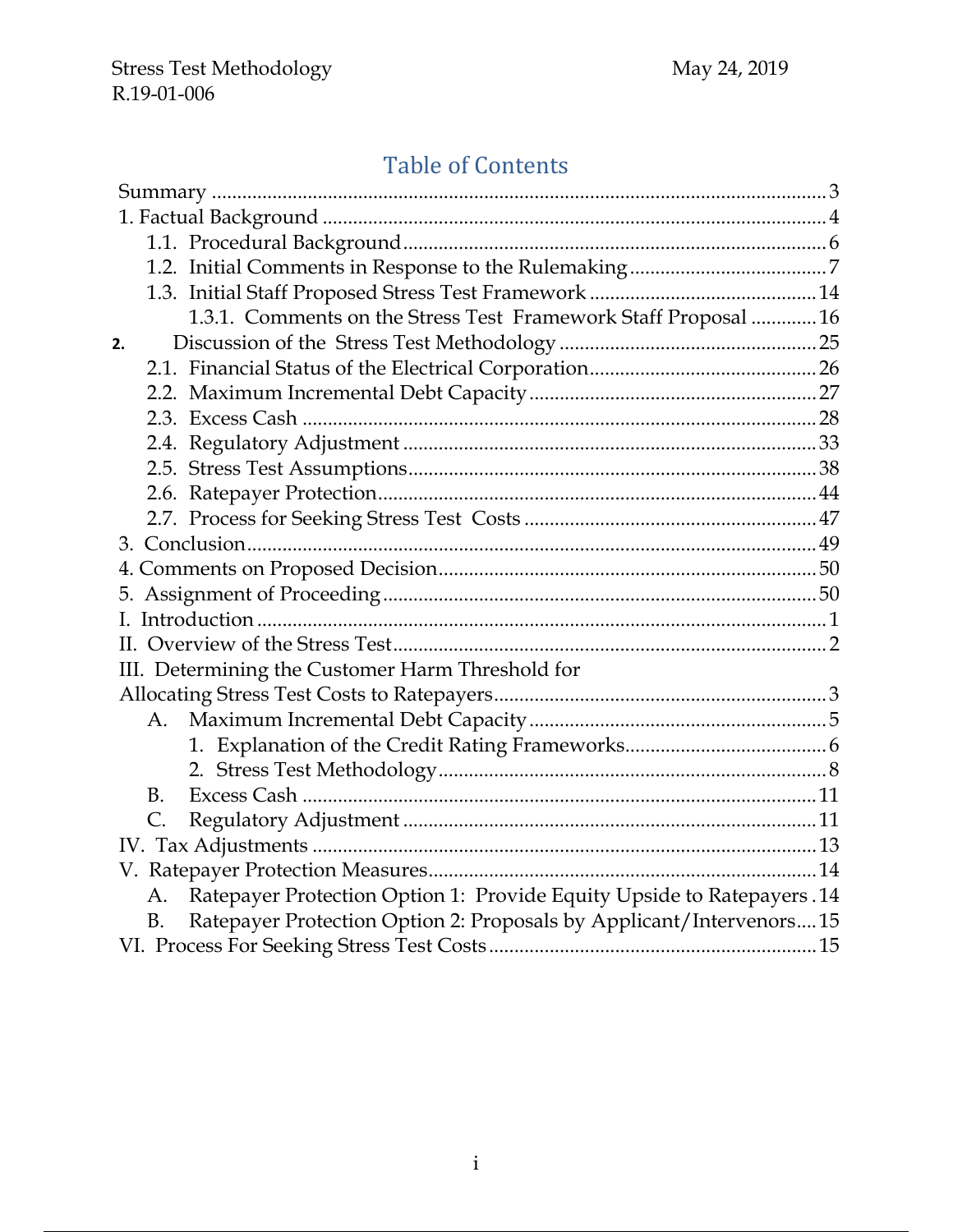## **I. Introduction**

In this document, the California Public Utilities Commission ("CPUC" or "Commission") provides a framework for conducting a financial "Stress Test" to consider an electrical corporation's financial status and determine the maximum amount the corporation can pay for certain catastrophic wildfire costs, as required by Public Utilities Code Section 451.2(b).1

The Commission opened an Order Instituting Rulemaking (OIR), R.19-01-006, to consider and adopt criteria and a methodology for use in utility<sup>2</sup> applications to recover costs from catastrophic wildfires with an ignition date in 2017. Financially viable and healthy utilities are necessary to provide safe and reliable electric service at reasonable rates. The Stress Test seeks to accomplish that goal to the extent possible under § 451.2 by resolving the key issues that the CPUC can address, while recognizing that intervening events since the passage of Senate Bill (SB) 901 may limit the value of the Stress Test to address ongoing utility financial health particularly in the face of recurrent catastrophic wildfires.

The OIR and Scoping Ruling, and hence the Stress Test, are limited in scope by legislative mandate. The Stress Test only relates to calendar year 2017 wildfire liabilities and cannot provide a global or permanent solution to current timing concerns regarding California utilities' recovery of wildfire costs. The Stress Test is adopted in accordance with the Commission's statutory directive. The Stress Test is intended to provide predictable and clear financial outputs, minimize negative ratepayer impacts, and incentivize utilities to carefully manage their risks to achieve the level of care, competence, and safety expected from utilities that operate inherently hazardous facilities.

Further, the state of wildfires in California has changed materially since SB 901 (2018) was implemented, including the most destructive wildfire in state history and the state's largest investor-owned utility filing for bankruptcy protection. An electrical corporation that has filed for relief under chapter 11 of the Bankruptcy Code may not access the Stress Test to recover costs in an application under § 451.2(b), because the Commission cannot determine the corporation's "financial status," which includes, among other considerations, its capital structure, liquidity needs, and liabilities, as required by § 451.2(b).

 $\overline{a}$ 1 Public Utilities Code Section 451.2(b) was enacted by Stats. 2018, chapter 626, Section 27. All subsequent references are to the Public Utilities Code unless otherwise noted.

<sup>2</sup> The term "utility" in the context of this proposal refers to electrical corporations.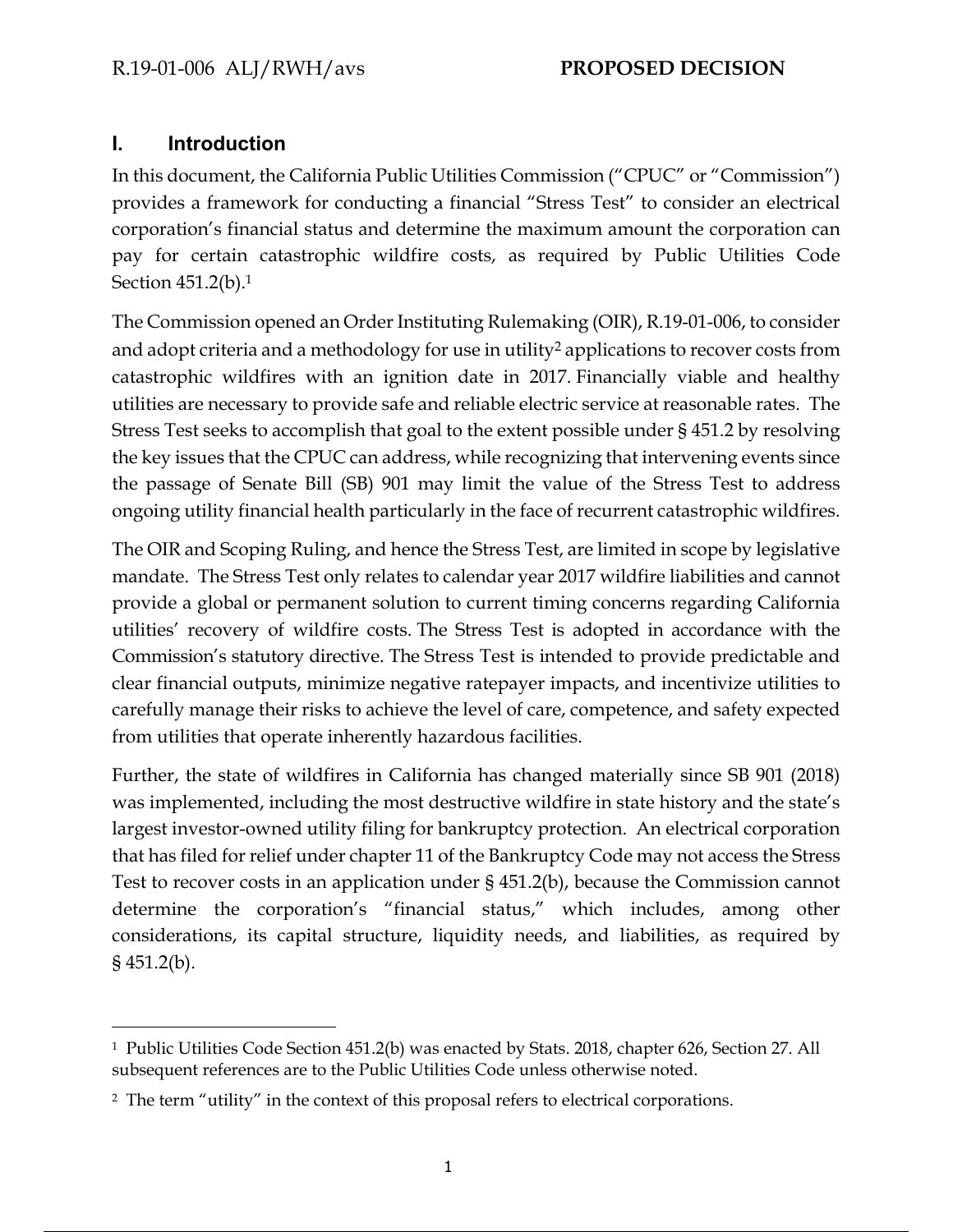## **II. Overview of the Stress Test**

Section 451.2 reads as follows:

(a) In an application by an electrical corporation to recover costs and expenses arising from, or incurred as a result of, a catastrophic wildfire with an ignition date in the 2017 calendar year, the commission shall determine whether those costs and expenses are just and reasonable in accordance with Section 451.

(b) Notwithstanding Section 451, when allocating costs, the commission shall consider the electrical corporation's financial status and determine the maximum amount the corporation can pay without harming ratepayers or materially impacting its ability to provide adequate and safe service. The commission shall ensure that the costs or expenses described in subdivision (a) that are disallowed for recovery in rates assessed for the wildfires, in the aggregate, do not exceed that amount.

(c) An electrical corporation may apply for a financing order pursuant to Article 5.8 (commencing of Section 850) of Chapter 4 for the amount of costs and expenses allocated to the ratepayer as just and reasonable or as disallowed for recovery but exceeding the amount determined pursuant to subdivision (b).

In short, the statute requires the Commission to undertake additional considerations resulting from a utility application to recover costs and expenses incurred as a result of a catastrophic wildfire with an ignition date in 2017. If the Commission finds that some costs would be disallowed for recovery in rates under the ordinary just and reasonable standard,<sup>3</sup> then the Commission must undertake a further consideration of the utility's financial status when allocating costs between shareholders and ratepayers.

The Commission adopts the following Stress Test framework as the process for determining what additional wildfire costs, if any, to allocate to ratepayers under § 451.2(b) ("Stress Test Costs"):

 $\overline{a}$ 

<sup>3</sup> Section 451.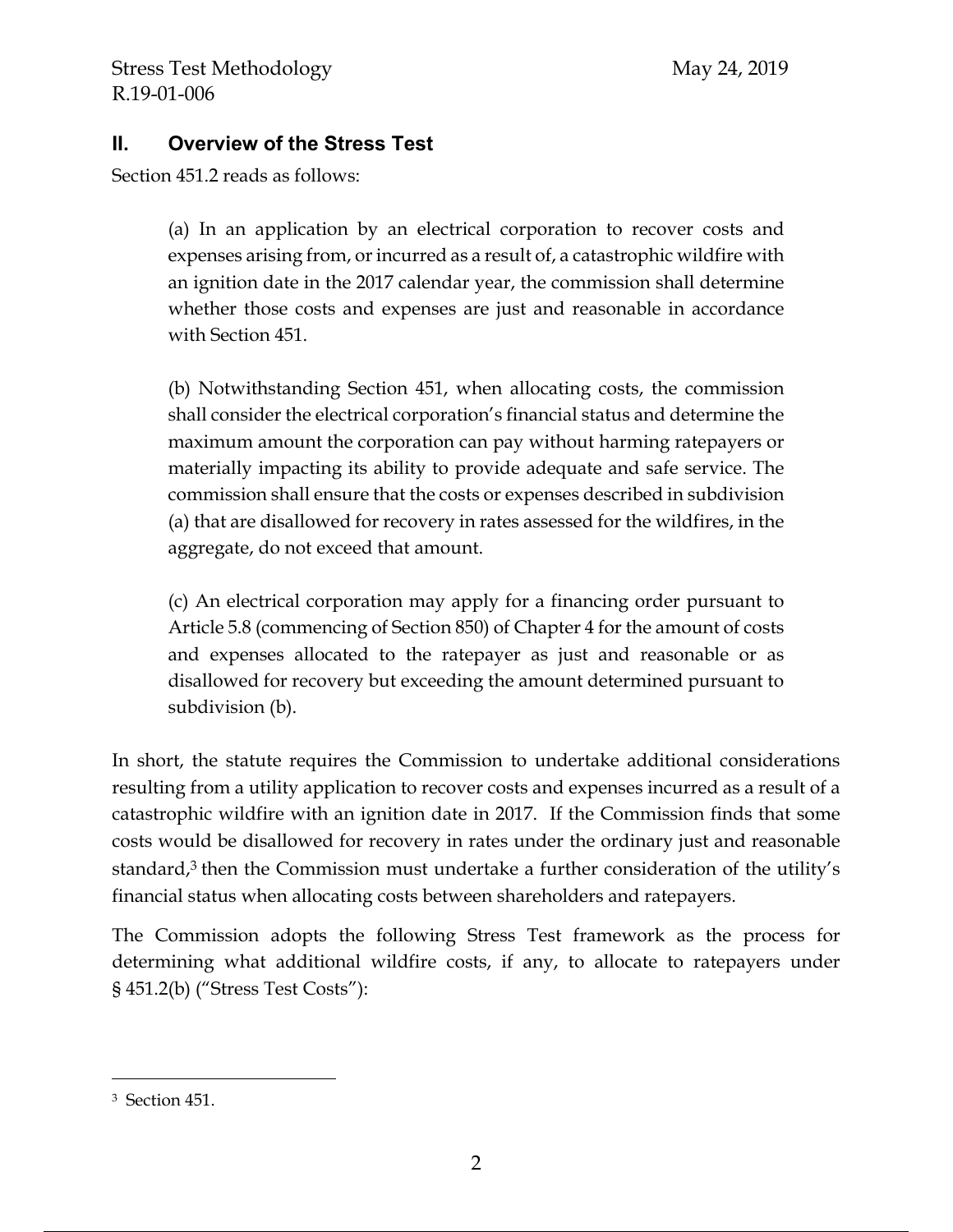- A utility requests application of the Stress Test to determine if disallowed wildfire costs should be allocated to ratepayers. This may be in a second phase within an existing application, or by filing a new application, following a Commission determination that all or some wildfire costs are disallowed. The outlined process will conserve administrative resources while allowing for a rapid determination under the Stress Test methodology. Process guidance is set forth in Section V below.
- The Commission applies a three-factor framework to determine the maximum amount the utility can pay, which is the "Customer Harm Threshold." The amount of Stress Test Costs allocated to ratepayers equals the total disallowed wildfire costs presented in the application for recovery, minus the Customer Harm Threshold amount. The Customer Harm Threshold framework is described in Section III below.
- The Commission considers ratepayer protection measures as a necessary condition on the utility's authorization to recover Stress Test Costs provided in the utility's application and vetted by stakeholders. Ratepayer Protection Measures are intended to mitigate ratepayer impacts given that the determination of Stress Test Costs will be final and not subject to future revision. Options for Ratepayer Protection Measures are discussed in Section V.

The Stress Test methodology implements the statutory directive of SB 901 (2018). As required by § 451.2(b), the Stress Test prescribes a thorough examination of a utility's financial status and ability to pay for the greatest share of disallowed wildfire liability costs while retaining a minimum investment grade credit rating. The Stress Test also enables ratepayers to participate in a utility's financial upside.

## **III. Determining the Customer Harm Threshold for Allocating Stress Test Costs to Ratepayers**

The Stress Test methodology considers three component parts to determine the Customer Harm Threshold, which in turn determines the amount of otherwise disallowed wildfire costs that will be allocated to ratepayers for recovery in rates.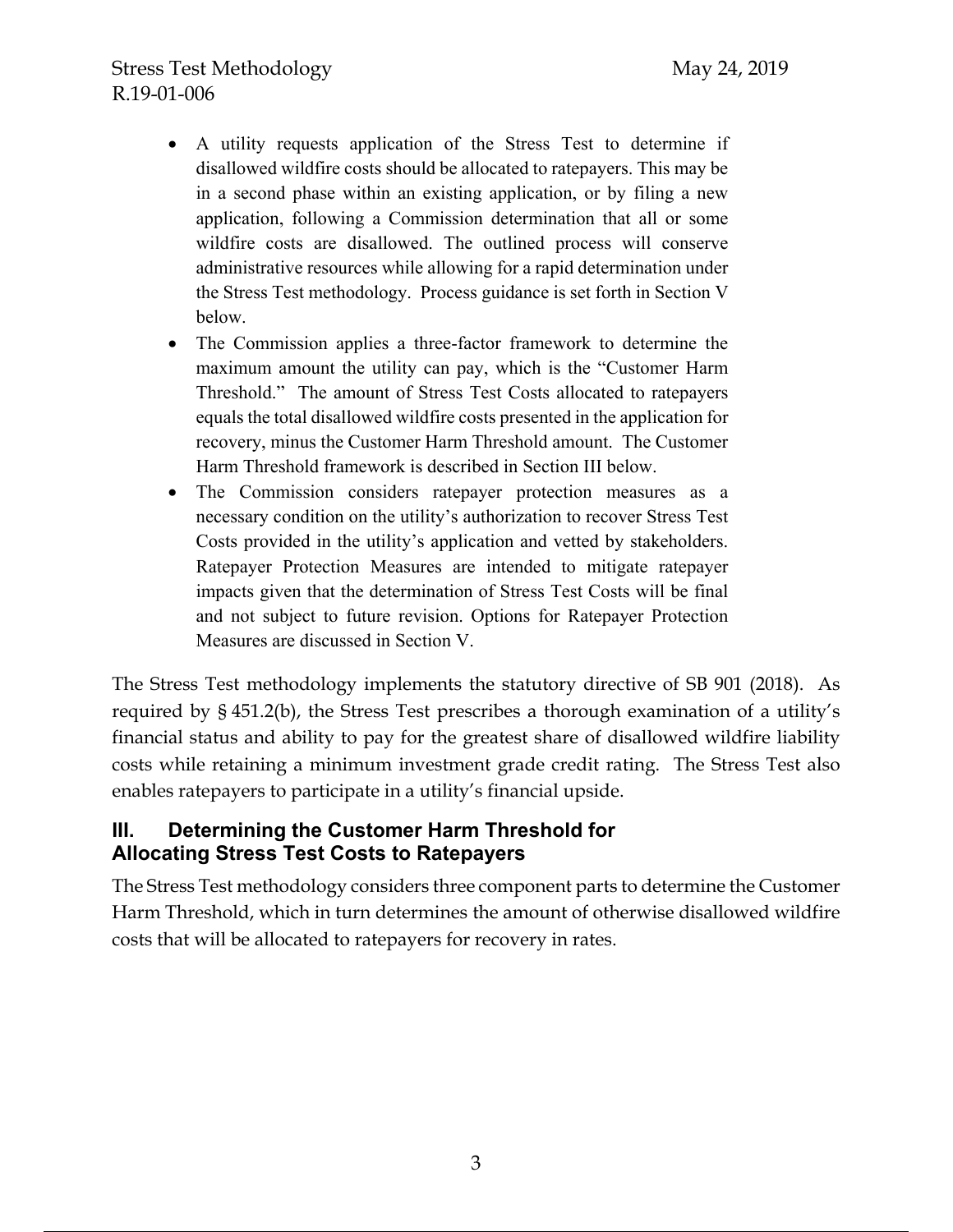| <b>Table 1: Summary of Stress Test Model</b>                                                                                                      |           |  |  |  |  |
|---------------------------------------------------------------------------------------------------------------------------------------------------|-----------|--|--|--|--|
| Maximum Incremental Debt Capacity*                                                                                                                | [A]       |  |  |  |  |
| <b>Excess Cash</b>                                                                                                                                | [B]       |  |  |  |  |
| <b>Regulatory Adjustment</b>                                                                                                                      | C         |  |  |  |  |
| <b>Customer Harm Threshold</b>                                                                                                                    | $[A+B+C]$ |  |  |  |  |
| * Tax benefits in the form of net operating loss carry forwards (NOLs) will accrue to<br>ratepayers as described in Section IV of this framework. |           |  |  |  |  |

The first component, and primary driver, of the Stress Test model is the implied maximum additional debt that a utility can take on and maintain a minimum investment grade issuer-level credit rating (the "Maximum Incremental Debt Capacity"). This is based on existing Moody's Corporation (Moody's) and S&P Global Ratings (S&P) analytical credit models at the time the Stress Test is performed. Credit ratings are a good proxy for a utility's overall financial status because they are based on rating agencies' views of a utility's ability to meet its contractual obligations based on (i) non-financial factors, i.e., business and regulatory environment, as well as (ii) financial factors, e.g., utilities' financial statements, accounting assumptions, and forecasted cash flow. As an example, a rating agency's rating of a utility could be downgraded if it expected that a utility would issue a significant amount of debt to pay wildfire costs disallowed for recovery in rates (debt not used to fund capital investments does not generate future cash flow). This new development would negatively impact the utility's Funds From Operations (FFO) to Debt ratio, a key metric of financial health.

The Stress Test therefore focuses on maintaining an investment grade credit rating because this metric is a predictable indicator of a utility's ability to access capital markets on reasonable, acceptable terms, which is critical to avoid materially impacting its ability to provide adequate and safe service.4 Access to capital is critical for the utility to support reasonable and prudent capital investments and ongoing operational needs to provide adequate and safe service. As a utility's credit rating declines, the cost of debt increases and access to debt capital becomes more difficult, with the greatest impact occurring as credit ratings drop below investment grade (i.e. junk status). Thus, when a utility's credit rating falls below investment grade it materially impacts its ability to access capital. If the utility cannot reasonably obtain sufficient amounts of capital from external sources,

 $\overline{a}$ 

<sup>4</sup> Section 451.2(b).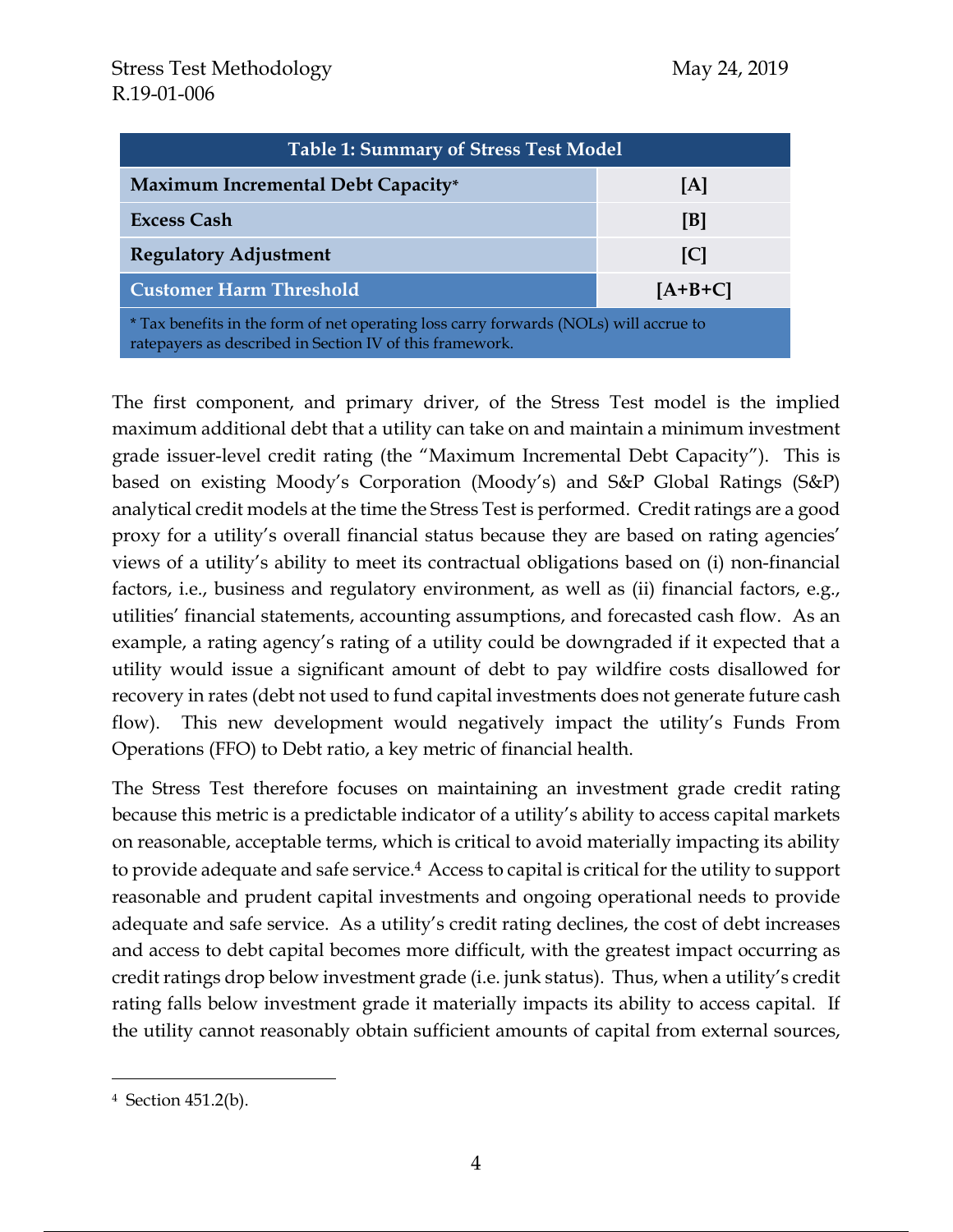it will be forced to reduce spending on activities approved or mandated by the Commission.

In addition to materially impacting a utility's ability to provide safe and adequate service, utility ratings below investment grade have negative impacts that harm ratepayers.5 Increases to a utility's cost of debt in turn raise the overall cost of capital. A higher cost of capital is ultimately passed onto ratepayers as a higher rate of return earned on the utility's multi-billion-dollar ratebase.6 Loss of credit may also require posting additional collateral and further increase working capital requirements. The Stress Test model therefore looks at the utility's ability to take on additional debt while maintaining an investment grade credit rating, in order to also minimize financial harm to ratepayers.

The second component of the Stress Test model evaluates excess cash. The Customer Harm Threshold is adjusted upward to include those cash and cash equivalents above a desirable minimum cash level that are not captured by the implied Maximum Incremental Debt Capacity analysis ("Excess Cash").

The third component of the Stress Test model allows the Commission to adjust the Customer Harm Threshold up or down, within limits, to reflect the record developed in its regulatory proceedings ("Regulatory Adjustment"). The Regulatory Adjustment may be warranted in light of other reasonable opportunities available to the utility to access capital or based on the Commission's holistic view of the utility's financial metrics and in recognition of the subjective judgment involved in the rating agencies' credit analysis.

The individual components of the Stress Test model are described in greater detail below.

## **A. Maximum Incremental Debt Capacity**

The Stress Test will use the most updated analytical rating frameworks from the two largest rating agencies, Moody's and S&P. At a high level, both of these analytical frameworks look at the legal and business environment of a utility as well as the utility's financials. The frameworks are similar but have differences. Therefore, to ensure a minimum investment grade issuer-level credit rating prevails under both frameworks,

 $\overline{a}$ 

<sup>5</sup> Section 451.2(b). *See* D.03-12-035 at 42-43.

<sup>6</sup> The Commission regularly reviews and authorizes cost of capital based on its components (cost of debt, cost of preferred stock, and cost of common equity). Sustained higher costs to the utility to finance long-term debt will be eventually reflected in the authorized cost of capital.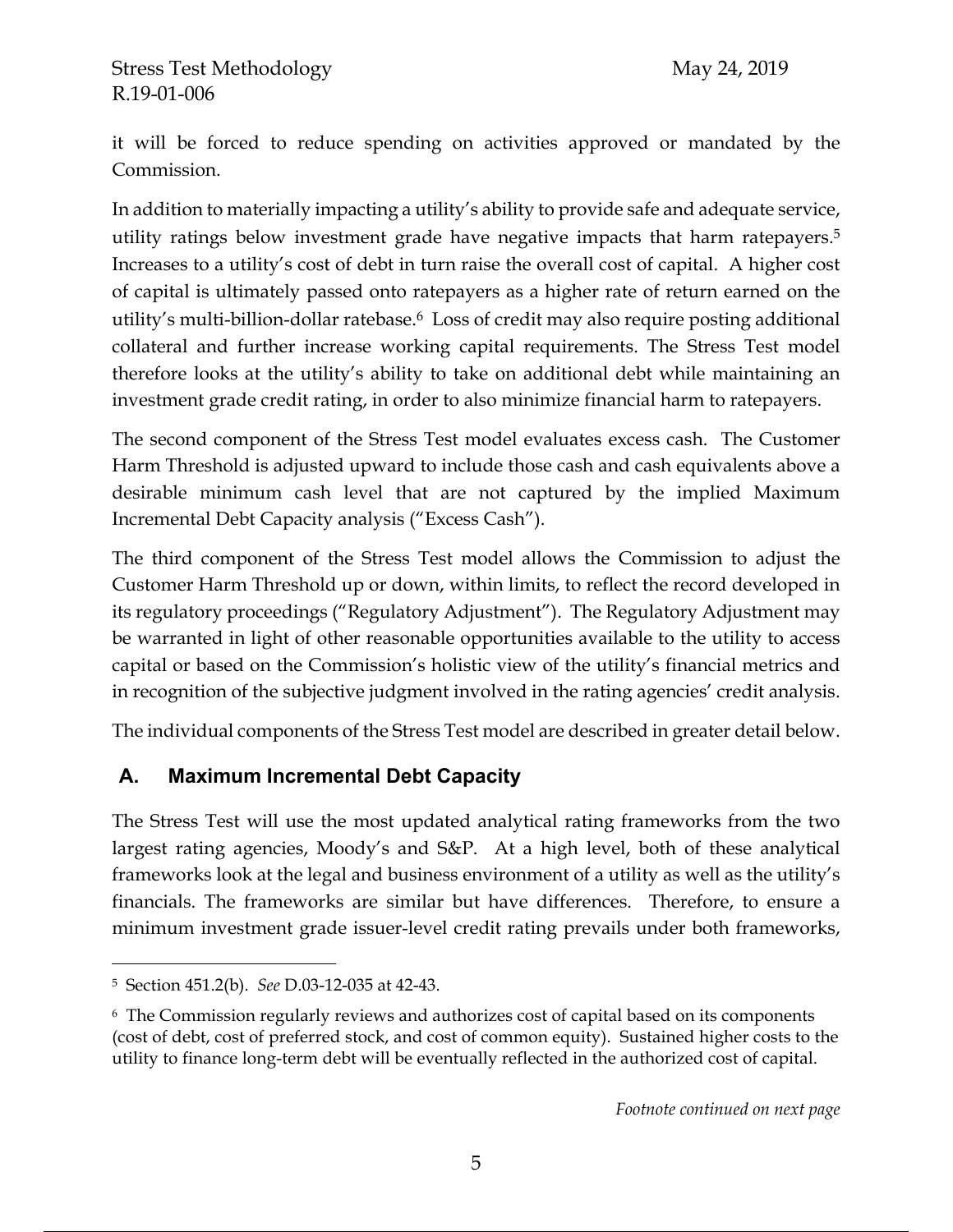$\overline{a}$ 

the proposed framework will assess results from both rating agencies and rely on the framework that yields the most conservative Maximum Incremental Debt Capacity for the underlying utility; further, Moody's as well as S&P's frameworks are publicly accessible.7 Below is an abbreviated multi-step process for calculating the Maximum Incremental Debt Capacity.

## **1. Explanation of the Credit Rating Frameworks**

The Moody's framework uses a weighted sub-factor framework to arrive at an overall issuer-level credit rating, and S&P uses a comparative matrix to determine its core issuer rating. Under Moody's "Grid-Indicated Rating" framework, each sub-factor is assigned a Moody's credit rating category Aaa through C. The credit rating categories have associated scores which are applied to the sub-factor weightings to determine the utility's overall credit rating. For each level of assessment in the test, from sub-factor to overall credit rating, the same ratings categories are used where Aaa is the highest rating, Baa3 is the minimum investment grade rating, and C is the lowest rating. After it reaches a Grid-Indicated Rating, Moody's may make certain subjective adjustments that can impact the final rating assigned to an issuer. Moody's Grid-Indicated Rating framework is shown below in Table 2:

https://www.standardandpoors.com/en\_US/web/guest/ratings/ratings-criteria/- /articles/criteria/corporates/filter/general and register for a free account so you can access "S&P's Corporate Methodology (November 19, 2013)." Also, for S&P If you follow this link https://www.standardandpoors.com/en\_US/web/guest/ratings/ratings-criteria/- /articles/criteria/corporates/filter/utilities and be register for a free account so you can access "S&P's Key Credit Factors for the Regulated Utilities Industry (November 19, 2013)."

<sup>&</sup>lt;sup>7</sup> For Moody's, follow this link https://www.moodys.com/research/Moodys-updates-itsmethodology-for-rating-regulated-electric-and-gas--PR\_368709 and accept the disclaimer then sign up for a free account so you can access "Moody's Investors Service Regulated Electric and Gas Utilities Rating Methodology." For S&P If you follow this link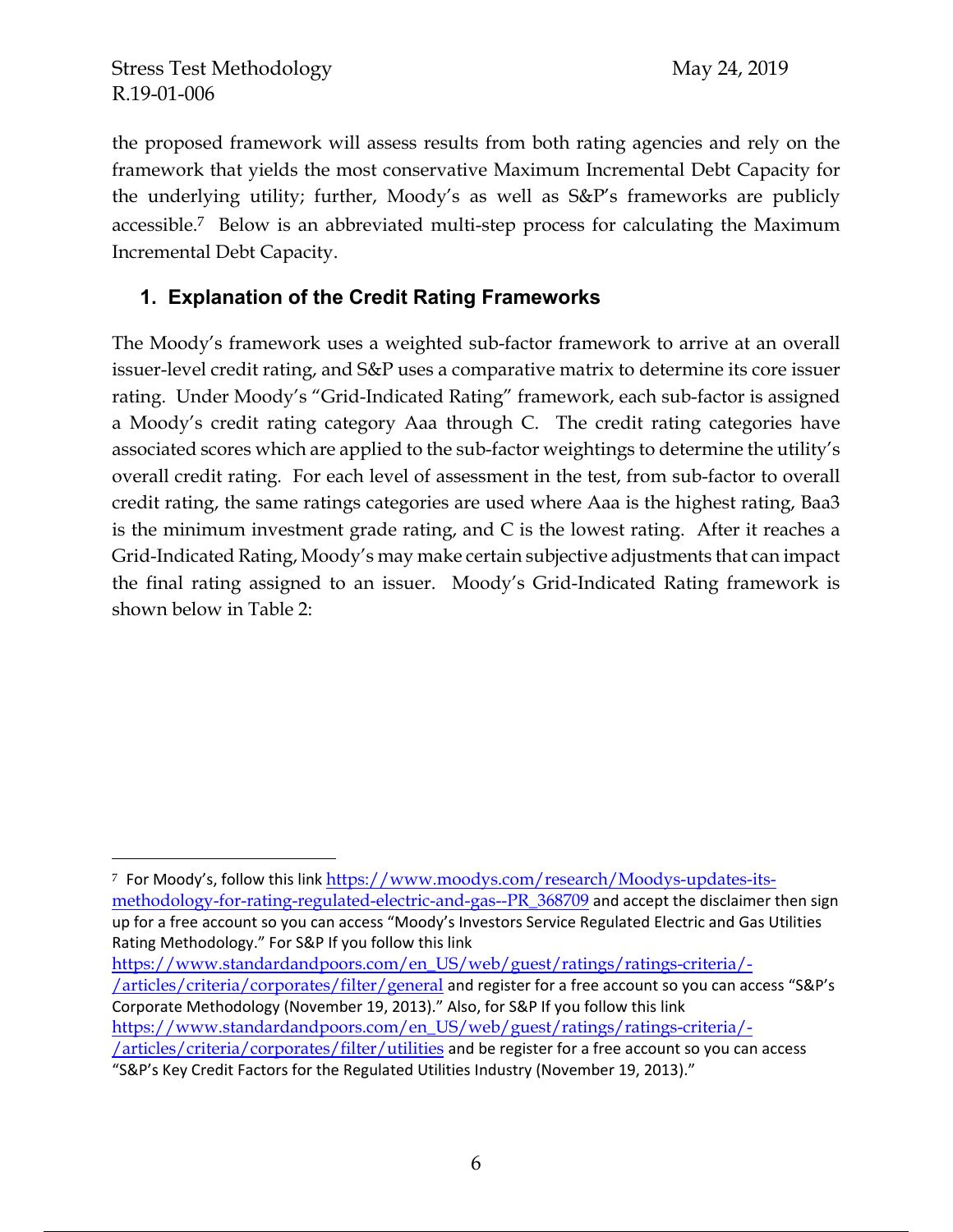|                                                                    |                    | Sub-Factor |         |                     |
|--------------------------------------------------------------------|--------------------|------------|---------|---------------------|
|                                                                    | Rating             | Score      | Weight  | <b>Factor Score</b> |
| <b>Regulatory Framework</b>                                        |                    |            |         |                     |
| Legislative and Judicial Underpinnings of the Regulatory Framework |                    |            | 12.5%   |                     |
| Consistency and Predictability of Regulation                       |                    |            | 12.5%   |                     |
| Ability to Recover Costs and Earn Returns                          |                    |            |         |                     |
| Timeliness of Recovery of Operating and Capital Costs              |                    |            | 12.5%   |                     |
| Sufficiency of Rates and Returns                                   |                    |            | 12.5%   |                     |
| <b>Diversification</b>                                             |                    |            |         |                     |
| Market Position                                                    |                    |            | 5.0%    |                     |
| Generation and Fuel Diversity                                      | Non-Financial Sub- |            | $5.0\%$ |                     |
| <b>Financial Strength</b>                                          |                    |            |         |                     |
| CFO Pre-WC + Interest / Interest                                   |                    |            | 7.5%    |                     |
| CFO Pre-WC/Debt                                                    |                    |            | 15.0%   |                     |
| CFO Pre-WC - Dividends / Debt                                      |                    |            | 10.0%   |                     |
| Debt / Capitalization                                              | Financial Suh-     |            | 7.5%    |                     |
| <b>Aggregate Weighted Total Factor Score</b>                       |                    |            |         |                     |

S&P determines core ratings through its "Anchor Rating Methodology Grid" framework. Under its anchor rating framework, the utility's business risk ("Business Risk Profile") and financial risk ("Financial Risk Profile") are each evaluated to determine where each factor falls on a 6-point scale. The two risk categories are compared together to determine the utility's anchor credit rating. For S&P, AAA is the highest rating, BBB- is the minimum investment grade rating, and D is the lowest rating. After it assigns a core anchor rating, S&P may also make certain additional modifications that can impact the final rating assigned to an issuer. The S&P Anchor Rating Methodology Grid framework is shown below in Table 3: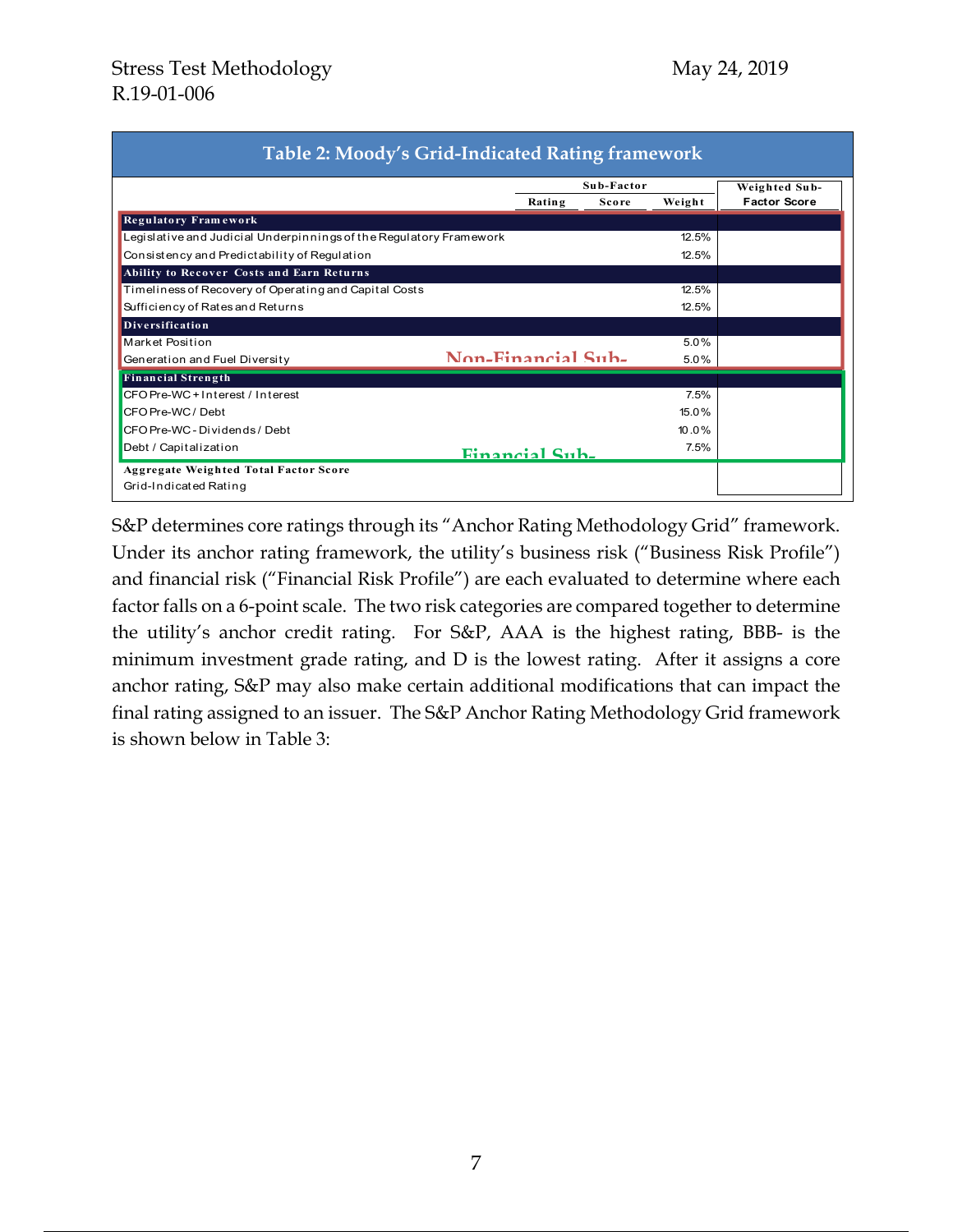| Table 3: S&P Anchor Rating Methodology Grid |                    |                               |                |                |                |                  |                      |
|---------------------------------------------|--------------------|-------------------------------|----------------|----------------|----------------|------------------|----------------------|
| <b>Financial Factors</b>                    |                    |                               |                |                |                |                  |                      |
|                                             |                    | <b>Financial Risk Profile</b> |                |                |                |                  |                      |
|                                             |                    | $\mathbf{1}$                  | $\overline{2}$ | 3              | 4              | 5                | 6                    |
| <b>Non-Financial</b><br><b>Factors</b>      |                    | (Minimal)                     | (Modest)       | (Intermediate) | (Significant   | (Aggressive      | (Highly<br>Leveraged |
|                                             | 1 (Excellent)      | AAA/AA                        | AA             | $A^+/A$        | $\mathbf{A}$   | <b>BBB</b>       | $BBB-$ / $BB+$       |
|                                             | 2 (Strong)         | $AA/AA$ -                     | $A^{+}/A$      | $A$ -/BBB+     | <b>BBB</b>     | $BB+$            | <b>BB</b>            |
| <b>Busines</b><br>s Risk                    | 3<br>(Satisfactory | $A/A$ -                       | BBB+           | BBB/BBB-       | $BBB-$ / $BB+$ | BB               | $B+$                 |
| Profile                                     | 4 (Fair)           | BBB/BBB-                      | BBB-           | $BB+$          | <b>BB</b>      | B <sub>B</sub> - | B                    |
|                                             | 5 (Weak)           | $BB+$                         | $BB+$          | <b>BB</b>      | BB-            | $B+$             | $B/B-$               |
|                                             | 6<br>(Vulnerable)  | BB-                           | BB-            | $BB-/B+$       | $B+$           | B                | $B -$                |
|                                             |                    |                               |                |                |                |                  |                      |
| <b>Investment Grade</b>                     |                    |                               |                |                |                |                  |                      |
| Partially Investment Grade                  |                    |                               |                |                |                |                  |                      |

## **2. Stress Test Methodology**

Using the credit agencies' analytical frameworks, the Commission follow the process described below to arrive at a utility's Maximum Incremental Debt Capacity. The Maximum Incremental Debt Capacity is an implied value based on the utility meeting the target minimum investment grade credit ratings of Baa3 for Moody's Grid-Indicated Ratings and BBB- S&P's Anchor Ratings.

## **a) Step One: Most Recent Non-Financial Factor Scores**

First, the Stress Test will evaluate the scores given to a utility for its non-financial factors, which reflect up-to-date assessments of the utility's legislative, regulatory, and business environment. The utility will provide in its application the non-financial factor scores given to them in the most recent credit agency reports. The non-financial component for Moody's framework makes up 60% of the total weight of a utility's credit rating, and 50% for the S&P framework. As an example, in S&P's grid framework, a utility with a "Business Risk Profile" that is "Strong" receives a score of two on the Y axis of the grid, as shown in Table 3.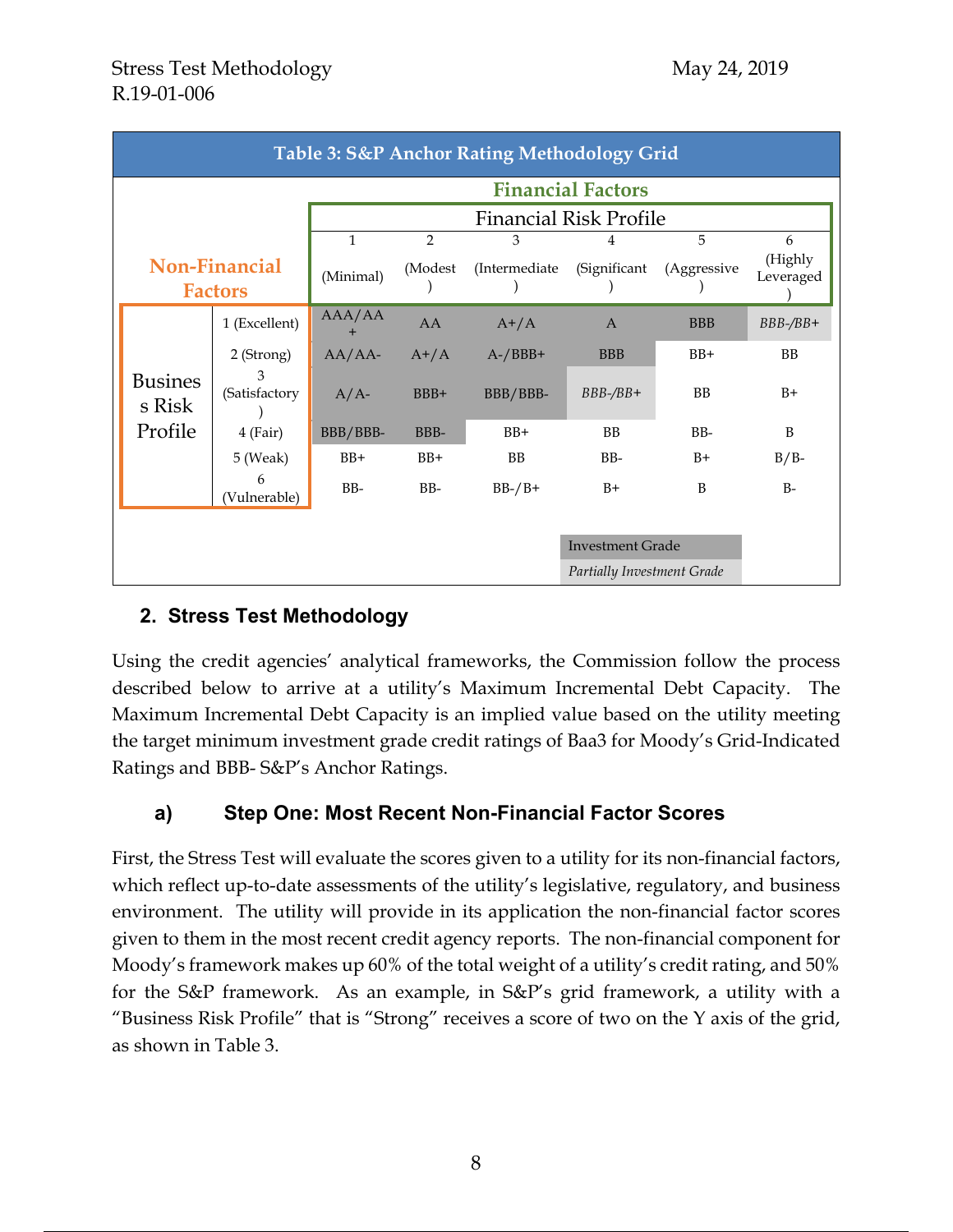## **b) Step Two: Minimum Financial Strength**

Next, after identifying the current non-financial factor ratings, the Stress Test determines the utility's minimum financial strength to achieve the target rating of minimum investment grade. The minimum financial strength is implied based on the most recent non-financial factor score and the target rating. For example, the utility that had an S&P Business Risk Profile score of Strong in step one, would have an implied Financial Risk Profile of four, or "Significant," on the X axis, because this is the lowest financial strength the utility can have and retain an overall credit rating above BBB-. The categories that the Stress test targets for S&P, which include just investment grade credit ratings in Table 3, are shaded in dark gray.

## **c) Step Three: Maximum Incremental Debt Capacity**

After going through the credit rating agency's analytical framework, the Stress Test then looks at the utility's ability to take on incremental debt. The ratings agencies consider different financial metrics to determine a utility's financial health. However, under both frameworks, once the financial ratios needed to achieve the target rating are identified, the Maximum Incremental Debt Capacity value can be calculated. The Maximum Incremental Debt Capacity value uses the utility's 3-year financial forecast including the current fiscal year (with the standard Moody's and S&P adjustments to financials) to see how much additional debt the company can add while maintaining the identified minimum financial strength ratios. The financial forecast should exclude the impact of any disallowed wildfire costs for which the utility is seeking recovery.

For example, using S&P's financial risk metrics as shown in Table 4 below, the utility that had an implied Financial Risk Profile of Significant in step two, needs a FFO to Debt ratio between 13-23% and a Debt to Earnings Before Interest, Taxes, Depreciation, and Amortization (EBITDA) ratio between 3.5-4.5x.8 The Commission targets the midpoint of the desired financial ratios, but may, in its sole discretion, select financial ratios that achieve investment grade ratings and minimize rate impacts. Therefore, the Commission would select ratios in tandem with the utility's forecasted financials to calculate the Maximum Incremental Debt Capacity the utility could take on and achieve the target credit rating.

 $\overline{a}$ 8 Core ratios based on S&P's Medial Volatility table in its Corporate Methodology. The volatility table referenced may change as S&P's view of a utility's operating environment changes.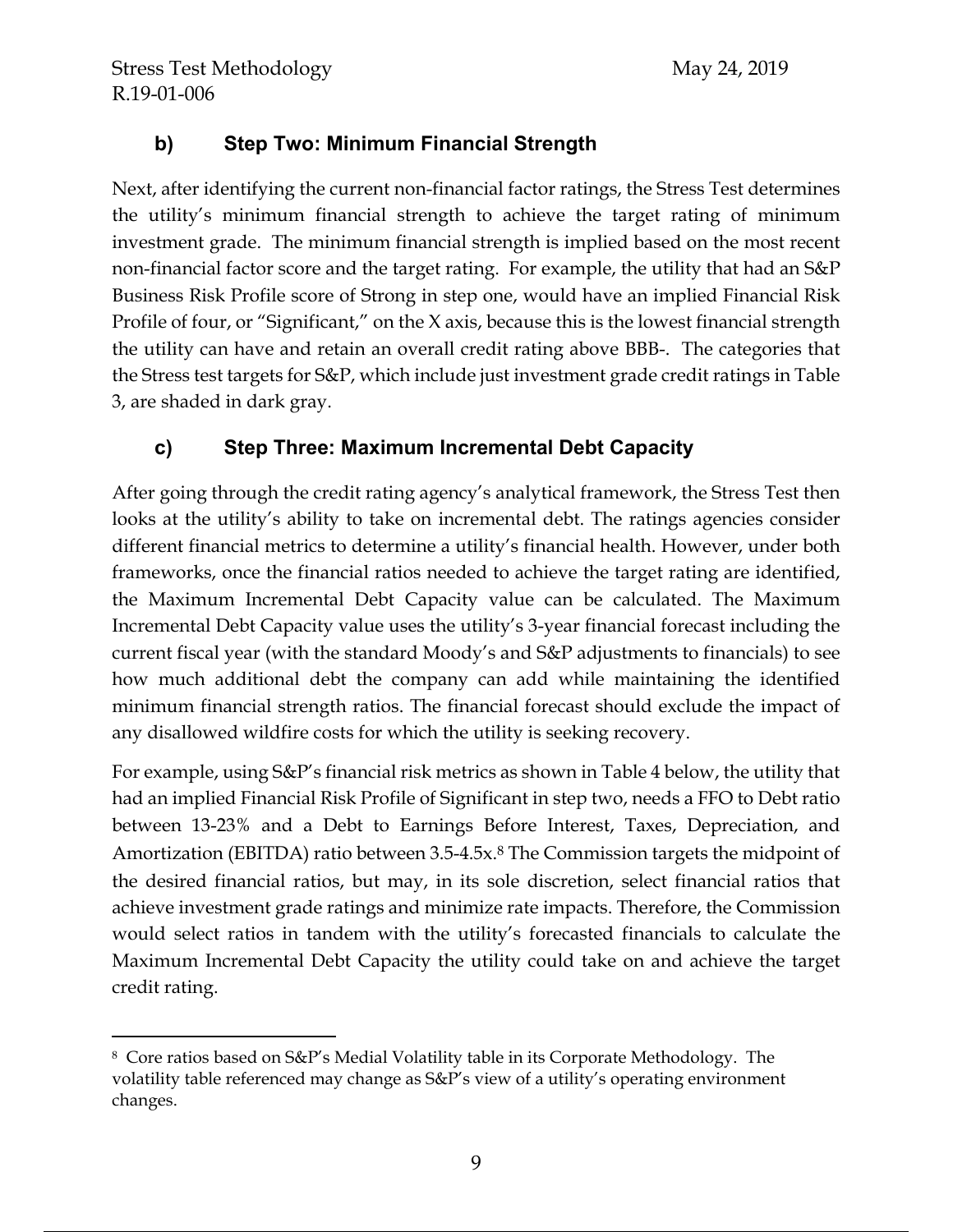$\overline{a}$ 

| Table 4: S&P Financial Risk Metrics |                               |                   |                     |                                  |                    |                                     |  |
|-------------------------------------|-------------------------------|-------------------|---------------------|----------------------------------|--------------------|-------------------------------------|--|
|                                     | <b>Financial Risk Profile</b> |                   |                     |                                  |                    |                                     |  |
|                                     | 1                             | $\mathcal{D}$     | 3                   | 4                                | 5                  | 6                                   |  |
|                                     | (Minim<br>al)                 | (Modes)           | (Intermedia)<br>te) | (Significa)<br>nt)               | (Aggressi<br>ve)   | (Highly<br>Leverage<br>$\mathbf{d}$ |  |
| FFO/<br><b>Debt</b>                 | $>50\%$                       | $35\%$ -<br>50 %  |                     | $23\% - 35\%$ 13% - 23% 9% - 13% |                    | 49%                                 |  |
| Debt/<br><b>EBITD</b><br>A          | <1.75x                        | $1.75x-$<br>2.50x | $2.50x - 3.50x$     | $3.50x-4$<br>.50x                | $4.50x -$<br>5.50x | >5.50x                              |  |

As an example, a hypothetical utility could have \$10 B of preexisting debt, an FFO of \$2.9 B (FFO/Debt ratio of 29%), and an EBITDA of \$4.0 B (Debt/EBITDA of 2.5x). This company would have an Intermediate Financial Risk Profile. Building off the previous example this utility has an FFO of \$2.9 B but could move to a FFO/Debt ratio of 18%, the midpoint for the "Significant" range for the Financial Risk Profile, by taking on additional debt.<sup>9</sup> Therefore the utility has an implied debt capacity of \$16.1 B (\$2.9 B / 18%).<sup>10</sup>

$$
[FFO/Debt]\% = \frac{$FFO}{$Debt} \longrightarrow 18\% = \frac{$2.9bn}{$Debt} \longrightarrow $Debt = \frac{$2.9bn}{18\%} \longrightarrow $16.1bn
$$

This hypothetical utility with \$10 B in preexisting debt can retain the minimum investment grade rating while taking on \$6.1 B of incremental debt. The \$6.1 B represents the utility's Maximum Incremental Debt Capacity and is the first component of the Customer Harm Threshold.11

<sup>9</sup> Similarly, if the ratings agencies viewed the non-financial factors more favorably, this would increase a utility's ability increase its Maximum Incremental Debt Capacity further. This would result in higher Ratepayer Harm Threshold, *i.e.* reduce ratepayers Stress Test Costs. All else being the same, this would lower rates as the amount of Stress Test Costs passed on to ratepayers would be smaller.

<sup>&</sup>lt;sup>10</sup> This example is simplified and does not take into account that debt service costs that would reduce FFO by adding incremental debt. The actual test will account for a utility's incremental interest expense and account for all other adjustments utilized to determine credit ratings.

<sup>&</sup>lt;sup>11</sup> The implied Maximum Incremental Debt Capacity value from the different financial metrics will likely not match; therefore, a utility should seek to maximize its Maximum Incremental Debt Capacity within the rating agencies' frameworks for purposes of determining the Customer Harm Threshold.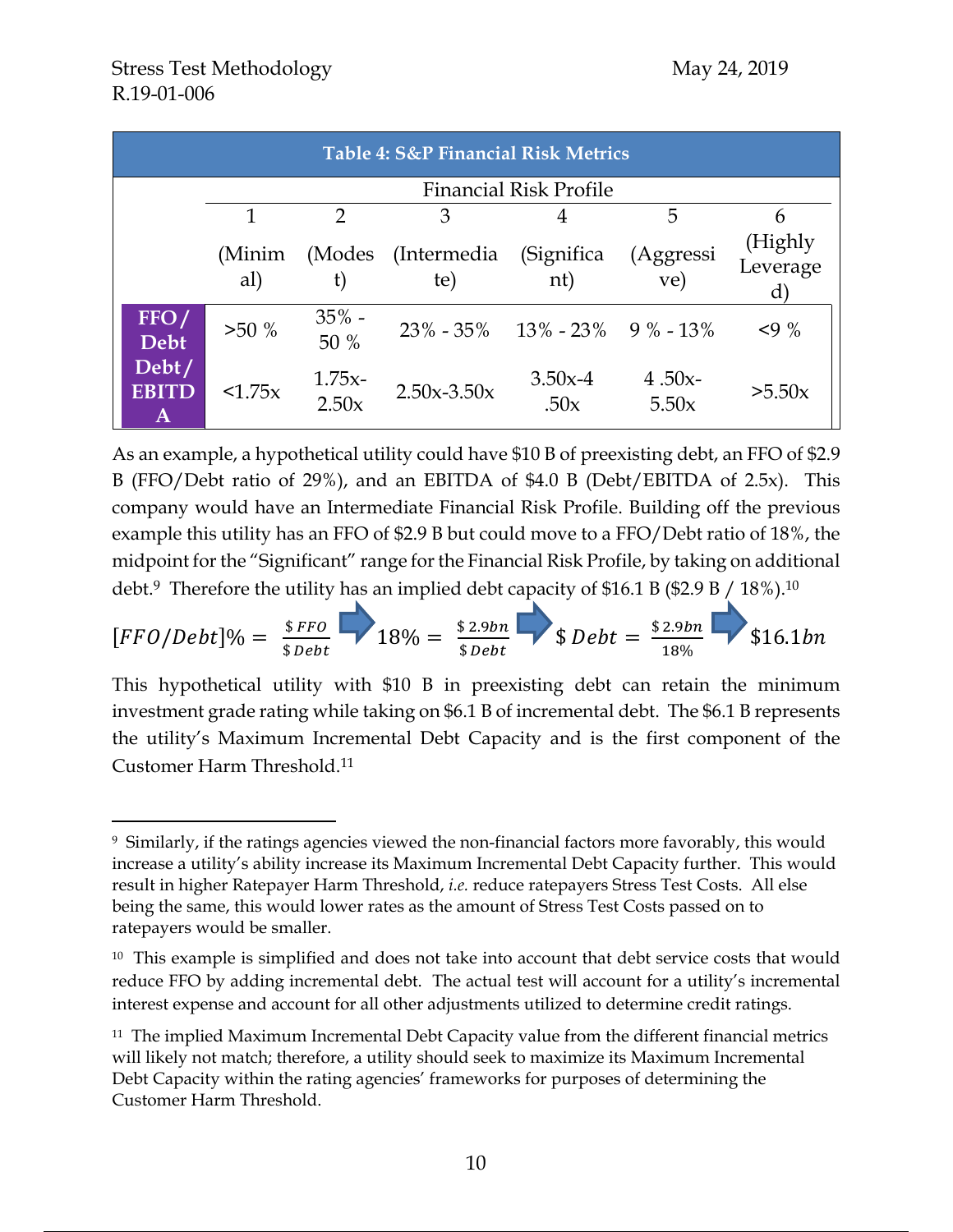## **B. Excess Cash**

The Excess Cash component ensures that any excess cash available to a utility is used to satisfy disallowed wildfire costs. This is intended to include both cash in excess of that needed for ordinary operations (to the extent not accounted for or double-counted in the Maximum Incremental Debt Capacity component) and proceeds from asset sales which would prevent customer harm.

Under this second component of the Stress Test, a utility's application should provide an analysis of what levels of minimum cash are reasonably necessary to operate the business in ordinary course relative to its existing cash balances. An analysis of Excess Cash must be demonstrated as part of a financial forecast or through other materials submitted to support the application of the Stress Test. Minimum cash should include optimal cash balances necessary to operate in the ordinary course, consistent with historic industry and company norms for monthly cash balances. Moreover, a utility may provide a fact specific explanation of why any deviations might be needed, i.e. debt maturity events or pension funding deadline.

The Excess Cash component shall also consider prudent alternatives available to the utility to monetize non-core assets as determined to be in the best interest of ratepayers. Through this component of the Stress Test, the utility shall provide a detailed analysis and explanation of the potential opportunities to effectuate ratepayer mitigating non-core asset sales. The analysis of ratepayer mitigating non-core asset sales will consider the market environment implications of forced sales of assets and the implications of such asset sales on the Customer Harm Threshold as well as the utility's access to capital on acceptable terms.

Finally, the Excess Cash component will also consider and increase the Customer Harm Threshold to reflect the aggregate value of dividends paid by the utility to shareholders within the one year prior to the utility's filing of an application to recover Stress Test costs.

# **C. Regulatory Adjustment**

The third step of determining the Customer Harm Threshold enables the Commission to adjust the Customer Harm Threshold up or down by a maximum of 20% of the subtotal of the first two components. Regulatory Adjustments may be warranted and in the public interest because the credit rating agencies' analyses, while formulaic, involve subjective judgments and adjustments. The Commission's aim in applying the Regulatory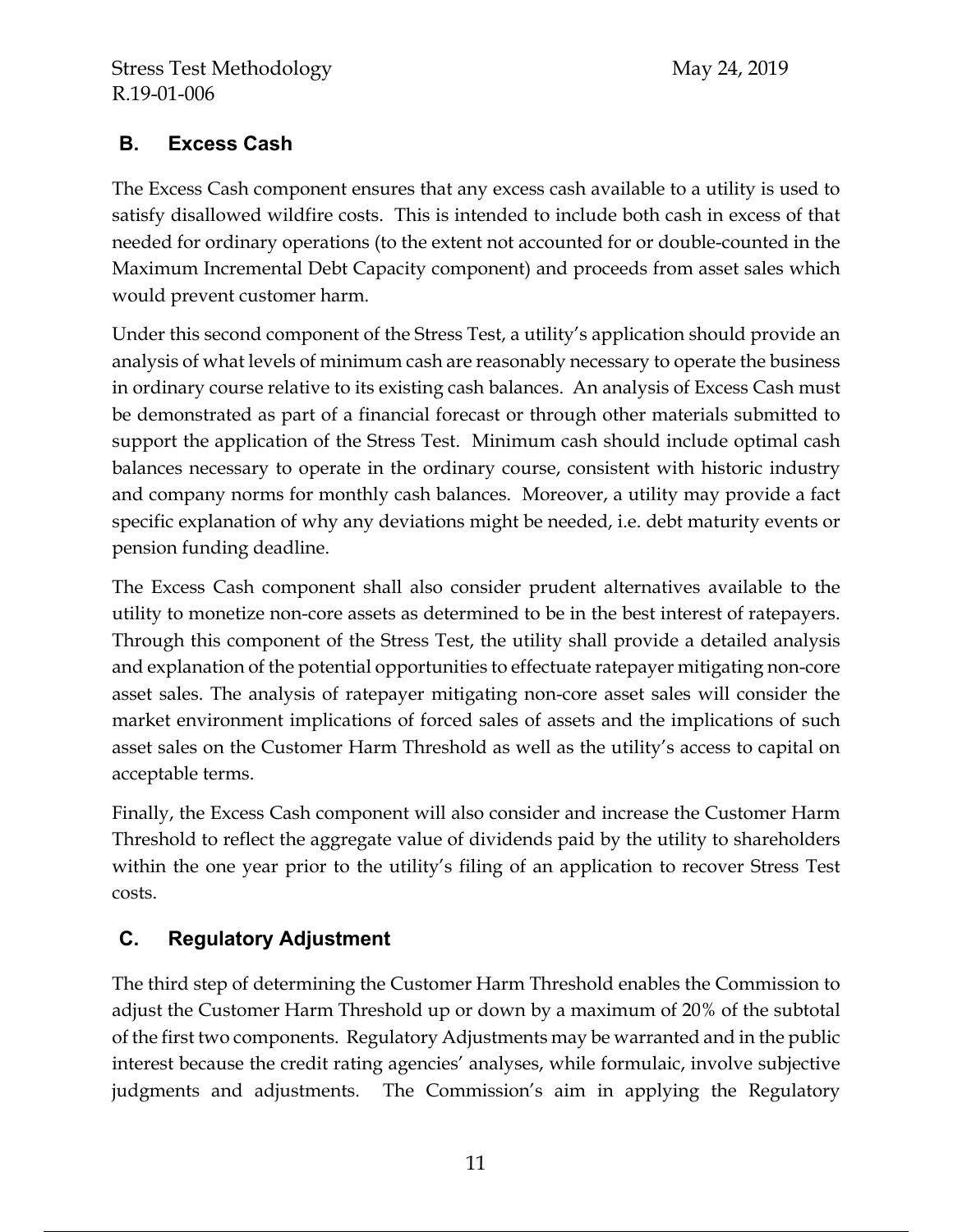Adjustment is to ensure the applicant utility can maintain or reach an investment grade credit rating while minimizing rate impacts as much as possible.

The third component allows the Commission to apply its unique expertise in ratemaking for California utilities based on the record developed in the proceeding to recover wildfire costs. This element will ensure that the utility considers other business opportunities that could be leveraged by the corporation to pay wildfire liabilities before filing an application, but also maintains predictable outcomes by constraining the total amount of the adjustment.

Under the proposed Regulatory Adjustment component, a utility applying for the Stress Test must describe how the utility exhausted every reasonable opportunity at the utility's disposal to satisfy disallowed wildfire costs, or to otherwise access capital on reasonable terms. This could include, for example, asset sales (both used and useful as well as nonrevenue generating assets where the value of the asset is not clearly defined at the time of the Stress Test), financial policy enhancements adjustments to dividend policies, assessment of equity flows to or from the parent corporation, and reducing or deferring discretionary spending. The utility must also present its assessment of whether it could feasibly raise additional equity capital based on observed equity market transactions.

If the utility identifies sources it can reasonably access that are ratepayer neutral over time and will enable the utility to reach or maintain target minimum credit ratings, then it must identify those amounts within its proposed Customer Harm Threshold. If the utility does not deem any of these options reasonable, the request for Stress Test Cost recovery should nevertheless include a detailed description of its analysis and the basis for the utility's conclusion that each potential opportunity is not reasonable.

As a hypothetical example, after assessing the first two components (Maximum Incremental Debt Capacity and Excess Cash), the Commission arrives at a Customer Harm Threshold of \$1 billion dollars. The Commission could use its regulatory expertise to increase the Customer Harm Threshold by 20% to \$1.2 billion, for example if the record supports finding shareholders can absorb additional wildfire liabilities or the utility has other reasonable means to access capital. Likewise, the Commission could decide to reduce the Customer Harm Threshold by 20% to \$800 million, if it finds such adjustment is necessary to avoid harming ratepayers or materially impacting the utility's ability to provide adequate and safe service.

If a utility is already at the minimum credit rating that is investment grade, or if it has fallen below investment grade, the first two components of the Stress Test model may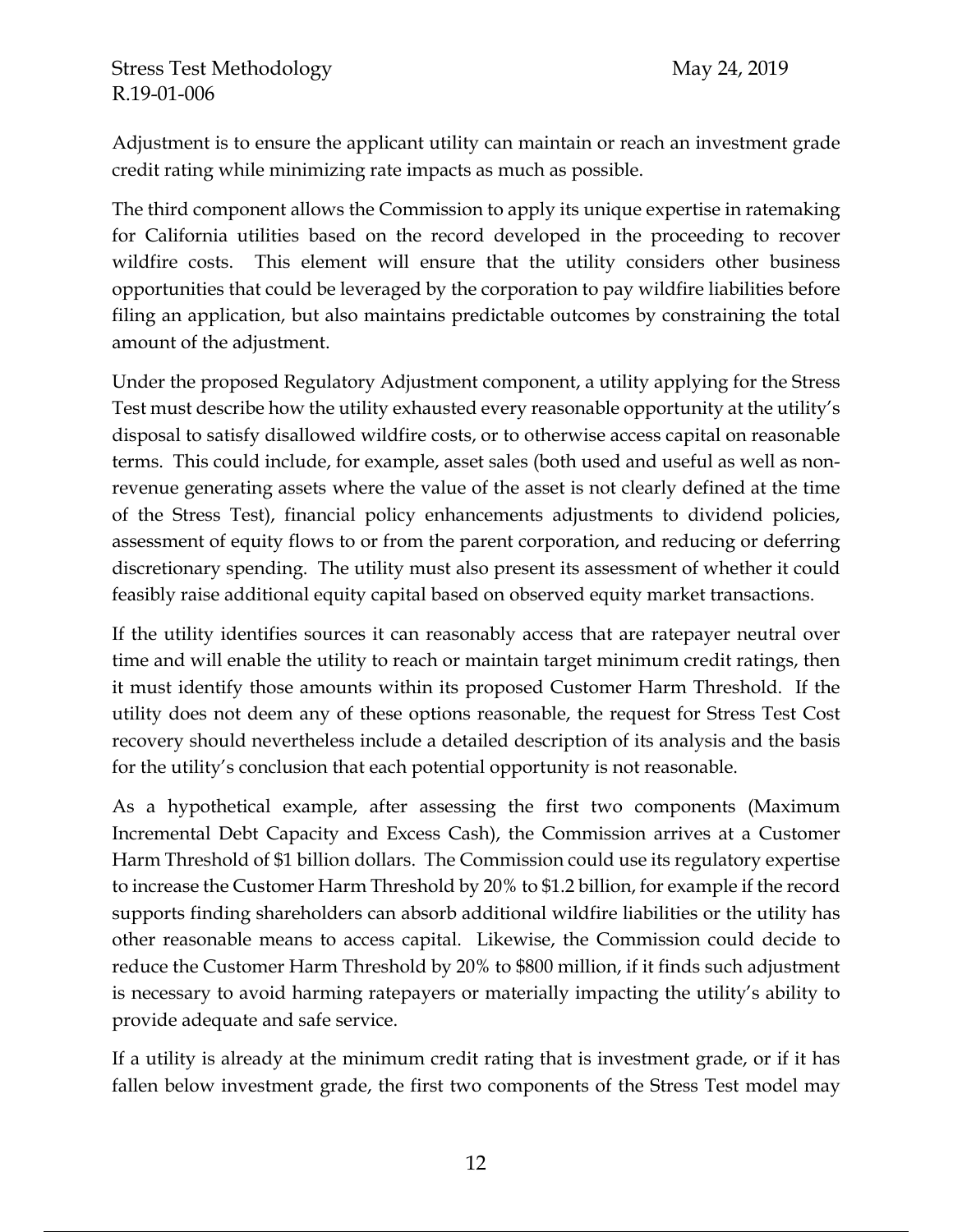yield a Customer Harm Threshold that is very low or even zero. In this case, the Commission may still authorize Stress Test Costs if the utility can demonstrate a path back to investment grade (as discussed below) and may apply a Regulatory Adjustment to arrive at the final Customer Harm Threshold. To ensure the Commission retains the ability to apply a meaningful Regulatory Adjustment in this scenario, the minimum Regulatory Adjustment of the Customer Harm Threshold will be up or down a minimum of 5% of the disallowed 2017 catastrophic wildfire liability considered by the Stress Test. In sum, maximum Regulatory Adjustment is the greater of up or down 20% of the Customer Harm Threshold or 5% of the disallowed wildfire liability.

However, the Stress Test is designed to ensure utilities maintain access to necessary capital on acceptable terms. If a utility has already been downgraded to a junk credit rating, the Stress Test may not be the right tool to prevent ratepayer harm and may not be sufficient to prevent material impacts to the utility's ability to provide adequate and safe service.

Therefore, for a for a utility that is currently below investment grade ratings, there is a pre-condition that it must demonstrate an ability (pathway) to achieving an investment grade credit rating to access the Stress Test. A demonstrated ability to achieve a minimum investment grade credit rating could include, for example, the allowance of wildfire related liabilities for recoveries in rates, equity issuances, asset sales, or other forms of capital infusions. Such a pathway should mitigate ratepayer harm relative to other options available to the utility.

## **IV. Tax Adjustments**

The Stress Test application should consider and adjust for any tax consequences of relief sought under the Stress Test, including but not limited to the impacts of the utility taking Net Operating Losses (NOLs) on its Maximum Incremental Debt Capacity or other ability to access cash to satisfy wildfire liabilities. The Commission will maintain discretion to fashion appropriate treatment to address and preserve for ratepayers (without duplication) any tax benefits associated with losses from events that give rise to the Stress Test application. For example, if a utility already has a surplus of Net Operating Losses (NOLs), then NOLs from the wildfire losses would not increase cashflows by decreasing tax liability. In such a scenario, the benefit of NOLs should be accounted for through a balancing account. If a utility does not have a surplus of NOLs, then the benefit of wildfire loses would increase FFO by reducing tax liability. The total impact of NOLs would be reflected in the Maximum Incremental Debt Capacity because of their positive impact on FFO. If the benefits of NOLs are partially captured with the Maximum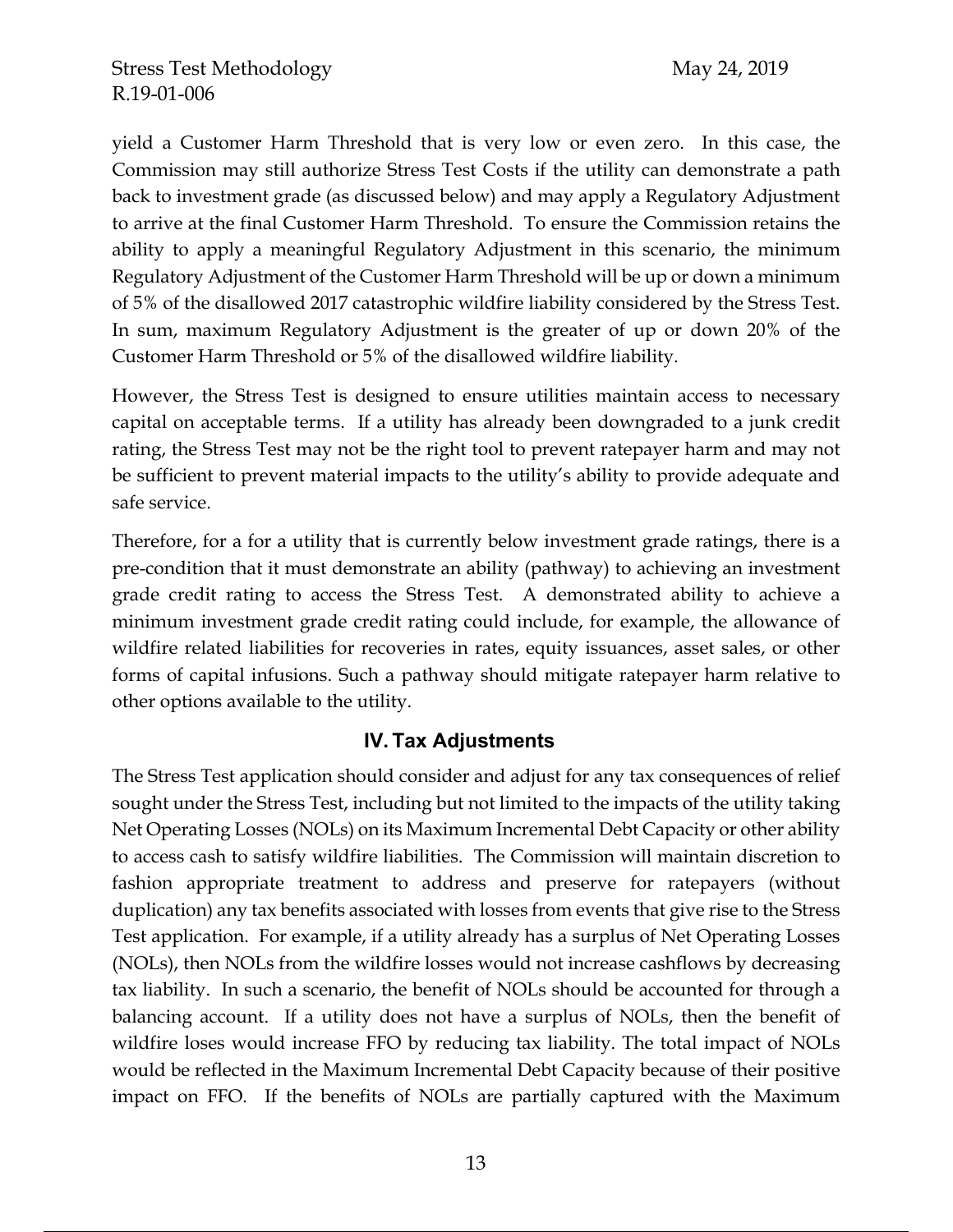Incremental Debt Capacity (through increased FFO) and some might occur later in time, then that residual benefit should be captured through a balancing account.

## **V. Ratepayer Protection Measures**

As part of a Stress Test application, a utility must include Ratepayer Protection Measures to mitigate harm to ratepayers. The Commission has proposed one option for a utility to propose in its application for a Ratepayer Protection Measure and the utility may elect to submit its own form of Ratepayer Protection Measures. Meaningful Ratepayer Protection Measures are a necessary condition of authorizing a utility to recover Stress Test Costs, in order to address fairness concerns and mitigate ratepayer harm. These measures are intended to provide ratepayers with an opportunity to participate in a utility's financial upside as the utility's long-term financial health improves—which is expected as a result of the Commission shifting otherwise disallowed costs from the utility onto ratepayers pursuant to SB 901 (2018). They are also intended as a safeguard to encourage utilities to maximize the share of disallowed costs they absorb and ensure utilities view the Stress Test as a financing mechanism of last resort.

Accordingly, the Commission will condition the authorization to recover Stress Test Costs on the inclusion of meaningful measures or mechanisms to ensure the utility's shareholders do not obtain a windfall of all future upside as the utility recovers financial health without returning some benefits to ratepayers.

# **A. Ratepayer Protection Option 1: Provide Equity Upside to Ratepayers**

Under this concept for a Ratepayer Protection Measure, a portion of future increases in the utility's equity value will accrue to the benefit of ratepayers. Ratepayers will receive equity warrants as a condition of the Commission's authorization to recover Stress Test Costs. These warrants allow ratepayers to participate in a portion of increases in a utility's equity value post-Stress Test; in other words, if the utility's stock price increases post-Stress Test, ratepayers receive some of that increase. These warrants should be held in a special purpose fund or trust to offset the rate impacts of allocated Stress Test Costs as the utility's condition improves.

While the utility filing an application to recover Stress Test Costs may propose alternative treatment for ratepayer warrants, presumptively such warrants would be held by the utility for the benefit of ratepayers subject to administration by a board of trustees. Proposals for how a trust would administer ratepayer warrants should be included in the utility's Stress Test application. Further, under a warrants proposal for ratepayer protections, the utility should presumptively increase the percentage of ratepayers'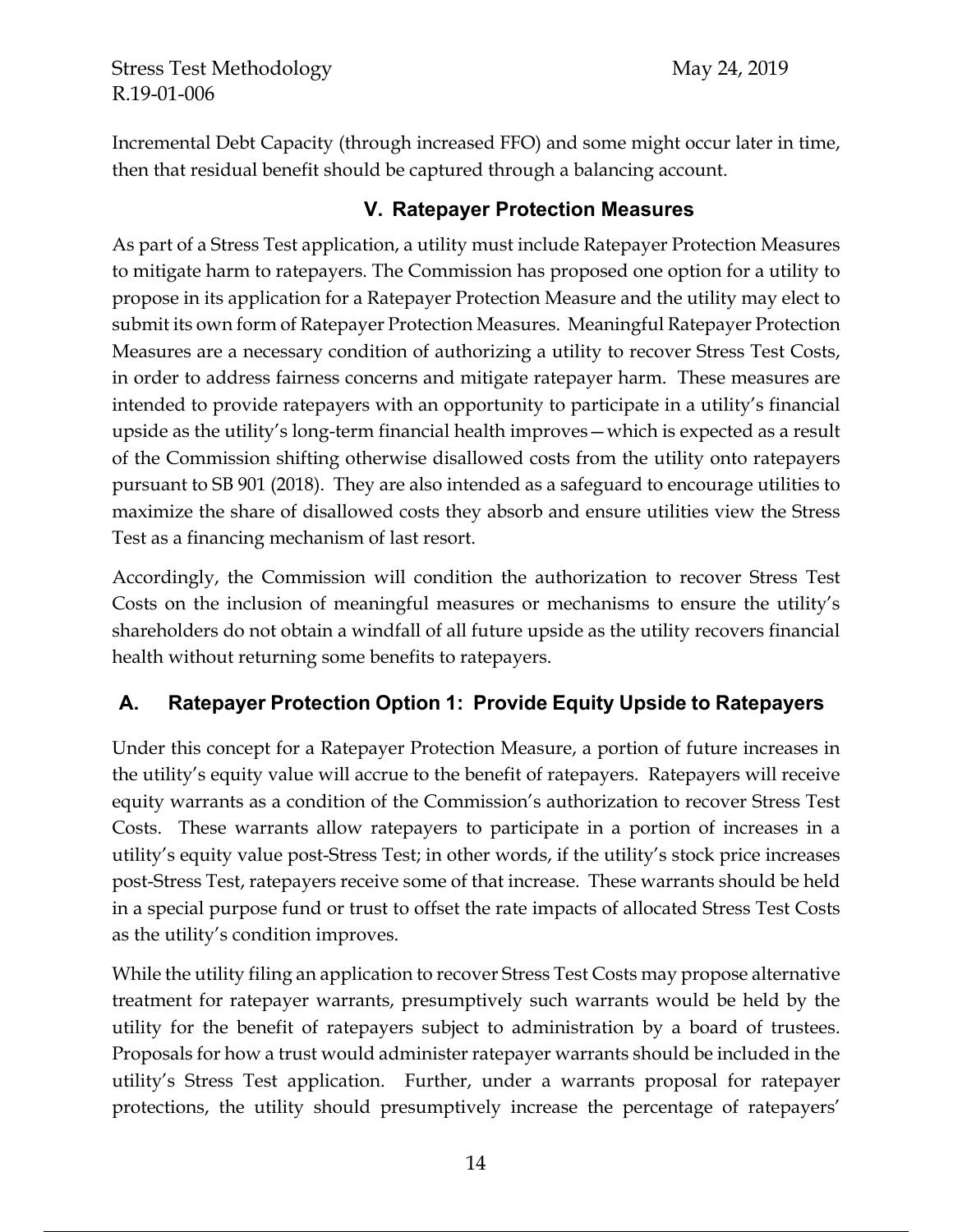benefit from the utility's equity value from the time of the application's filing by 1% for every \$500 million-dollar block of securitized wildfire liability, capped at 15%, as illustrated in Table five below:

| <b>Table 5: Ratepayer Share of Future Equity Increases</b> |           |                  |           |                        |           |                  |           |                        |           |                  |            |                        |            |                  |            |
|------------------------------------------------------------|-----------|------------------|-----------|------------------------|-----------|------------------|-----------|------------------------|-----------|------------------|------------|------------------------|------------|------------------|------------|
| Share<br>of<br>upside<br>(%)                               | $1\%$     | 2%               | 3%        | 4%                     | 5%        | 6%               | 7%        | 8%                     | 9%        | 10<br>$\%$       | 11<br>$\%$ | 12<br>$\%$             | 13<br>$\%$ | 14<br>$\%$       | 15<br>$\%$ |
| Maxim<br>um<br>Liabilit<br>(\$<br>Billion)                 | \$0.<br>5 | \$1.<br>$\theta$ | \$1.<br>5 | \$2.<br>$\overline{0}$ | \$2.<br>5 | \$3.<br>$\theta$ | \$3.<br>5 | \$4.<br>$\overline{0}$ | \$4.<br>5 | \$5.<br>$\theta$ | \$5.<br>5  | \$6.<br>$\overline{0}$ | \$6.<br>5  | \$7.<br>$\theta$ | $\infty$   |

## **B. Ratepayer Protection Option 2: Proposals by Applicant/Intervenors**

Under this concept, a utility applying for the Stress Test may indicate its own Ratepayer Protection Measures that offer equivalent or greater protections to ratepayer when compared to the equity warrants concept. The utility should provide adequate detail on the implementation of the suggested Ratepayer Protection Measures and how they will be used to mitigate harm. The Ratepayer Protection Measures will be subject to comments from other parties in the proceeding. The analysis of Ratepayer Protection Measures will take into consideration the implications of such Ratepayer Protection Measures on a utility's ability to obtain capital and the impact such a proposal could have on the cost of capital, access to capital for other California utilities, and ability to maintain or achieve an investment grade credit rating.

## **VI. Process For Seeking Stress Test Costs**

A utility seeking to recover costs and expenses resulting from a 2017 catastrophic wildfire by the Stress Test methodology may request application of the Stress Test, either as a second phase within an existing application to recover 2017 catastrophic wildfire costs or by filing a new application with the Commission requesting an allocation to ratepayers of wildfire costs the Commission has disallowed.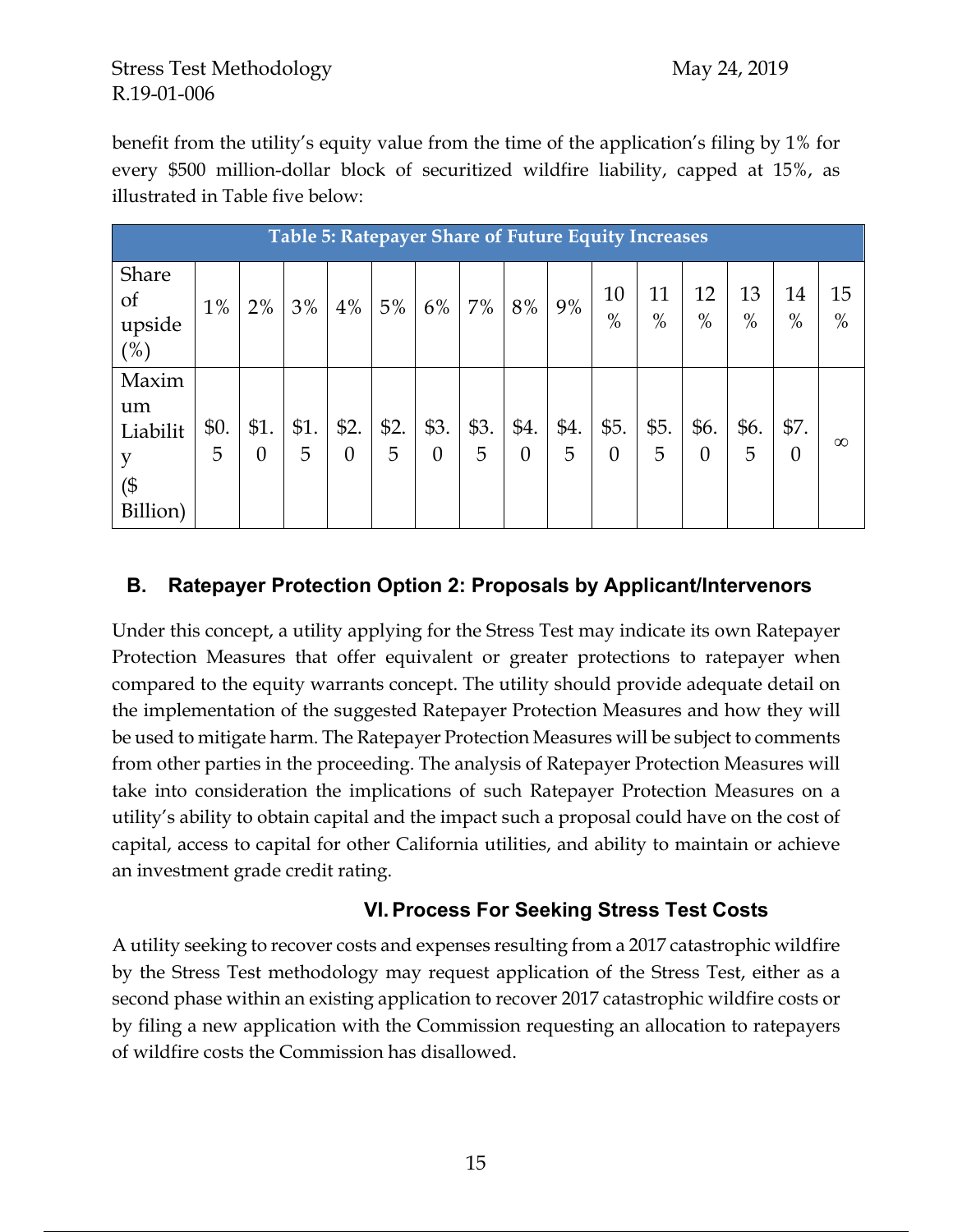This phasing of process is necessary because the amount of disallowed wildfire costs must be known in order to determine the Customer Harm Threshold. Further, phasing of the prudency review before the § 451.2(b) cost allocation determination will conserve administrative and judicial resources. If the Commission finds that all 2017 wildfire costs were prudently incurred, then there is no need to conduct a Stress Test analysis under § 451.2(b), because prudent costs are recovered from ratepayers. If the Commission finds only some of the costs were prudently incurred, then there may be a need to apply the Stress Test framework. This sequencing will also ensure the wildfire liabilities the utility seeks are reasonably quantified and in excess of insurance proceeds (although they may include contingent costs and expenses).

A request to recover Stress Test Costs that provides the detailed information discussed throughout the proposal will allow for a rapid determination of the Customer Harm Threshold. In order to provide the necessary record to support the Commission ultimately finding that catastrophic wildfire costs should be allocated to ratepayers, the utility's request should include at least the following information:

- Identify total costs sought under the utility's proposed application of the Stress Test model's three components, including detailed review of maximum debt capacity based on the latest credit ratings methodologies. The utility should include a range of maximum debt capacity based on the low and high end of the rating agencies' financial criteria and indicate the midpoint of such ranges
- Financial metrics for the two prior fiscal years, current fiscal year and two additional fiscal years, including financial and credit metrics as adjusted by both Moody's and S&P and excluding the impact of disallowed wildfire liabilities for which the utility is applying for cost recovery under the Stress Test, and any other catastrophic wildfire costs that are pending review by the Commission at the time the utility requests application of the Stress Test.
- Detailed analysis of minimum cash required for operations, including historical and forward-looking support.
- Detailed analysis of asset sale opportunities including anticipated impact on ratepayers.
- Detailed analysis of alternatives available to minimize the cost borne by ratepayers and the proposed treatment of each under the Regulatory Adjustment component of the Stress Test model.
- If the utility has one or more credit ratings that are below investment grade at the time of filing, a showing of how recovery of Stress Test